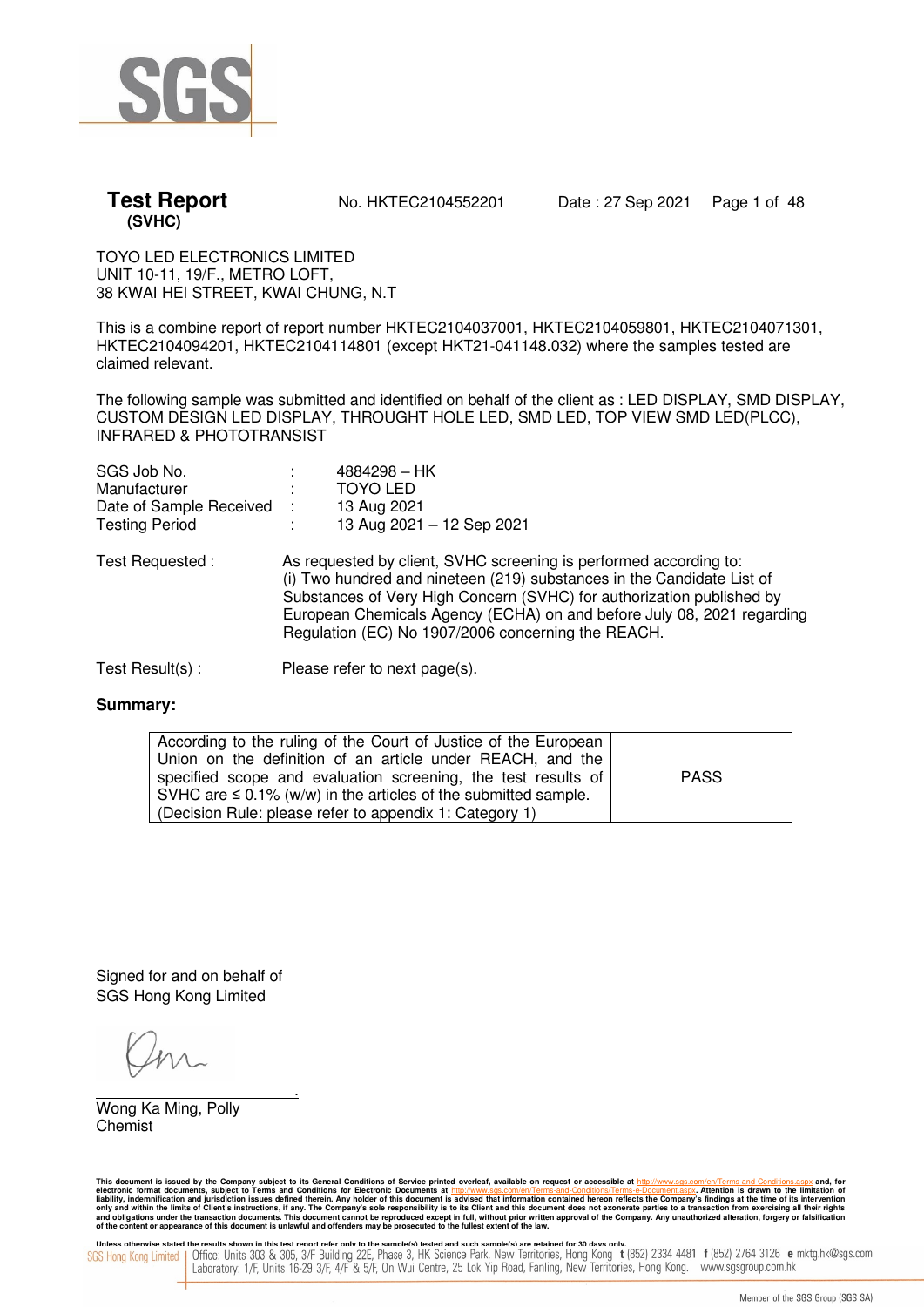

**Test Report** No. HKTEC2104552201 Date : 27 Sep 2021 Page 2 of 48

### **Remark :**

1. The chemical analysis of specified SVHC is performed by means of currently available analytical techniques against the following SVHC related documents published by ECHA: http://echa.europa.eu/web/guest/candidate-list-table These lists are under evaluation by ECHA and may subject to change in the future.

#### 2. REACH obligation:

2.1 Concerning article(s):

Communication:

Article 33 of Regulation (EC) No 1907/2006 requires supplier of an article containing a substance meeting the criteria in Article 57 and identified in accordance with Article 59(1) in a concentration above 0.1% weight by weight (w/w) shall provide the recipient of the article with sufficient information, available to the supplier, to allow safe use of the article including, as a minimum, the name of that substance in the Candidate List.

#### Notification:

In accordance with Regulation (EC) No 1907/2006, any EU producer or importer of articles shall notify ECHA, in accordance with paragraph 4 of Article 7, if a substance meets the criteria in Article 57 and is identified in accordance with Article 59(1) of the Regulation, if (a) the substance in the Candidate List is present in those articles in quantities totaling over one tonne per producer or importer per year; and (b) the substance in the Candidate List is present in those articles above a concentration of  $0.1\%$  weight by weight (w/w).

SGS adopts the ruling of the Court of Justice of the European Union on the definition of an article under REACH unless indicated otherwise. Detail explanation is available at the following link:

http://www.sgs.com/-/media/global/documents/technical-documents/technical-bulletins/sgs-crsposition-statement-on-svhc-in-articles-a4-en-16-06.pdf?la=en

#### 2.2 Concerning material(s):

Test results in this report are based on the tested sample. This report refers to testing result of tested sample submitted as homogenous material(s). In case such material is being used to compose an article, the results indicated in this report may not represent SVHC concentration in such article. If this report refers to testing result of composite material group by equal weight proportion, the material in each composite test group may come from more than one article.

If the sample is a substance or mixture, and it directly exports to EU, client has the obligation to comply with the supply chain communication obligation under Article 31 of Regulation (EC) No. 1907/2006 and the conditions of Authorization of substance of very high concern included in the Annex XIV of the Regulation (EC) No. 1907/2006.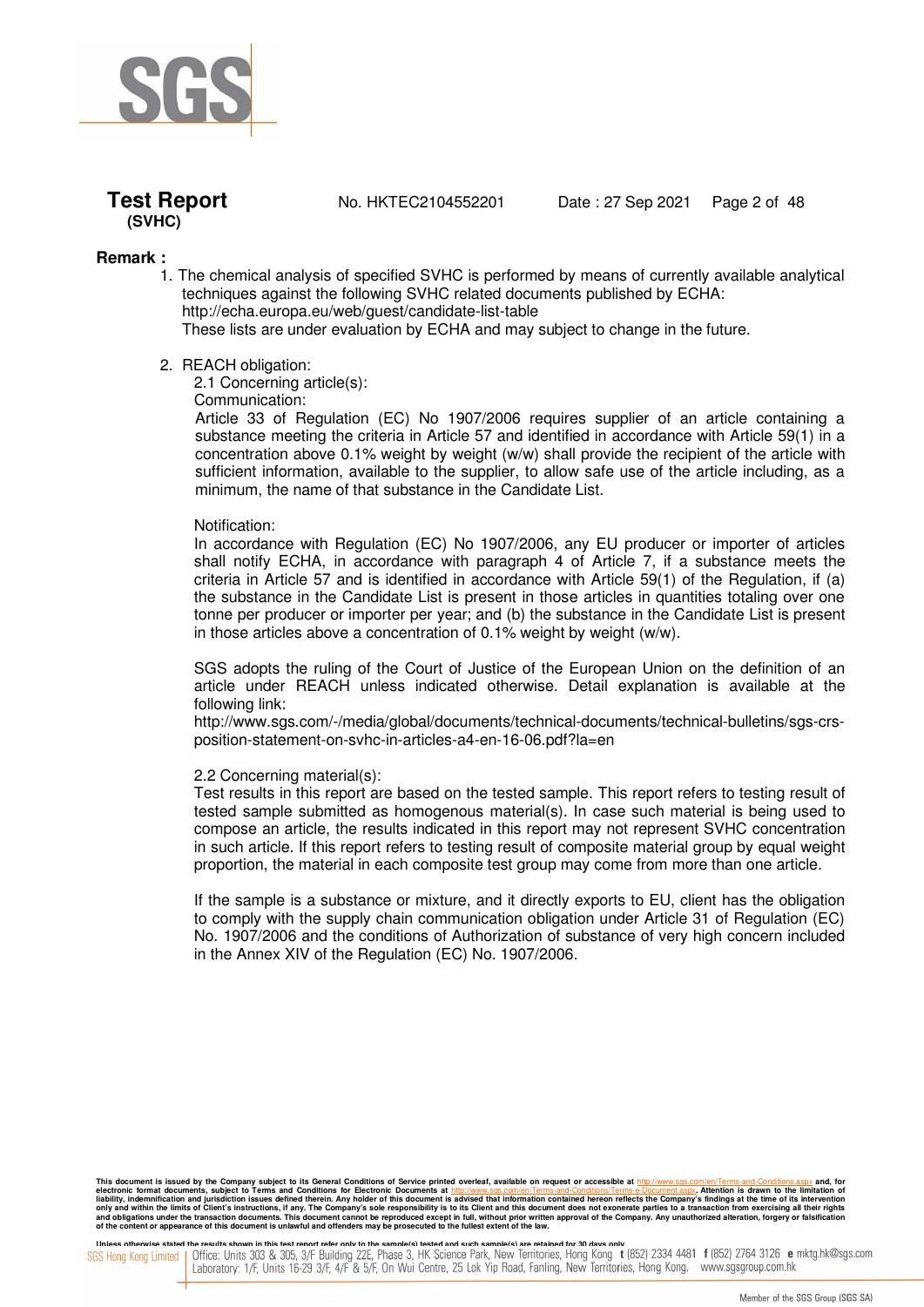

**Test Report** No. HKTEC2104552201 Date: 27 Sep 2021 Page 3 of 48

2.3 Concerning substance and preparation:

If a SVHC is found over 0.1% (w/w) and/or the specific concentration limit which is set in Regulation (EC) No 1272/2008 and its amendments, client is suggested to prepare a Safety Data Sheet (SDS) against the SVHC to comply with the supply chain communication obligation under Regulation (EC) No 1907/2006, in which:

- a substance that is classified as hazardous under the CLP Regulation (EC) No 1272/2008.

- a mixture that is classified as hazardous under the CLP Regulation (EC) No 1272/2008, when it contains a substance with concentration equal to, or greater than the classification limit as set in Regulation (EC) No. 1272/2008; or

- a mixture is not classified as hazardous under the CLP Regulation (EC) No 1272/2008, but contains either:

(a) a substance posing human health or environmental hazards in an individual concentration of ≥ 1 % by weight for mixtures that are solid or liquids (i.e., non-gaseous mixtures) or ≥ 0.2 % by volume for gaseous mixtures; or

(b) a substance that is PBT, or vPvB in an individual concentration of  $\geq 0.1$  % by weight for mixtures that are solid or liquids (i.e., non-gaseous mixtures); or

(c) a substance on the SVHC candidate list (for reasons other than those listed above), in an individual concentration of ≥ 0.1 % by weight for non-gaseous mixtures; or

- (d) a substance for which there are Europe-wide workplace exposure limits
- 3. If a SVHC is found over the reporting limit, client is suggested to identify the component which contains the SVHC and the exact concentration of the SVHC by requesting further quantitative analysis from the laboratory.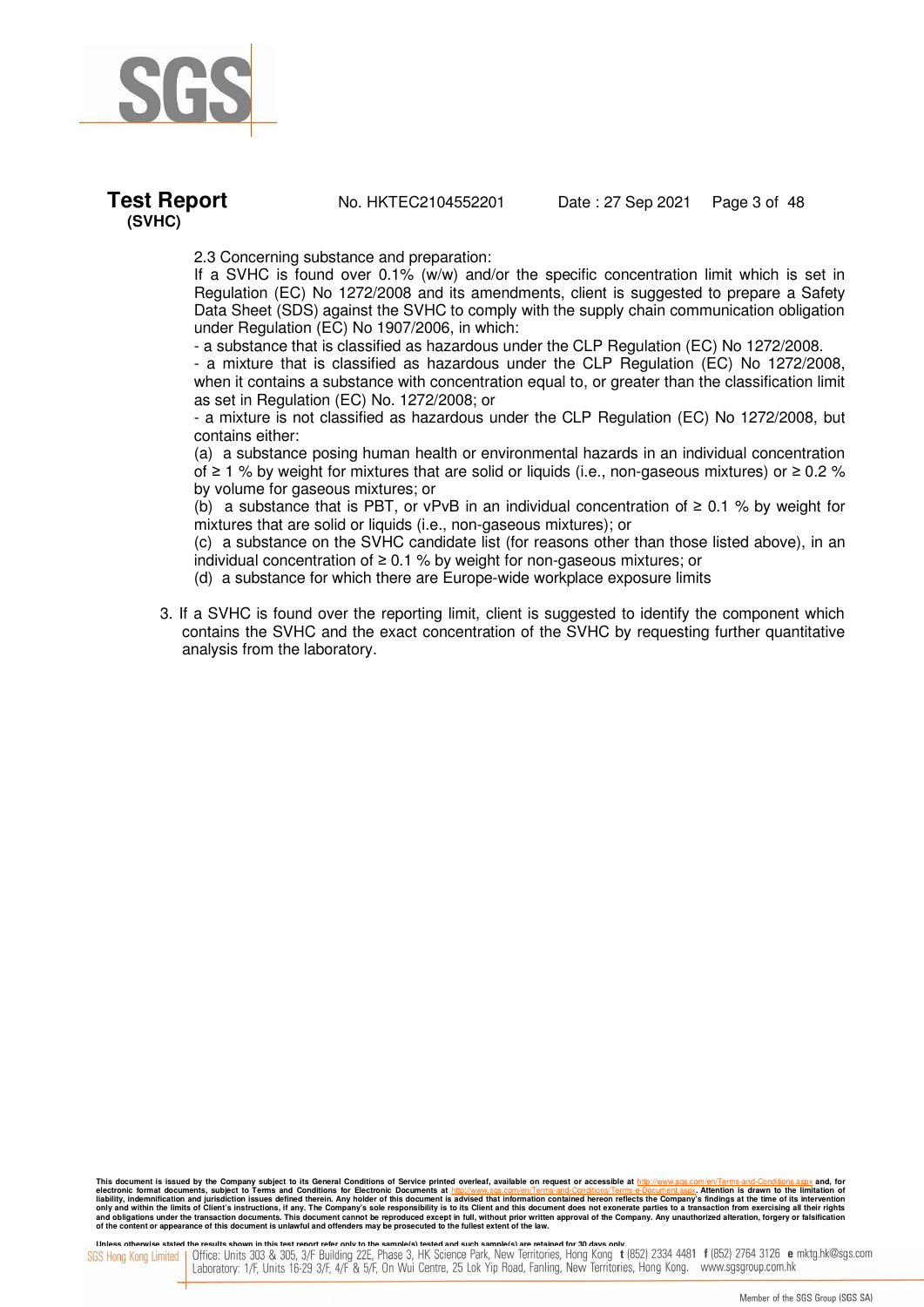

**Test Report** No. HKTEC2104552201 Date : 27 Sep 2021 Page 4 of 48

### **Test Sample :**

**Sample Description:** 

| <b>Specimen</b><br>No. | <b>SGS Sample ID</b> | <b>Description</b> | <b>Group Table</b> |
|------------------------|----------------------|--------------------|--------------------|
| SN <sub>1</sub>        | HKT21-040370.004     | Metal group        | --                 |
| SN <sub>2</sub>        | HKT21-040370.005     | Nonmetal group     |                    |
| SN <sub>3</sub>        | HKT21-040598.010     | Nonmetal group     | $ -$               |
| SN <sub>4</sub>        | HKT21-040598.011     | Metal group        | --                 |
| SN <sub>5</sub>        | HKT21-040713.009     | Nonmetal group     | $- -$              |
| SN <sub>6</sub>        | HKT21-040713.010     | Metal group        | --                 |
| SN <sub>7</sub>        | HKT21-040942.028     | Nonmetal group     |                    |
| SN <sub>8</sub>        | HKT21-040942.029     | Metal group        | $- -$              |
| SN <sub>9</sub>        | HKT21-041148.031     | Nonmetal group     |                    |

This document is issued by the Company subject to its General Conditions of Service printed overleaf, available on request or accessible at http://www.sgs.com/en/Terms-and-Conditions.aspx and, for electronic formats and Co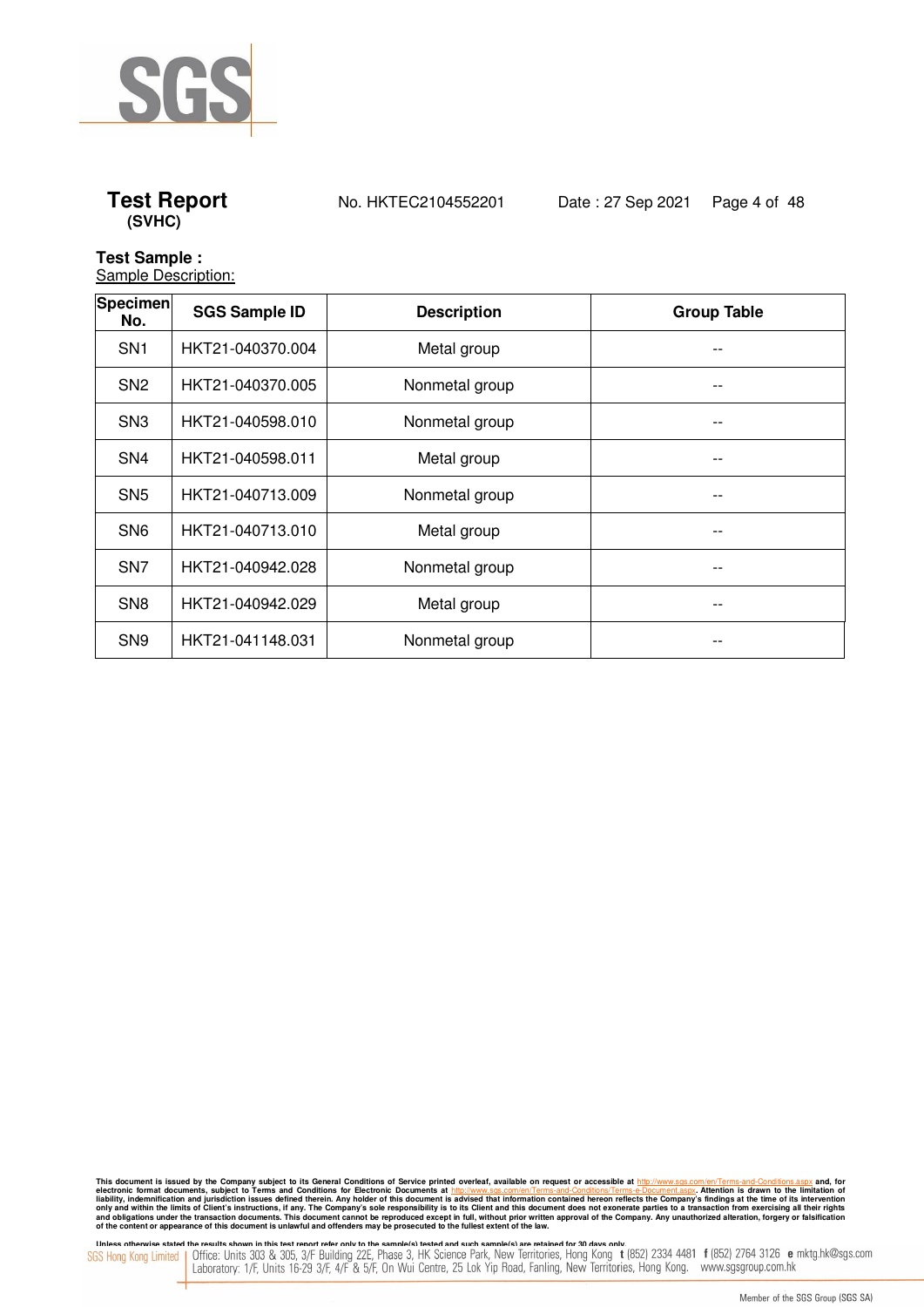

**Test Report** No. HKTEC2104552201 Date : 27 Sep 2021 Page 5 of 48

| HKT21-040370<br>Group No<br>(SGS Sample ID) | No. | Description         |
|---------------------------------------------|-----|---------------------|
| 004                                         |     | Silvery metal - Pin |

| HKT21-040370<br>Group No<br>(SGS Sample ID) | No. | Description                                                              |
|---------------------------------------------|-----|--------------------------------------------------------------------------|
| 005                                         |     | Transparent plastic w/ Black coating - LED Display Film                  |
| 005                                         | 2   | White plastic w/ Translucent plastic w/ Black coating - LED Display Case |
| 005                                         | 3   | Black glass fiber w/ Golden metal w/ Translucent plastic - PCB           |

| HKT21-040598<br>Group No<br>(SGS Sample ID) | No. | Description                                                                                           |
|---------------------------------------------|-----|-------------------------------------------------------------------------------------------------------|
| 010                                         |     | Transparent plastic w/ Black coating - LED Display Film (E40391-l17-<br>$UG6-0-WF(19)$                |
| 010                                         | 2   | White plastic w/ Translucent plastic w/ Black coating - LED Display Case<br>(E40391-I17-UG6-0-WF(19)) |
| 010                                         | 3   | Black glass fiber w/ Golden metal w/ Translucent plastic - PCB (E40391-<br>117-UG6-0-WF(19))          |
| 010                                         | 4   | Black Plastic - Pin Holder (E40391-117-UG6-0-WF(19))                                                  |
| 010                                         | 6   | Transparent green plastic - LED (TY-304YG1TD40-30B4-T9)                                               |
| 010                                         | 8   | Transparent red plastic - LED (TY-302USR1TD50-700B8-T2)                                               |

| HKT21-040598<br>Group No<br>(SGS Sample ID) | No. | Description                                   |
|---------------------------------------------|-----|-----------------------------------------------|
| 011                                         | 5   | Silvery metal - Pin (E40391-117-UG6-0-WF(19)) |
| 011                                         |     | Silvery metal - Pin (TY-304YG1TD40-30B4-T9)   |
| 011                                         | 9   | Silvery metal - Pin (TY-302USR1TD50-700B8-T2) |

This document is issued by the Company subject to its General Conditions of Service printed overleaf, available on request or accessible at http://www.sgs.com/en/Terms-and-Conditions.aspx and, for electronic formats and Co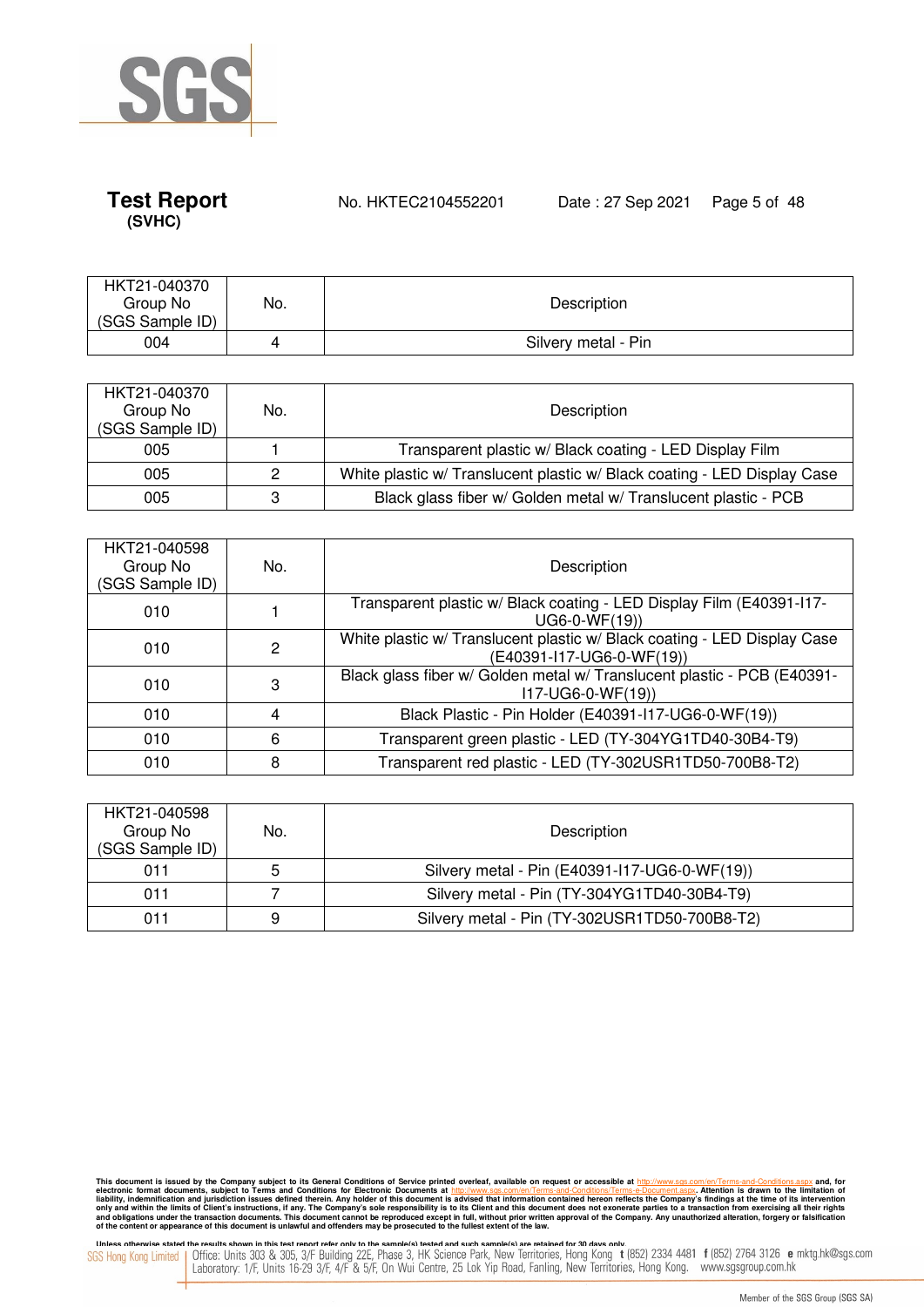

**Test Report** No. HKTEC2104552201 Date : 27 Sep 2021 Page 6 of 48

| HKT21-040713<br>Group No<br>(SGS Sample ID) | No. | Description                                                                                              |
|---------------------------------------------|-----|----------------------------------------------------------------------------------------------------------|
| 009                                         |     | Transparent plastic w/ Black coating - LED Display Film (CE62251-I-<br>UR3BLUYUG4-0-WF)                  |
| 009                                         | 2   | White plastic w/ Translucent plastic w/ Black coating - LED Display Case<br>(CE62251-I-UR3BLUYUG4-0-WF)  |
| 009                                         | 3   | Black glass fiber w/ Golden metal w/ Translucent plastic - PCB (CE62251-<br>I-UR3BLUYUG4-0-WF)           |
| 009                                         | 5   | Transparent plastic w/ Grey coating - LED Display Film (CE45221-L-WH-<br>8-WF-SMT1(3.6))                 |
| 009                                         | 6   | White plastic w/ Translucent plastic w/ Grey coating - LED Display Case<br>(CE45221-L-WH-8-WF-SMT1(3.6)) |
| 009                                         |     | Green glass fiber w/ Golden metal w/ Translucent plastic - PCB<br>(CE45221-L-WH-8-WF-SMT1(3.6))          |

| HKT21-040713<br>Group No<br>(SGS Sample ID) | No. | Description                                       |
|---------------------------------------------|-----|---------------------------------------------------|
| 010                                         | 4   | Silvery metal - Pin (CE62251-I-UR3BLUYUG4-0-WF)   |
| 010                                         | 8   | Silvery metal - Pin (CE45221-L-WH-8-WF-SMT1(3.6)) |

This document is issued by the Company subject to its General Conditions of Service printed overleaf, available on request or accessible at http://www.sgs.com/en/Terms-and-Conditions.aspx and, for electronic formats and Co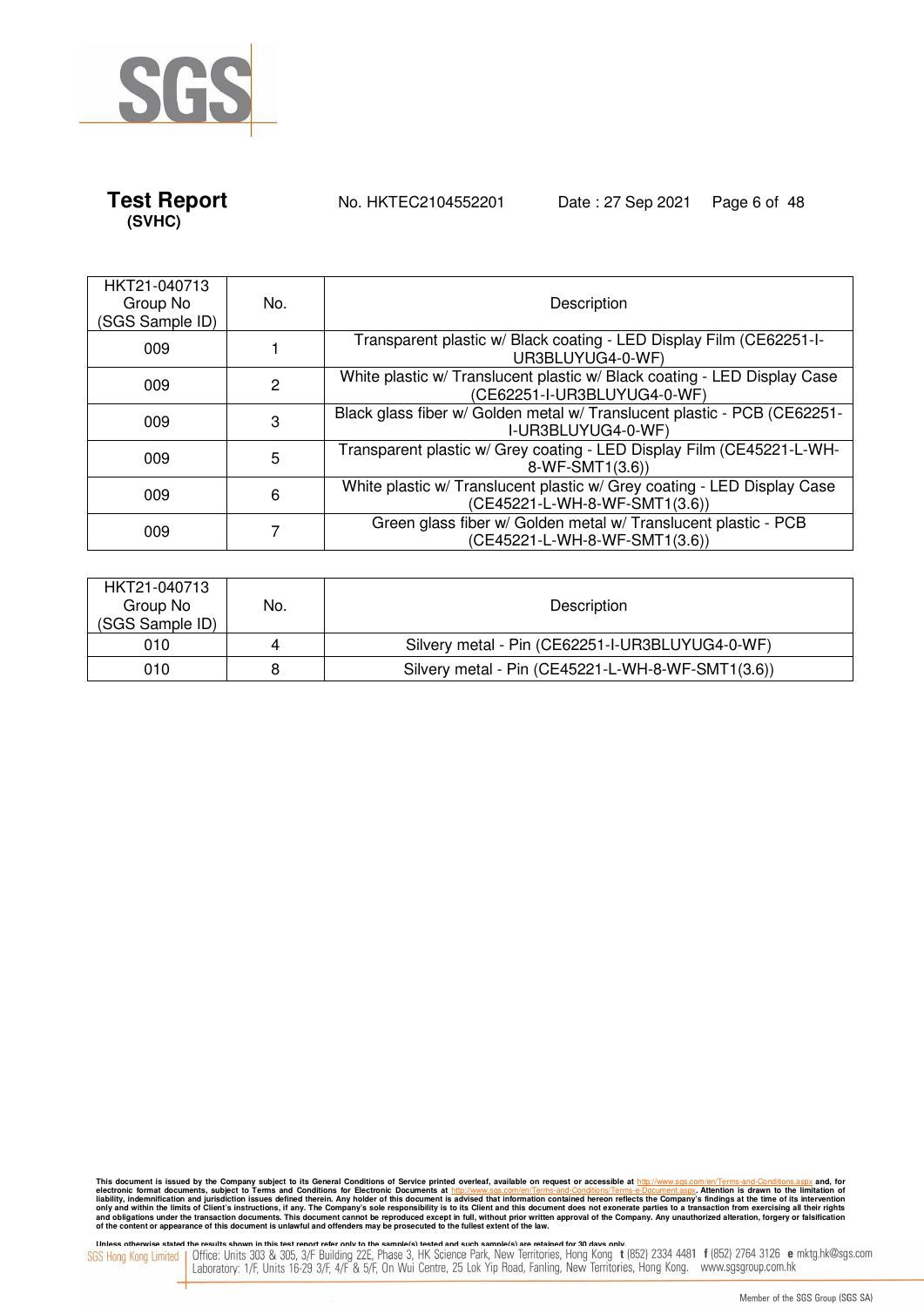

**Test Report** No. HKTEC2104552201 Date : 27 Sep 2021 Page 7 of 48

| HKT21-040942<br>Group No<br>(SGS Sample ID) | No. | Description                                                        |
|---------------------------------------------|-----|--------------------------------------------------------------------|
| 028                                         |     | Transparent plastic - LED (TY-50IR4W20-940-20)                     |
| 028                                         | 3   | Transparent plastic - LED (TY-50UV4W15-2500Z-T8)                   |
| 028                                         | 5   | Transparent plastic - LED (TY-50UR4W30-6000)                       |
| 028                                         | 7   | Transparent yellow Plastic - LED (TY-30SHY1TD40-10H-1H)            |
| 028                                         | 8   | Black plastic - Pin holder (TY-30SHY1TD40-10H-1H)                  |
| 028                                         | 10  | Transparent plastic - LED (TY-50UG1W10-3400)                       |
| 028                                         | 12  | Transparent plastic w/ yellow plastic - LED (TY-30PW1W30-8000(16)) |
| 028                                         | 14  | Transparent plastic - LED (TY-50UY4W30-6000)                       |
| 028                                         | 16  | Transparent plastic - LED (TY-30PT4WC-4)                           |
| 028                                         | 18  | Transparent green plastic - LED (TY-50PG1D40-3000 (3.1))           |
| 028                                         | 20  | Transparent blue plastic - LED (TY-30BL1D50-300)                   |
| 028                                         | 22  | Transparent plastic - LED (TY-50UA3W30-5000)                       |
| 028                                         | 24  | Transparent plastic - LED (TY-50BG4W30-10000)                      |
| 028                                         | 26  | Transparent plastic - LED (TY-50WW5W30-10000-A01)                  |

| HKT21-040942<br>Group No<br>(SGS Sample ID) | No. | Description                                  |
|---------------------------------------------|-----|----------------------------------------------|
| 029                                         | 2   | Silvery metal - Pin (TY-50IR4W20-940-20)     |
| 029                                         | 4   | Silvery metal - Pin (TY-50UV4W15-2500Z-T8)   |
| 029                                         | 6   | Silvery metal - Pin (TY-50UR4W30-6000)       |
| 029                                         | 9   | Silvery metal - Pin (TY-30SHY1TD40-10H-1H)   |
| 029                                         | 11  | Silvery metal - Pin (TY-50UG1W10-3400)       |
| 029                                         | 13  | Silvery metal - Pin (TY-30PW1W30-8000(16))   |
| 029                                         | 15  | Silvery metal - Pin (TY-50UY4W30-6000)       |
| 029                                         | 17  | Silvery metal - Pin ((TY-30PT4WC-4)          |
| 029                                         | 19  | Silvery metal - Pin (TY-50PG1D40-3000 (3.1)) |
| 029                                         | 21  | Silvery metal - Pin (TY-30BL1D50-300)        |
| 029                                         | 23  | Silvery metal - Pin (TY-50UA3W30-5000)       |
| 029                                         | 25  | Silvery metal - Pin (TY-50BG4W30-10000)      |
| 029                                         | 27  | Silvery metal - Pin (TY-50WW5W30-10000-A01)  |

This document is issued by the Company subject to its General Conditions of Service printed overleaf, available on request or accessible at http://www.sgs.com/en/Terms-and-Conditions.aspx and, for electronic formats and Co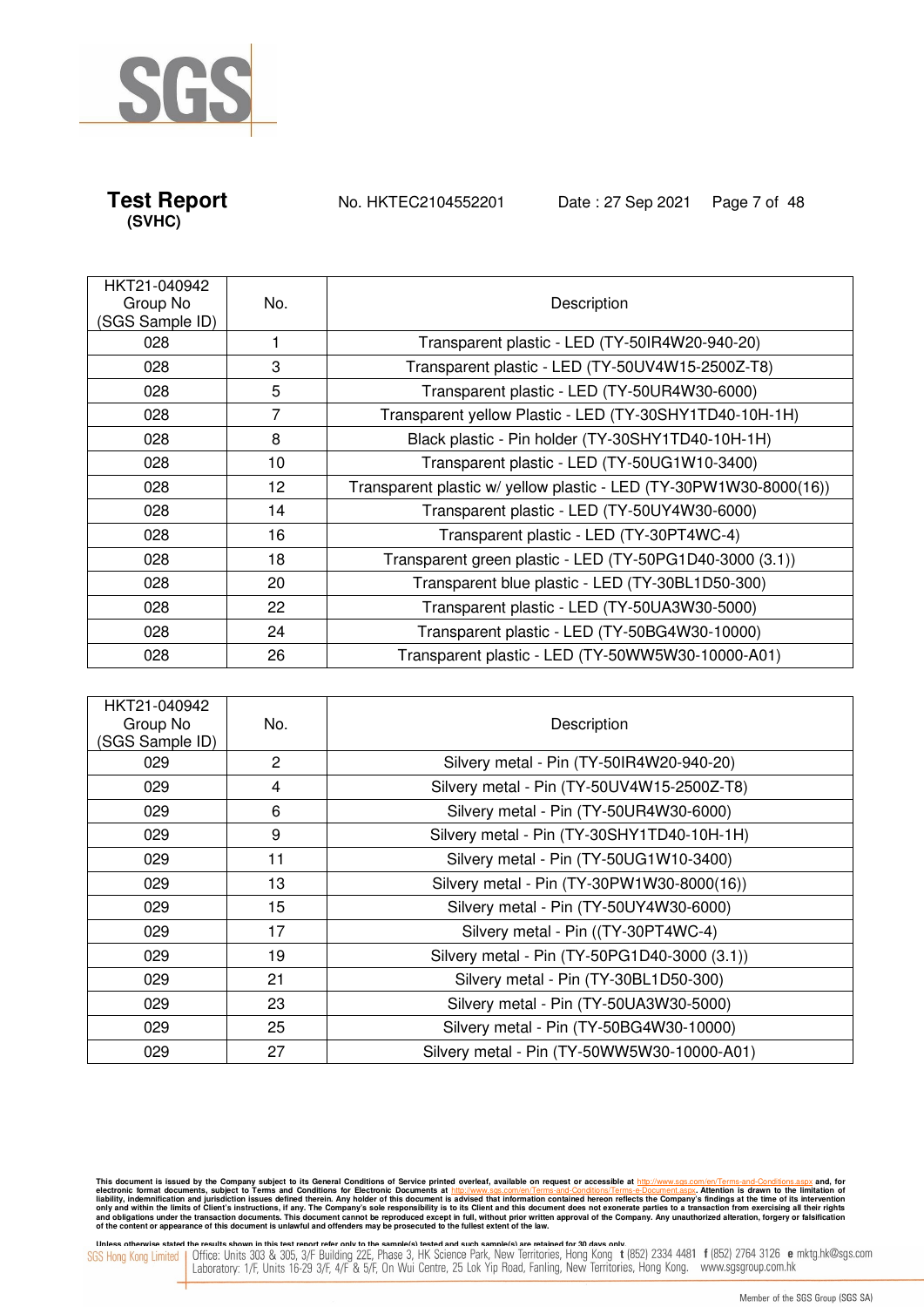

**Test Report** No. HKTEC2104552201 Date : 27 Sep 2021 Page 8 of 48

| HKT21-041148<br>Group No<br>(SGS Sample ID) | No.            | Description                                                                                                              |
|---------------------------------------------|----------------|--------------------------------------------------------------------------------------------------------------------------|
| 031                                         | 1              | White plastic w/ transparent plastic w/ silvery metal / chips - SMD LED<br>(TY-5050RGB1)                                 |
| 031                                         | $\overline{2}$ | White plastic w/ transparent plastic w/ silvery<br>metal / chips - SMD LED (TY-5050RVGY(1.60))                           |
| 031                                         | 3              | White plastic w/ yellow plastic w/ silvery metal / chips - SMD LED (TY-<br>AO3014PW1-0.2W)                               |
| 031                                         | 4              | White plastic w/ transparent plastic w/ silvery metal / chips - SMD LED<br>(TY-3528UR3-1500-R3)                          |
| 031                                         | 5              | White plastic w/ transparent plastic w/ silvery metal / chips - SMD LED<br>(TY-3528BL1-250)                              |
| 031                                         | 6              | White plastic w/ orange plastic w/ silvery metal / chips - SMD LED (TY-<br>RF2016WW1-0.2W-A01)                           |
| 031                                         | $\overline{7}$ | White plastic w/ light yellow plastic w/ silvery metal / chips - SMD LED<br>(TY-AO3014PW1-0.2W)                          |
| 031                                         | 8              | White plastic w/ transparent plastic w/ silvery metal / chips - SMD LED<br>(TY-3528UY1)                                  |
| 031                                         | 9              | White plastic w/ transparent plastic w/ silvery metal / chips - SMD LED<br>(TY-5050PG3-3000)                             |
| 031                                         | 10             | White plastic w/ transparent plastic w/ silvery metal / chips - SMD LED<br>(TY-5050RGB3-R13-1.5W)                        |
| 031                                         | 11             | White plastic w/ transparent yellow plastic w/ white glass fibre w/<br>silvery metal / chips - SMD LED (TY-DH2525CW1-1W) |
| 031                                         | 12             | White plastic w/ transparent plastic w/ silvery metal / chips - SMD LED<br>(TY-A03528UR3-1500-R2)                        |
| 031                                         | 13             | White plastic w/ light yellow plastic w/ silvery metal / chips - SMD LED<br>(TY-AO5630PW1-0.5W-R2)                       |
| 031                                         | 14             | White plastic w/ light yellow plastic w/ silvery metal / chips - SMD LED<br>(TY-3528PW)                                  |
| 031                                         | 15             | White plastic w/ transparent plastic w/ silvery metal / chips - SMD LED<br>(TY-3528UA1-500)                              |

This document is issued by the Company subject to its General Conditions of Service printed overleaf, available on request or accessible at http://www.sgs.com/en/Terms-and-Conditions.aspx and, for electronic formats and Co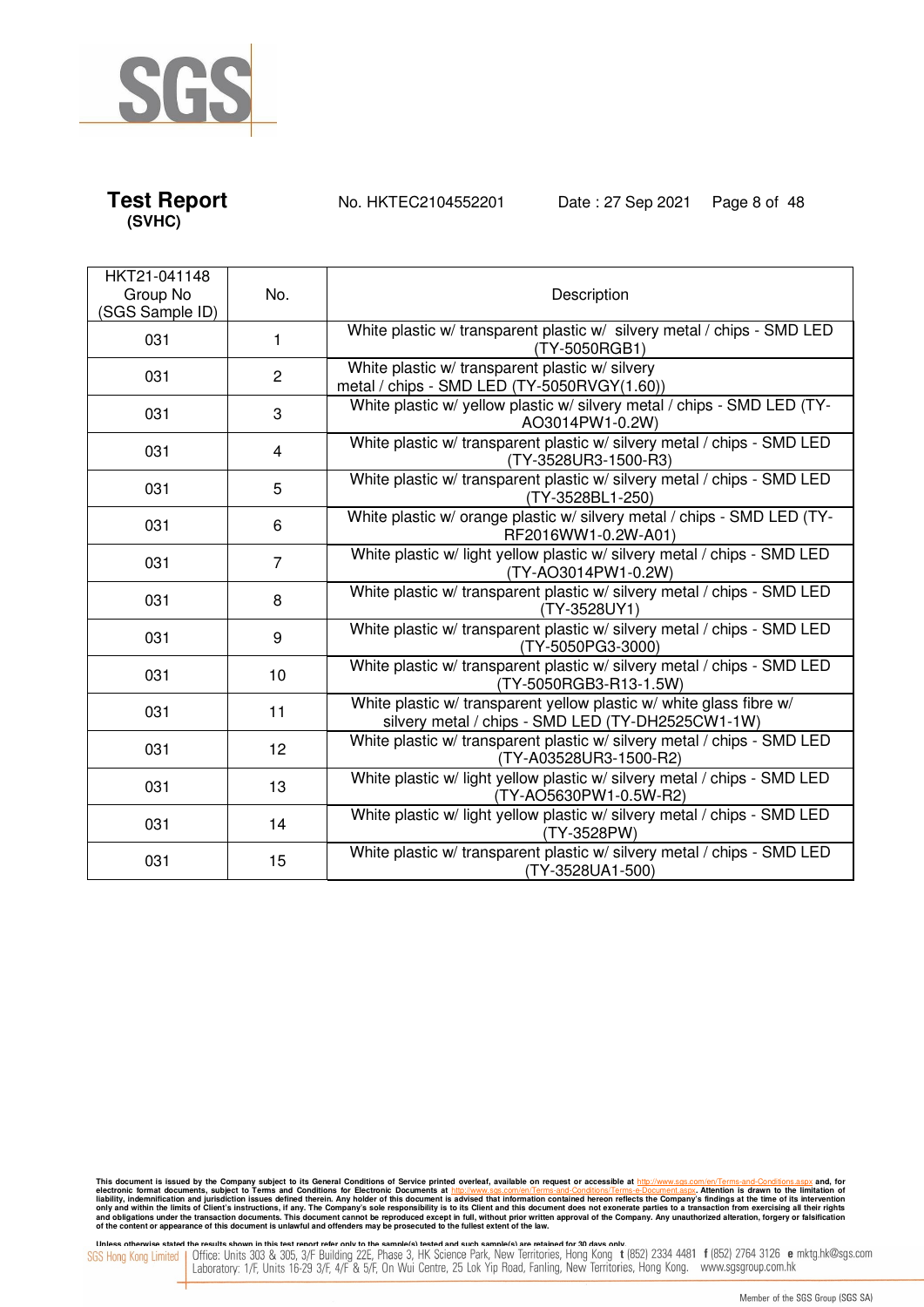

### **Test Method:**

SGS In-House method-CTS-HL-114-1, CTS-HL-234-5, Analyzed by ICP-OES, UV-VIS, GC-MS, HPLC-DAD/MS and Colorimetric Method.

### **Test Result: (Substances in the Candidate List of SVHC)**

| <b>Batch</b> | <b>Substance Name</b>             | <b>CAS No.</b> | HKT21-040370<br>004<br>Concentration (%) | $RL$ (%) |
|--------------|-----------------------------------|----------------|------------------------------------------|----------|
|              | All tested SVHC in candidate list |                | ND                                       | -        |

### **Test Result: (Substances in the Candidate List of SVHC)**

| <b>Batch</b> | <b>Substance Name</b>             | <b>CAS No.</b> | HKT21-040370<br>005<br>Concentration (%) | $RL$ (%)                 |
|--------------|-----------------------------------|----------------|------------------------------------------|--------------------------|
|              | All tested SVHC in candidate list | -              | ND                                       | $\overline{\phantom{0}}$ |

### **Test Result: (Substances in the Candidate List of SVHC)**

| <b>Batch</b> | <b>Substance Name</b>               | <b>CAS No.</b> | HKT21-040598<br>010<br>Concentration (%) | <b>RL (%)</b> |
|--------------|-------------------------------------|----------------|------------------------------------------|---------------|
|              | Diarsenic pentaoxide*               | 1303-28-2      | NA <sup>^</sup>                          | 0.010         |
|              | Diarsenic trioxide*                 | 1327-53-3      | NA <sup>^</sup>                          | 0.010         |
|              | Triethyl arsenate*                  | 15606-95-8     | NA <sup>^</sup>                          | 0.010         |
| VI           | Arsenic acid*                       | 7778-39-4      | NA <sup>^</sup>                          | 0.010         |
| V١           | Calcium arsenate*                   | 7778-44-1      | NA <sup>^</sup>                          | 0.010         |
|              | Other tested SVHC in candidate list |                | <b>ND</b>                                |               |

### **Test Result: (Substances in the Candidate List of SVHC)**

| <b>Batch</b>             | <b>Substance Name</b>             | <b>CAS No.</b>           | HKT21-040598<br>011<br>Concentration (%) | $RL$ (%) |
|--------------------------|-----------------------------------|--------------------------|------------------------------------------|----------|
| $\overline{\phantom{0}}$ | All tested SVHC in candidate list | $\overline{\phantom{0}}$ | ND                                       |          |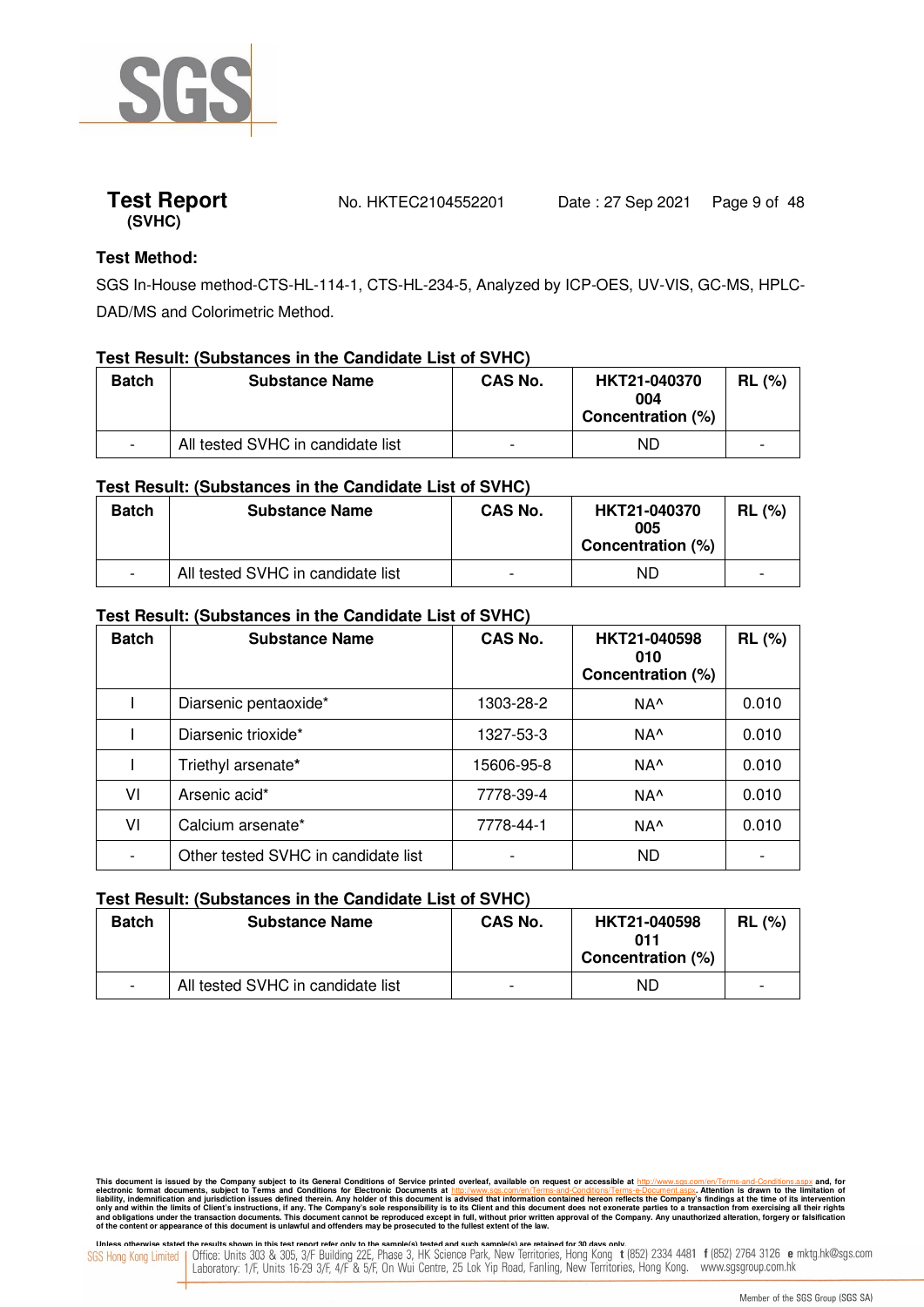



### **Test Result: (Substances in the Candidate List of SVHC)**

| <b>Batch</b> | <b>Substance Name</b>             | <b>CAS No.</b>           | HKT21-040713<br>009<br>Concentration (%) | <b>RL</b> (%) |
|--------------|-----------------------------------|--------------------------|------------------------------------------|---------------|
|              | All tested SVHC in candidate list | $\overline{\phantom{a}}$ | ND                                       | ۰             |

### **Test Result: (Substances in the Candidate List of SVHC)**

| <b>Batch</b> | <b>Substance Name</b>             | <b>CAS No.</b> | HKT21-040713<br>010<br>Concentration (%) | <b>RL</b> (%) |
|--------------|-----------------------------------|----------------|------------------------------------------|---------------|
|              | All tested SVHC in candidate list | -              | ND                                       |               |

### **Test Result: (Substances in the Candidate List of SVHC)**

| <b>Batch</b>             | <b>Substance Name</b>             | <b>CAS No.</b> | HKT21-040942<br>028<br>Concentration (%) | . (%)<br><b>RL</b> |
|--------------------------|-----------------------------------|----------------|------------------------------------------|--------------------|
| $\overline{\phantom{0}}$ | All tested SVHC in candidate list | -              | ND                                       |                    |

### **Test Result: (Substances in the Candidate List of SVHC)**

| <b>Batch</b> | <b>Substance Name</b>             | <b>CAS No.</b> | HKT21-040942<br>029<br>Concentration (%) | $RL$ (%) |
|--------------|-----------------------------------|----------------|------------------------------------------|----------|
|              | All tested SVHC in candidate list | -              | ND                                       |          |

### **Test Result: (Substances in the Candidate List of SVHC)**

| <b>Batch</b>             | <b>Substance Name</b>             | <b>CAS No.</b>           | HKT21-041148<br>031<br>Concentration (%) | RL(%) |
|--------------------------|-----------------------------------|--------------------------|------------------------------------------|-------|
| $\overline{\phantom{0}}$ | All tested SVHC in candidate list | $\overline{\phantom{0}}$ | ND                                       |       |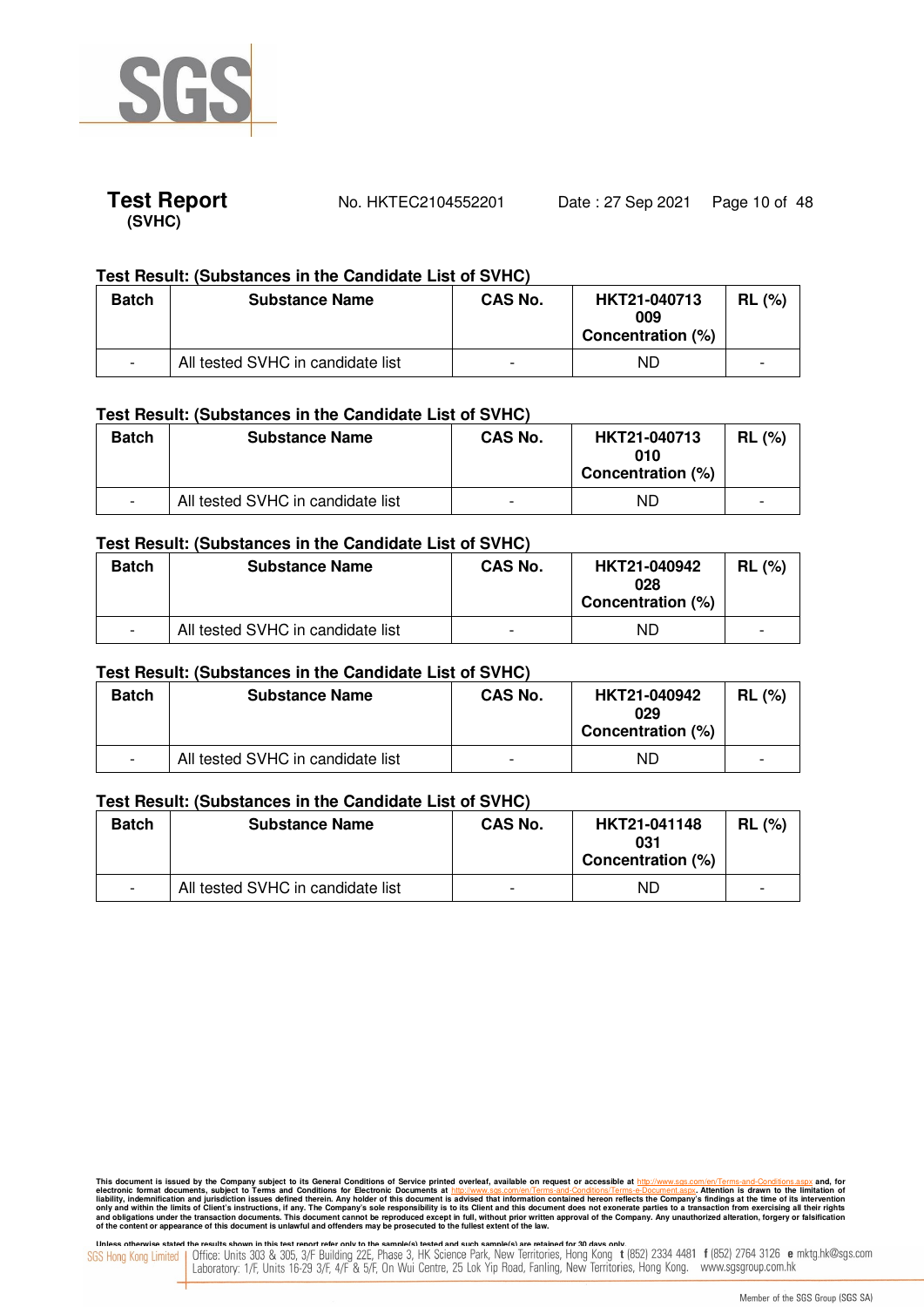



**Test Report** No. HKTEC2104552201 Date: 27 Sep 2021 Page 11 of 48

Notes:

- 1. The table above only shows detected SVHC, and SVHC that below RL are not reported. Please refer to Appendix for the full list of tested SVHC.
- 2. RL = Reporting Limit. All RL are based on homogenous material ND = Not detected (lower than RL), ND is denoted on the SVHC substance.  $NA<sup>^</sup> =$  Upon further test verification on the specific detected element(s) of SVHC and also information provided from client, the possibility that the element(s) content originate from SVHC is very unlikely, even though their presence cannot be excluded entirely. It may be assumed that the detected element(s) have a non-SVHC source.
- 3. \* The test result is based on the calculation of selected element(s) and to the worst-case scenario. \*\* The test result is based on the calculation of selected marker(s) and to the worst-case scenario. For detail information, please refer to the SGS REACH website: http://www.sgs.com/en/Consumer-Goods-Retail/Toys-and-Juvenile-Products/Toys/REACH/Management-of-SVHC.aspx
- 4. RL = 0.01% is evaluated for element (i.e. cobalt, arsenic, lead, chromium (VI), aluminum, zirconium, boron, strontium, zinc, antimony, titanium, barium and cadmium respectively), except molybdenum RL=0.001%, boron RL=0.005% (only for Lead bis(tetrafluoroborate)), chromium (VI) RL=0.005% (only for Pentazinc chromate octahydroxide).
- 5. Calculated concentration of boric compounds are based on the total boron for liquid, powder and paste samples and water extractive boron for other samples by ICP-OES.
- 6. § The substance is proposed for the identification as SVHC only where it contains Michler's ketone (CAS Number: 90-94-8) or Michler's base (CAS Number: 101-61-1) ≥0.1% (w/w).
- 7. Composite test has been performed in equal proportion for the components/material per client requested. And the result is calculated using the minimum sample weight.
- 8. In consideration of the analysis requirement and the limit of sample volume, the screening test for the article is based on components / material enough to test.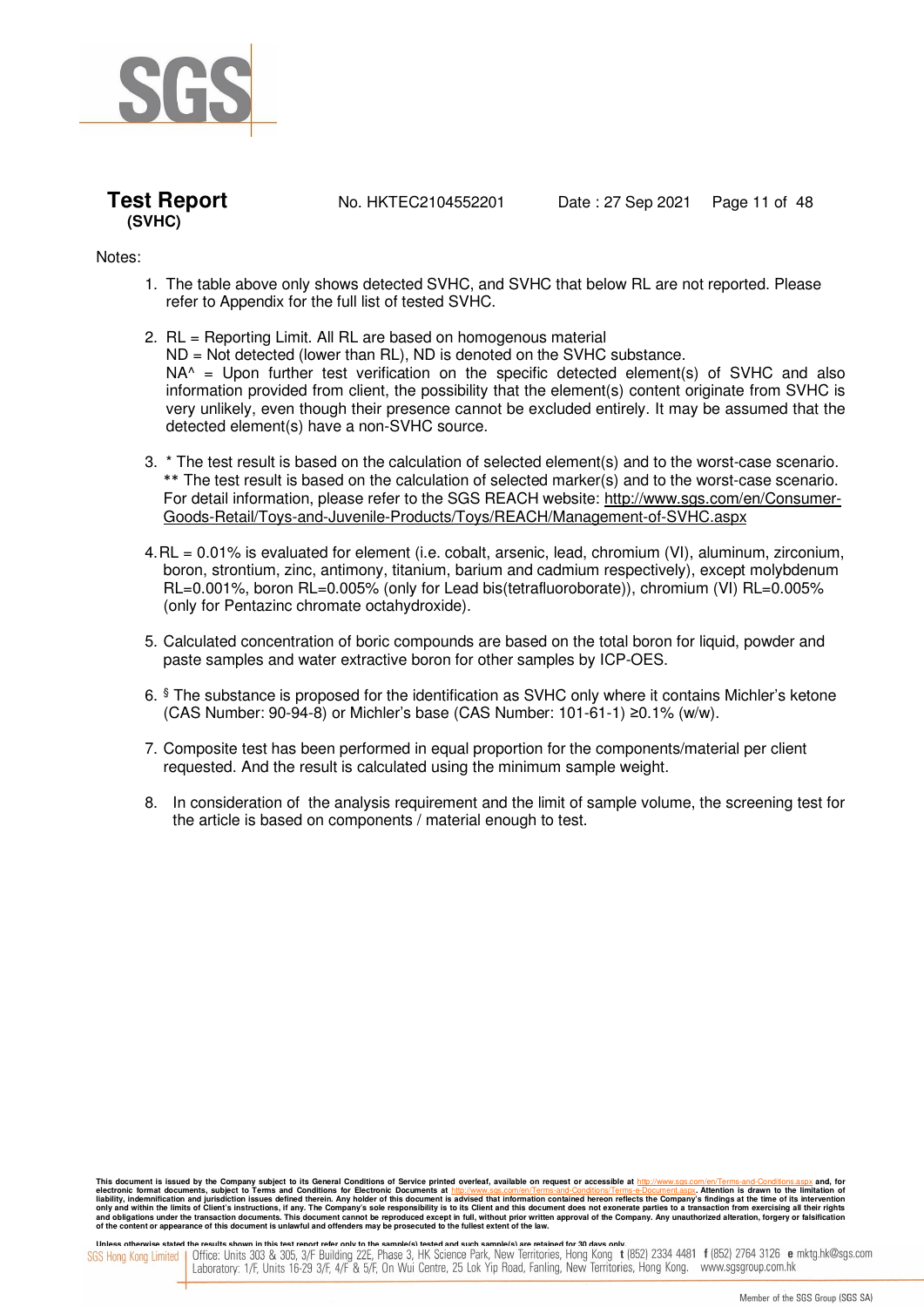

**Test Report** No. HKTEC2104552201 Date : 27 Sep 2021 Page 12 of 48

### **Appendix 1**

| Category                | <b>Decision Rule Statement</b>                                                                                                                                                                                                                                                                                                                                                                                                                                                                                                                                                                                                                                                                                                                                                                                                                                                                                                                                                                                                                                                                                                                                                                                                                                                                                                                                                                                                                                                                                        |
|-------------------------|-----------------------------------------------------------------------------------------------------------------------------------------------------------------------------------------------------------------------------------------------------------------------------------------------------------------------------------------------------------------------------------------------------------------------------------------------------------------------------------------------------------------------------------------------------------------------------------------------------------------------------------------------------------------------------------------------------------------------------------------------------------------------------------------------------------------------------------------------------------------------------------------------------------------------------------------------------------------------------------------------------------------------------------------------------------------------------------------------------------------------------------------------------------------------------------------------------------------------------------------------------------------------------------------------------------------------------------------------------------------------------------------------------------------------------------------------------------------------------------------------------------------------|
|                         | The decision rule for conformity reporting is based on the non-binary statement with guard<br>band (is equal to the expanded measurement uncertainty with a 95% coverage probability, w<br>$=$ U95) in ILAC-G8:09/2019 Clause 4.2.3.<br>"Pass - the measured value is within (or below / above) the acceptance limit, where the acceptance limit is<br>А.<br>below / above to the guard band." or "Pass - The measured values were observed in tolerance at the points<br>tested. The specific false accept risk is up to 2.5%.".<br>"Conditional Pass - The measured values were observed in tolerance at the points tested. However, a portion<br>В.<br>of the expanded measurement uncertainty intervals about one or more measured values exceeded / out of<br>tolerance. When the measured result is close to the tolerance, the specific false accept risk is up to 50%.".<br>"Conditional Fail - One or more measured values were observed out of tolerance at the points tested.<br>C.<br>However, a portion of the expanded measurement uncertainty intervals about one or more measured values<br>were in tolerance. When the measured result is close to the tolerance, the specific false reject risk is up to<br>$50\%$ .".<br>"Fail - the measured value is out of (or below / above) the tolerance limit added / subtracted to the guard band."<br>D.<br>or "Fail - One or more measured values were observed out of tolerance at the points tested". The specific false<br>reject risk is up to 2.5%. |
| $\overline{2}$          | The decision rule for conformity reporting is based on BS EN 1811:2011+A1:2015:<br>Reference test method for release of nickel from all post assemblies which are inserted into<br>pierced parts of the human body and articles intended to come into direct and prolonged<br>contact with the skin in Section 9.2 interpretation of results.                                                                                                                                                                                                                                                                                                                                                                                                                                                                                                                                                                                                                                                                                                                                                                                                                                                                                                                                                                                                                                                                                                                                                                         |
| 3                       | The decision rule for conformity reporting is based on the general consideration of simple<br>acceptance as stated in ISO/IEC Guide 98-3: "Uncertainty of measurement - Part 3: Guide to<br>the expression of uncertainty in measurement (GUM 1995)", and more specifically for<br>analytical measurements to the EURACHEM/CITAC Guide 2012 "Quantifying Uncertainty in<br>Analytical Measurement ".                                                                                                                                                                                                                                                                                                                                                                                                                                                                                                                                                                                                                                                                                                                                                                                                                                                                                                                                                                                                                                                                                                                  |
| $\overline{\mathbf{4}}$ | The decision rule for conformity reporting is according to the IEC 62321-7-1 Edition 1.0 2015-<br>09 Section 7: Table 1-(comparison to standard and interpretation of result)                                                                                                                                                                                                                                                                                                                                                                                                                                                                                                                                                                                                                                                                                                                                                                                                                                                                                                                                                                                                                                                                                                                                                                                                                                                                                                                                         |
| $\overline{5}$          | The decision rule for conformity reporting is according to the IEC 62321-3-1 Edition 1.0 2013-<br>06 Annex A.3 interpretation of result.                                                                                                                                                                                                                                                                                                                                                                                                                                                                                                                                                                                                                                                                                                                                                                                                                                                                                                                                                                                                                                                                                                                                                                                                                                                                                                                                                                              |
| 6                       | The decision rule for conformity reporting is according to the GB/T 26125-2011 Annex A to H                                                                                                                                                                                                                                                                                                                                                                                                                                                                                                                                                                                                                                                                                                                                                                                                                                                                                                                                                                                                                                                                                                                                                                                                                                                                                                                                                                                                                           |
| 7                       | The decision rule for conformity reporting is according to the requested specification or<br>standard<br>(ASTM F963-17 section 4.3.5)                                                                                                                                                                                                                                                                                                                                                                                                                                                                                                                                                                                                                                                                                                                                                                                                                                                                                                                                                                                                                                                                                                                                                                                                                                                                                                                                                                                 |
| 8                       | The decision rule for conformity reporting is according to the requested specification or<br>standard<br>(AS/NZS ISO 8124 Part 3 section 4.2)                                                                                                                                                                                                                                                                                                                                                                                                                                                                                                                                                                                                                                                                                                                                                                                                                                                                                                                                                                                                                                                                                                                                                                                                                                                                                                                                                                         |
| Remark                  | If the decision rule is not feasible to be used and the uncertainty of the result is able to be<br>provided, the uncertainty range of the result will be shown in the report. Otherwise, only result<br>will be shown in the report.                                                                                                                                                                                                                                                                                                                                                                                                                                                                                                                                                                                                                                                                                                                                                                                                                                                                                                                                                                                                                                                                                                                                                                                                                                                                                  |

This document is issued by the Company subject to its General Conditions of Service printed overleaf, available on request or accessible at http://www.sgs.com/en/Terms-and-Conditions.aspx and, for electronic formats and Co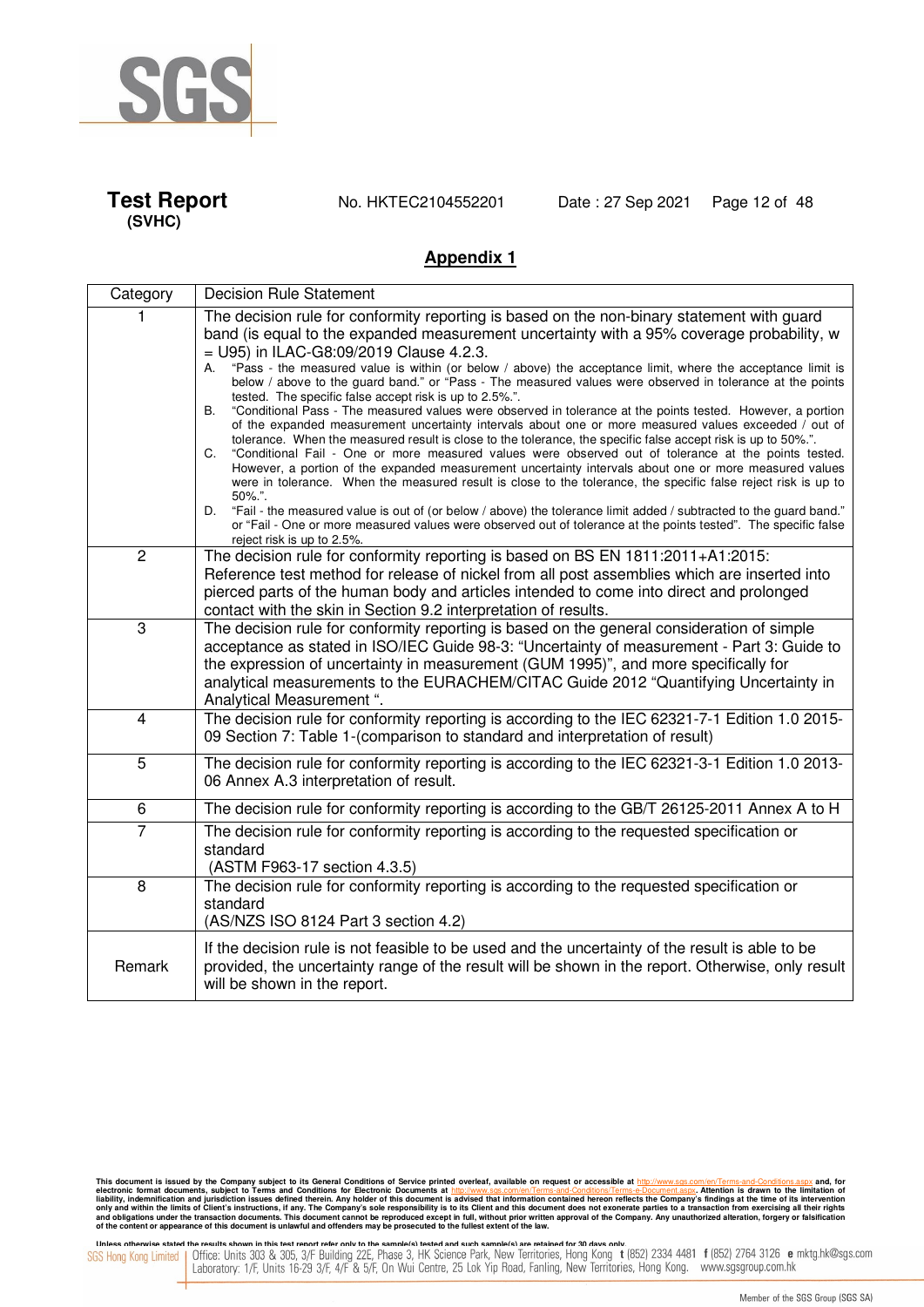



### **Appendix Full list of tested SVHC:**

| <b>Batch</b> | No.            | <b>Substance Name</b>                                                                                                      | <b>CAS No.</b>           | RL(%)<br>(Mixed<br>Components) | RL(%)<br>(Individual<br>Components) |
|--------------|----------------|----------------------------------------------------------------------------------------------------------------------------|--------------------------|--------------------------------|-------------------------------------|
| ı            | $\mathbf{1}$   | 4,4'-Diaminodiphenylmethane(MDA)                                                                                           | 101-77-9                 | 0.100                          | 0.010                               |
| I            | $\overline{c}$ | 5-tert-butyl-2,4,6-trinitro-m-xylene<br>(musk xylene)                                                                      | $81 - 15 - 2$            | 0.100                          | 0.010                               |
| I            | 3              | Alkanes, C10-13, chloro (Short Chain<br><b>Chlorinated Paraffins)</b>                                                      | 85535-84-8               | 0.100                          | 0.010                               |
|              | 4              | Anthracene                                                                                                                 | 120-12-7                 | 0.100                          | 0.010                               |
| I            | 5              | Benzyl butyl phthalate (BBP)                                                                                               | 85-68-7                  | 0.100                          | 0.010                               |
| ı            | 6              | Bis(2-ethylhexyl)phthalate (DEHP)                                                                                          | 117-81-7                 | 0.100                          | 0.010                               |
| ı            | 7              | Bis(tributyltin) oxide (TBTO)                                                                                              | 56-35-9                  | 0.100                          | 0.010                               |
|              | 8              | Cobalt dichloride*                                                                                                         | 7646-79-9                | 0.010                          | 0.001                               |
|              | 9              | Diarsenic pentaoxide*                                                                                                      | 1303-28-2                | 0.010                          | 0.001                               |
| ı            | 10             | Diarsenic trioxide*                                                                                                        | 1327-53-3                | 0.010                          | 0.001                               |
| I            | 11             | Dibutyl phthalate (DBP)                                                                                                    | 84-74-2                  | 0.100                          | 0.010                               |
|              | 12             | Hexabromocyclododecane (HBCDD)<br>and all major diastereoisomers<br>identified (α-HBCDD, β-HBCDD, γ-<br>HBCDD) $^{\Delta}$ |                          | 0.100                          | 0.010                               |
| I            | 13             | Lead hydrogen arsenate*                                                                                                    | 7784-40-9                | 0.010                          | 0.001                               |
| I            | 14             | Sodium dichromate*                                                                                                         | 7789-12-0,<br>10588-01-9 | 0.010                          | 0.001                               |
| I            | 15             | Triethyl arsenate*                                                                                                         | 15606-95-8               | 0.010                          | 0.001                               |
| Ш            | 16             | 2,4-Dinitrotoluene                                                                                                         | $121 - 14 - 2$           | 0.100                          | 0.010                               |
| Ш            | 17             | Acrylamide                                                                                                                 | 79-06-1                  | 0.100                          | 0.010                               |
| Ш            | 18             | Anthracene oil**                                                                                                           | 90640-80-5               | 0.100                          | 0.010                               |

This document is issued by the Company subject to its General Conditions of Service printed overleaf, available on request or accessible at http://www.sgs.com/en/Terms-and-Conditions.aspx and, for electronic formats and Co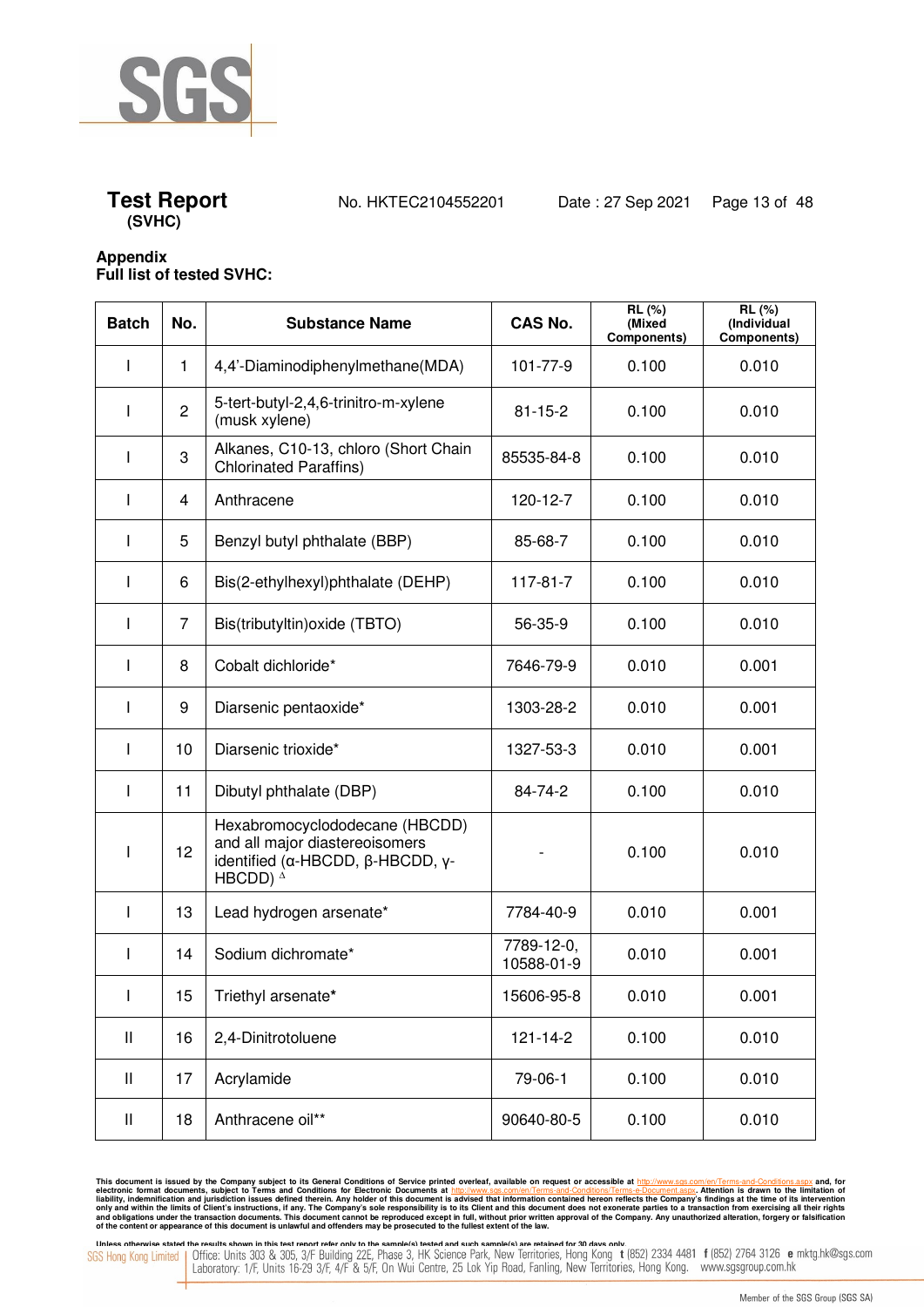

## **Test Report** No. HKTEC2104552201 Date : 27 Sep 2021 Page 14 of 48

| <b>Batch</b>  | No. | <b>Substance Name</b>                                           | <b>CAS No.</b>                         | RL (%)<br>(Mixed<br>Components) | RL (%)<br>(Individual<br>Components) |
|---------------|-----|-----------------------------------------------------------------|----------------------------------------|---------------------------------|--------------------------------------|
| $\mathbf{II}$ | 19  | Anthracene oil, anthracene paste**                              | 90640-81-6                             | 0.100                           | 0.010                                |
| Ш             | 20  | Anthracene oil, anthracene paste,<br>anthracene fraction**      | 91995-15-2                             | 0.100                           | 0.010                                |
| $\mathbf{II}$ | 21  | Anthracene oil, anthracene paste,<br>distn. Lights**            | 91995-17-4                             | 0.100                           | 0.010                                |
| Ш             | 22  | Anthracene oil, anthracene-low**                                | 90640-82-7                             | 0.100                           | 0.010                                |
| $\mathbf{I}$  | 23  | Diisobutyl phthalate                                            | 84-69-5                                | 0.100                           | 0.010                                |
| Ш             | 24  | Lead chromate molybdate sulphate red<br>(C.I. Pigment Red 104)* | 12656-85-8                             | 0.010                           | 0.001                                |
| Ш             | 25  | Lead chromate*                                                  | 7758-97-6                              | 0.010                           | 0.001                                |
| $\mathbf{II}$ | 26  | Lead sulfochromate yellow (C.I.<br>Pigment Yellow 34)*          | 1344-37-2                              | 0.010                           | 0.001                                |
| Ш             | 27  | Pitch, coal tar, high temp. **                                  | 65996-93-2                             | 0.100                           | 0.00025                              |
| $\mathbf{II}$ | 28  | Tris(2-chloroethyl)phosphate                                    | 115-96-8                               | 0.100                           | 0.010                                |
| Ш             | 29  | Ammonium dichromate*                                            | 7789-09-5                              | 0.010                           | 0.001                                |
| Ш             | 30  | Boric acid*                                                     |                                        | 0.010                           | 0.001                                |
| Ш             | 31  | Disodium tetraborate, anhydrous*                                | 1303-96-4,<br>1330-43-4,<br>12179-04-3 | 0.010                           | 0.001                                |
| Ш             | 32  | Potassium chromate*                                             | 7789-00-6                              | 0.010                           | 0.001                                |
| Ш             | 33  | Potassium dichromate*                                           | 7778-50-9                              | 0.010                           | 0.001                                |
| Ш             | 34  | Sodium chromate*                                                | 7775-11-3                              | 0.010                           | 0.001                                |
| Ш             | 35  | Tetraboron disodium heptaoxide,<br>hydrate*                     | 12267-73-1                             | 0.010                           | 0.001                                |
| Ш             | 36  | Trichloroethylene                                               | 79-01-6                                | 0.100                           | 0.010                                |
| IV            | 37  | 2-Ethoxyethanol                                                 | 110-80-5                               | 0.100                           | 0.010                                |

This document is issued by the Company subject to its General Conditions of Service printed overleaf, available on request or accessible at http://www.sgs.com/en/Terms-and-Conditions.aspx and, for electronic formats and Co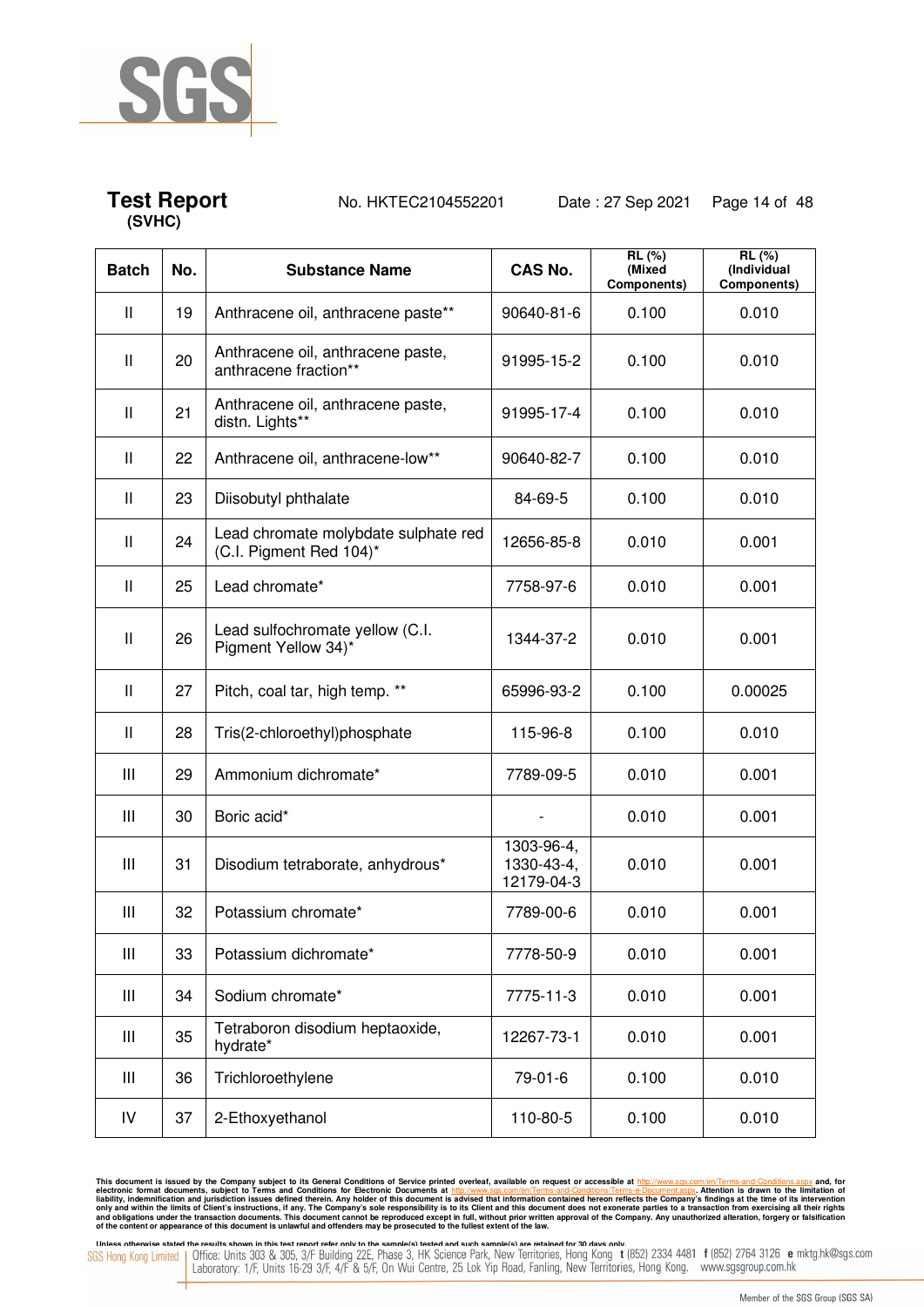

## **Test Report** No. HKTEC2104552201 Date : 27 Sep 2021 Page 15 of 48

| <b>Batch</b> | No. | <b>Substance Name</b>                                                             | <b>CAS No.</b>         | RL(%)<br>(Mixed<br>Components) | RL(%)<br>(Individual<br>Components) |
|--------------|-----|-----------------------------------------------------------------------------------|------------------------|--------------------------------|-------------------------------------|
| IV           | 38  | 2-Methoxyethanol                                                                  | 109-86-4               | 0.100                          | 0.010                               |
| ${\sf IV}$   | 39  | Chromic acid, Oligomers of chromic<br>acid and dichromic acid, Dichromic<br>acid* |                        | 0.010                          | 0.001                               |
| IV           | 40  | Chromium trioxide*                                                                | 1333-82-0              | 0.010                          | 0.001                               |
| IV           | 41  | Cobalt(II) carbonate*                                                             | 513-79-1               | 0.010                          | 0.001                               |
| IV           | 42  | Cobalt(II) diacetate*                                                             | $71 - 48 - 7$          | 0.010                          | 0.001                               |
| IV           | 43  | Cobalt(II) dinitrate*                                                             | 10141-05-6             | 0.010                          | 0.001                               |
| IV           | 44  | Cobalt(II) sulphate*                                                              | 10124-43-3             | 0.010                          | 0.001                               |
| V            | 45  | 1,2,3-trichloropropane                                                            | $96 - 18 - 4$          | 0.100                          | 0.010                               |
| V            | 46  | 1,2-Benzenedicarboxylic acid, di-C6-8-<br>branched alkyl esters, C7-rich          | 71888-89-6             | 0.100                          | 0.010                               |
| $\vee$       | 47  | 1,2-Benzenedicarboxylic acid, di-C7-<br>11-branched and linear alkyl esters       | 68515-42-4             | 0.100                          | 0.010                               |
| $\vee$       | 48  | 1-methyl-2-pyrrolidone                                                            | 872-50-4               | 0.100                          | 0.010                               |
| $\vee$       | 49  | 2-ethoxyethyl acetate                                                             | 111-15-9               | 0.100                          | 0.010                               |
| V            | 50  | Hydrazine                                                                         | 7803-57-8,<br>302-01-2 | 0.100                          | 0.010                               |
| V            | 51  | strontium chromate*                                                               | 7789-06-2              | 0.010                          | 0.001                               |
| VI           | 52  | 1,2-Dichloroethane                                                                | 107-06-2               | 0.100                          | 0.010                               |
| VI           | 53  | 2,2'-dichloro-4,4'-methylenedianiline                                             | $101 - 14 - 4$         | 0.100                          | 0.010                               |
| VI           | 54  | 2-Methoxyaniline; o-Anisidine                                                     | $90 - 04 - 0$          | 0.100                          | 0.010                               |
| VI           | 55  | 4-(1,1,3,3-tetramethylbutyl)phenol                                                | 140-66-9               | 0.100                          | 0.010                               |
| VI           | 56  | Aluminosilicate Refractory Ceramic<br>Fibres*                                     | -                      | 0.010                          | 0.001                               |

This document is issued by the Company subject to its General Conditions of Service printed overleaf, available on request or accessible at http://www.sgs.com/en/Terms-and-Conditions.aspx and, for electronic formats and Co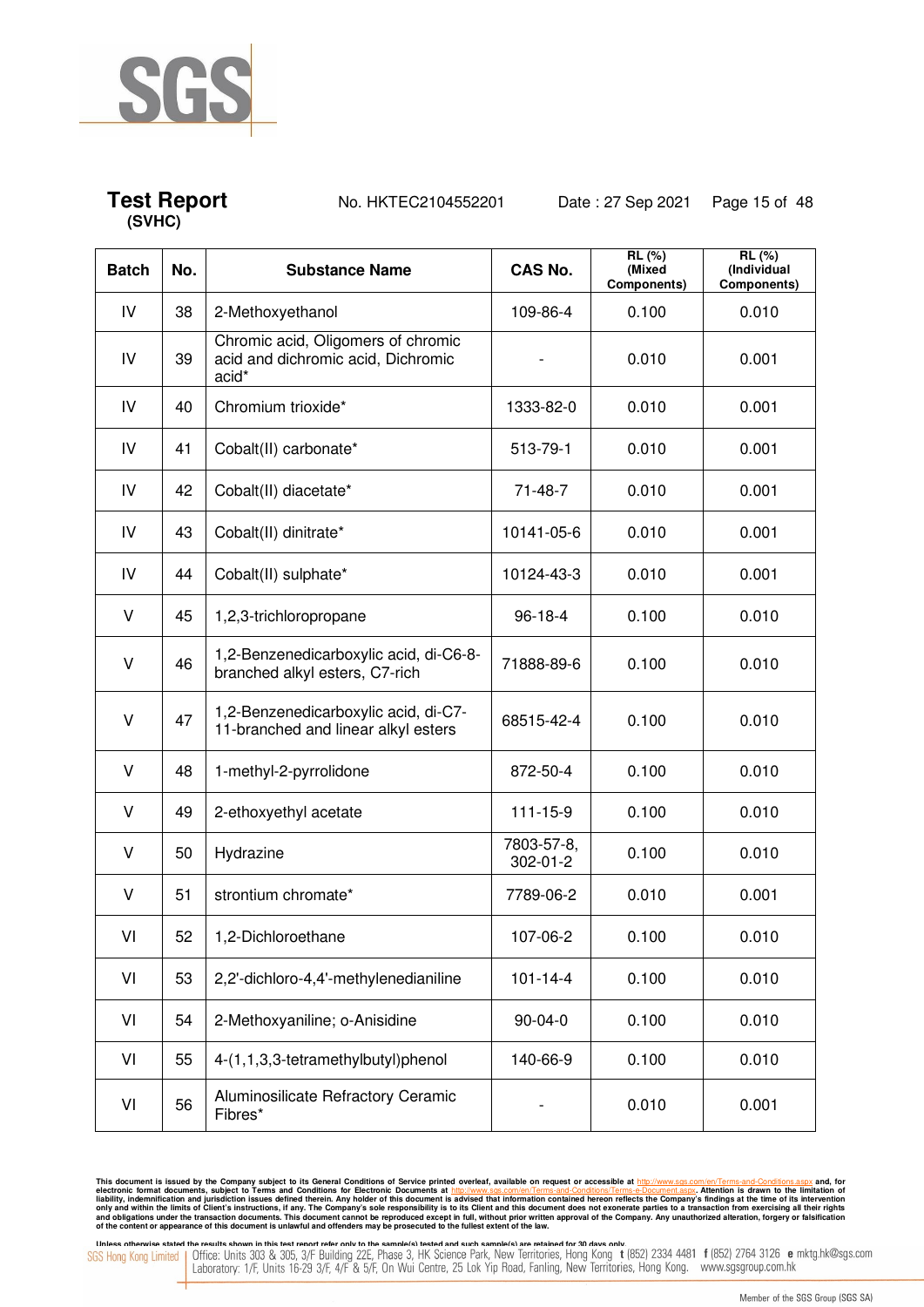

## **Test Report** No. HKTEC2104552201 Date : 27 Sep 2021 Page 16 of 48

| <b>Batch</b> | No. | <b>Substance Name</b>                                                                                                                                    | <b>CAS No.</b> | RL(%)<br>(Mixed<br>Components) | $RL(\%)$<br>(Individual<br>Components) |
|--------------|-----|----------------------------------------------------------------------------------------------------------------------------------------------------------|----------------|--------------------------------|----------------------------------------|
| VI           | 57  | Arsenic acid*                                                                                                                                            | 7778-39-4      | 0.010                          | 0.001                                  |
| VI           | 58  | Bis(2-methoxyethyl) ether                                                                                                                                | 111-96-6       | 0.100                          | 0.010                                  |
| VI           | 59  | Bis(2-methoxyethyl) phthalate                                                                                                                            | 117-82-8       | 0.100                          | 0.010                                  |
| VI           | 60  | Calcium arsenate*                                                                                                                                        | 7778-44-1      | 0.010                          | 0.001                                  |
| VI           | 61  | Dichromium tris(chromate)*                                                                                                                               | 24613-89-6     | 0.010                          | 0.001                                  |
| VI           | 62  | Formaldehyde, oligomeric reaction<br>products with aniline                                                                                               | 25214-70-4     | 0.100                          | 0.010                                  |
| VI           | 63  | Lead diazide, Lead azide*                                                                                                                                | 13424-46-9     | 0.010                          | 0.001                                  |
| VI           | 64  | Lead dipicrate*                                                                                                                                          | 6477-64-1      | 0.010                          | 0.001                                  |
| VI           | 65  | Lead styphnate*                                                                                                                                          | 15245-44-0     | 0.010                          | 0.001                                  |
| VI           | 66  | N, N-dimethylacetamide                                                                                                                                   | 127-19-5       | 0.100                          | 0.010                                  |
| VI           | 67  | Pentazinc chromate octahydroxide*                                                                                                                        | 49663-84-5     | 0.010                          | 0.001                                  |
| VI           | 68  | Phenolphthalein                                                                                                                                          | 77-09-8        | 0.100                          | 0.010                                  |
| VI           | 69  | Potassium<br>hydroxyoctaoxodizincatedichromate*                                                                                                          | 11103-86-9     | 0.010                          | 0.001                                  |
| VI           | 70  | Trilead diarsenate*                                                                                                                                      | 3687-31-8      | 0.010                          | 0.001                                  |
| VI           | 71  | Zirconia Aluminosilicate Refractory<br>Ceramic Fibres*                                                                                                   |                | 0.010                          | 0.001                                  |
| VII          | 72  | [4-[[4-anilino-1-naphthyl][4-<br>(dimethylamino)phenyl]methylene]cycl<br>ohexa-2,5-dien-1-ylidene]<br>dimethylammonium chloride (C.I. Basic<br>Blue 26)§ | 2580-56-5      | 0.100                          | 0.010                                  |
| VII          | 73  | [4-[4,4'-bis(dimethylamino)<br>benzhydrylidene]cyclohexa-2,5-dien-1-<br>ylidene]dimethylammonium chloride<br>(C.I. Basic Violet 3) $\frac{1}{5}$         | 548-62-9       | 0.100                          | 0.010                                  |
| VII          | 74  | 1,2-bis(2-methoxyethoxy)ethane<br>(TEGDME; triglyme)                                                                                                     | 112-49-2       | 0.100                          | 0.010                                  |

This document is issued by the Company subject to its General Conditions of Service printed overleaf, available on request or accessible at http://www.sgs.com/en/Terms-and-Conditions.aspx and, for electronic formats and Co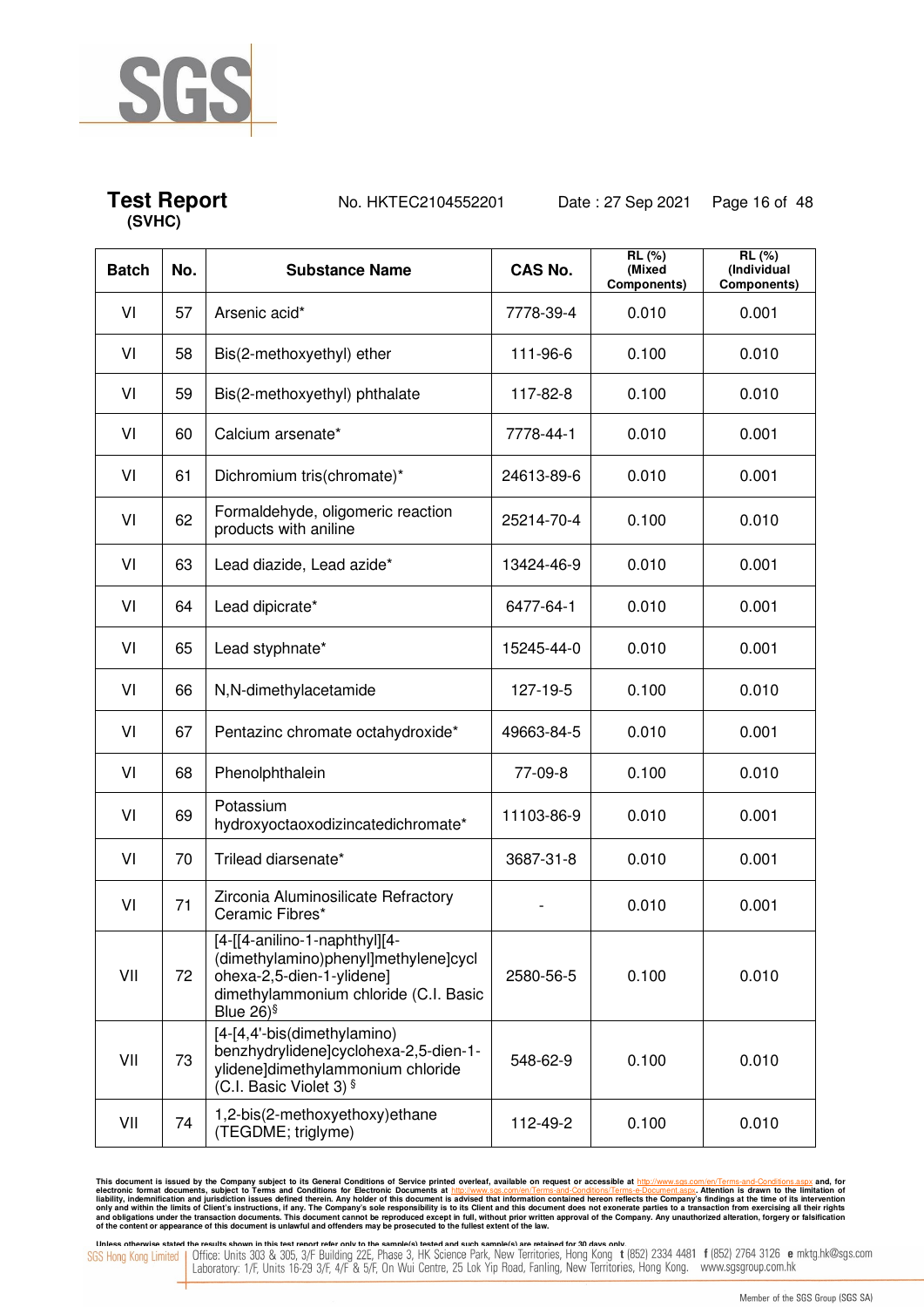

## **Test Report** No. HKTEC2104552201 Date : 27 Sep 2021 Page 17 of 48

| <b>Batch</b> | No. | <b>Substance Name</b>                                                                                                 | <b>CAS No.</b>  | RL (%)<br>(Mixed<br>Components) | RL (%)<br>(Individual<br>Components) |
|--------------|-----|-----------------------------------------------------------------------------------------------------------------------|-----------------|---------------------------------|--------------------------------------|
| VII          | 75  | 1,2-dimethoxyethane; ethylene glycol<br>dimethyl ether (EGDME)                                                        | $110 - 71 - 4$  | 0.100                           | 0.010                                |
| VII          | 76  | 4,4'-bis(dimethylamino) benzophenone<br>(Michler's Ketone)                                                            | $90-94-8$       | 0.100                           | 0.010                                |
| VII          | 77  | 4,4'-bis(dimethylamino)-4"-<br>(methylamino)trityl alcohol <sup>§</sup>                                               | $561 - 41 - 1$  | 0.100                           | 0.010                                |
| VII          | 78  | Diboron trioxide*                                                                                                     | 1303-86-2       | 0.010                           | 0.001                                |
| VII          | 79  | Formamide                                                                                                             | $75-12-7$       | 0.100                           | 0.010                                |
| VII          | 80  | Lead(II) bis(methanesulfonate)*                                                                                       | 17570-76-2      | 0.010                           | 0.001                                |
| VII          | 81  | N, N, N', N'-tetramethyl-4, 4'-<br>methylenedianiline (Michler's base)                                                | $101 - 61 - 1$  | 0.100                           | 0.010                                |
| VII          | 82  | TGIC (1,3,5-tris(oxiranylmethyl)-1,3,5-<br>triazine-2,4,6(1H,3H,5H)-trione)                                           | 2451-62-9       | 0.100                           | 0.010                                |
| VII          | 83  | $\alpha$ , $\alpha$ -Bis[4-(dimethylamino)phenyl]-4<br>(phenylamino)naphthalene-1-methanol<br>(C.I. Solvent Blue 4) § | 6786-83-0       | 0.100                           | 0.010                                |
| VII          | 84  | $\beta$ -TGIC (1,3,5-tris[(2S and 2R)-2,3-<br>epoxypropyl]-1,3,5-triazine-2,4,6-<br>(1H,3H,5H)-trione)                | 59653-74-6      | 0.100                           | 0.010                                |
| VIII         | 85  | [Phthalato(2-)]dioxotrilead*                                                                                          | 69011-06-9      | 0.010                           | 0.001                                |
| VIII         | 86  | 1,2-Benzenedicarboxylic acid,<br>dipentylester, branched and linear                                                   | 84777-06-0      | 0.100                           | 0.010                                |
| VIII         | 87  | 1,2-Diethoxyethane                                                                                                    | 629-14-1        | 0.100                           | 0.010                                |
| VIII         | 88  | 1-Bromopropane                                                                                                        | 106-94-5        | 0.100                           | 0.010                                |
| VIII         | 89  | 3-Ethyl-2-methyl-2-(3-methylbutyl)-1,3-<br>oxazolidine                                                                | 143860-04-<br>2 | 0.100                           | 0.010                                |
| VIII         | 90  | 4-(1,1,3,3-tetramethylbutyl)phenol,<br>ethoxylated                                                                    |                 | 0.100                           | 0.010                                |
| VIII         | 91  | 4,4'-Methylenedi-o-toluidine                                                                                          | 838-88-0        | 0.100                           | 0.010                                |
| VIII         | 92  | 4,4'-Oxydianiline and its salts                                                                                       | 101-80-4        | 0.100                           | 0.010                                |

This document is issued by the Company subject to its General Conditions of Service printed overleaf, available on request or accessible at http://www.sgs.com/en/Terms-and-Conditions.aspx and, for electronic formats and Co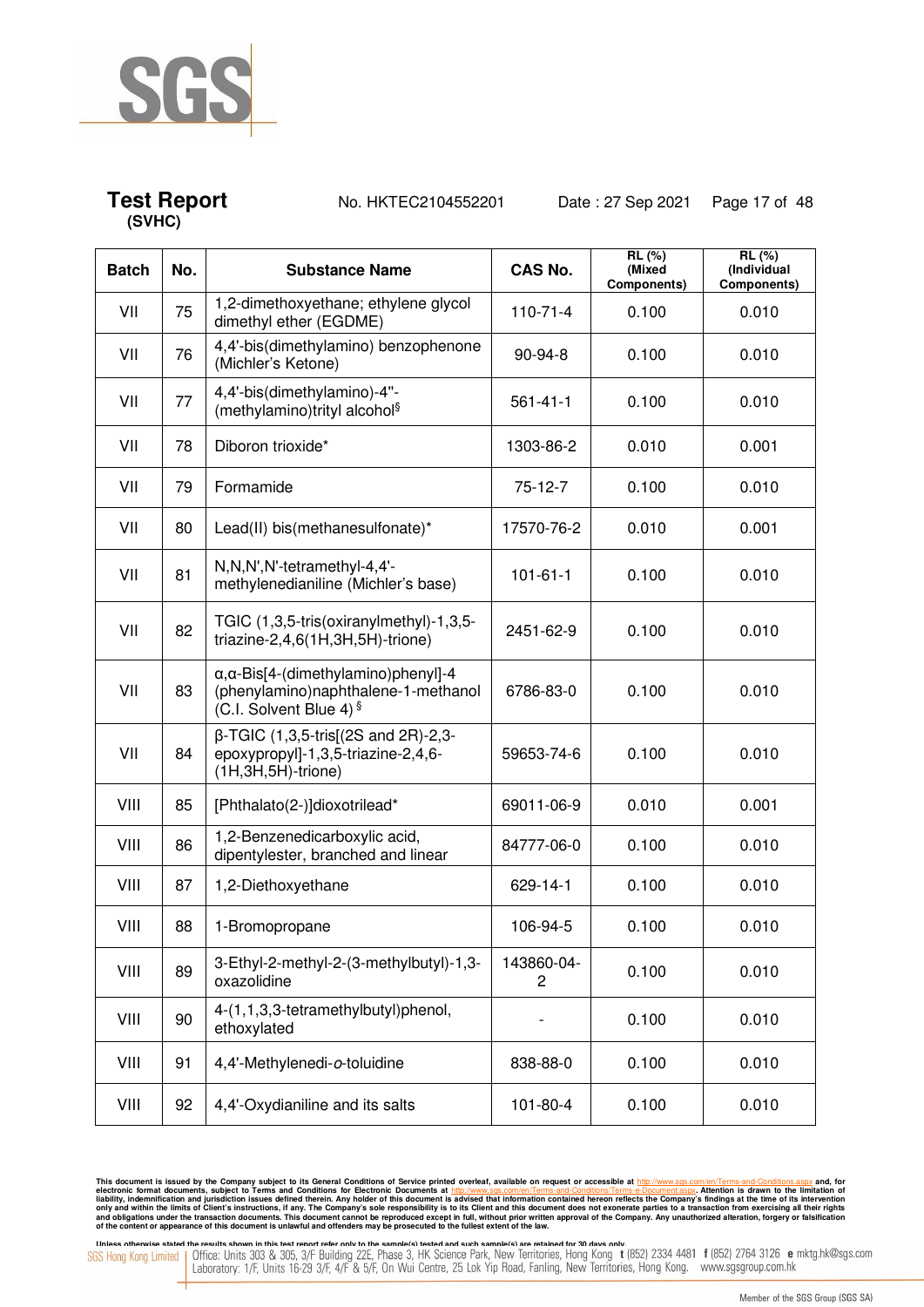

## **Test Report** No. HKTEC2104552201 Date : 27 Sep 2021 Page 18 of 48

| <b>Batch</b> | No. | <b>Substance Name</b>                                                                                                                           | <b>CAS No.</b> | RL (%)<br>(Mixed<br>Components) | RL (%)<br>(Individual<br>Components) |
|--------------|-----|-------------------------------------------------------------------------------------------------------------------------------------------------|----------------|---------------------------------|--------------------------------------|
| VIII         | 93  | 4-Aminoazobenzene                                                                                                                               | 60-09-3        | 0.100                           | 0.010                                |
| VIII         | 94  | 4-Methyl-m-phenylenediamine                                                                                                                     | 95-80-7        | 0.100                           | 0.010                                |
| VIII         | 95  | 4-Nonylphenol, branched and linear                                                                                                              |                | 0.100                           | 0.010                                |
| VIII         | 96  | 6-Methoxy-m-toluidine                                                                                                                           | 120-71-8       | 0.100                           | 0.010                                |
| VIII         | 97  | Acetic acid, lead salt, basic*                                                                                                                  | 51404-69-4     | 0.010                           | 0.001                                |
| VIII         | 98  | Biphenyl-4-ylamine                                                                                                                              | $92 - 67 - 1$  | 0.100                           | 0.010                                |
| VIII         | 99  | Bis(pentabromophenyl) ether<br>(DecaBDE)                                                                                                        | 1163-19-5      | 0.100                           | 0.010                                |
| VIII         | 100 | Cyclohexane-1,2-dicarboxylic<br>anhydride,<br>cis-cyclohexane-1,2-dicarboxylic<br>anhydride,<br>trans-cyclohexane-1,2-dicarboxylic<br>anhydride |                | 0.100                           | 0.010                                |
| VIII         | 101 | Diazene-1,2-dicarboxamide (C,C'-<br>azodi(formamide))                                                                                           | 123-77-3       | 0.100                           | 0.010                                |
| VIII         | 102 | Dibutyltin dichloride (DBTC)                                                                                                                    | 683-18-1       | 0.100                           | 0.010                                |
| VIII         | 103 | Diethyl sulphate                                                                                                                                | 64-67-5        | 0.100                           | 0.010                                |
| VIII         | 104 | Diisopentylphthalate                                                                                                                            | 605-50-5       | 0.100                           | 0.010                                |
| VIII         | 105 | Dimethyl sulphate                                                                                                                               | 77-78-1        | 0.100                           | 0.010                                |
| VIII         | 106 | Dinoseb                                                                                                                                         | 88-85-7        | 0.100                           | 0.010                                |
| VIII         | 107 | Dioxobis(stearato)trilead*                                                                                                                      | 12578-12-0     | 0.010                           | 0.001                                |
| VIII         | 108 | Fatty acids, C16-18, lead salts*                                                                                                                | 91031-62-8     | 0.010                           | 0.001                                |
| VIII         | 109 | Furan                                                                                                                                           | 110-00-9       | 0.100                           | 0.010                                |
| VIII         | 110 | Henicosafluoroundecanoic acid                                                                                                                   | 2058-94-8      | 0.100                           | 0.010                                |
| VIII         | 111 | Heptacosafluorotetradecanoic acid                                                                                                               | 376-06-7       | 0.100                           | 0.010                                |

This document is issued by the Company subject to its General Conditions of Service printed overleaf, available on request or accessible at http://www.sgs.com/en/Terms-and-Conditions.aspx and, for electronic formats and Co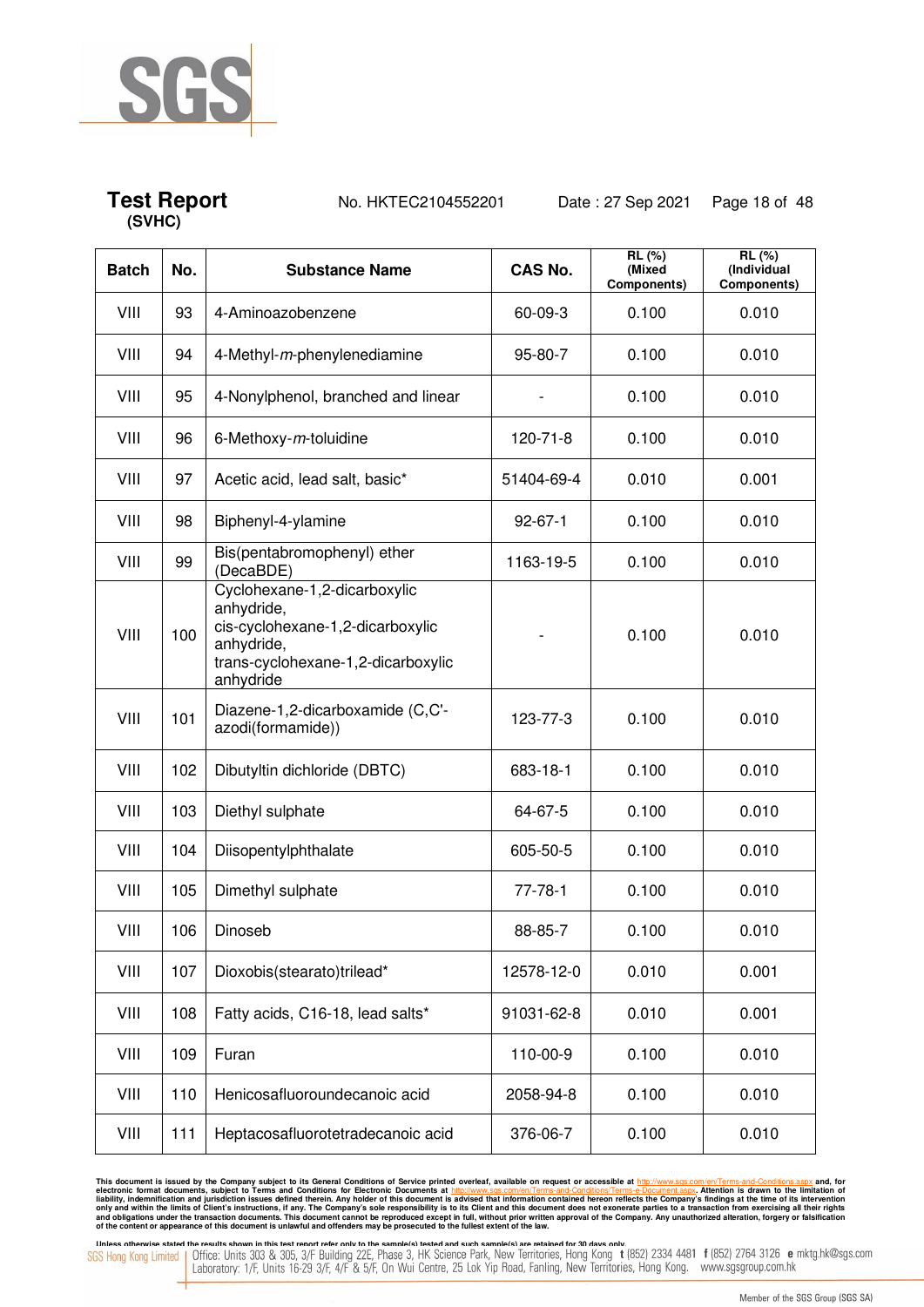

## **Test Report** No. HKTEC2104552201 Date : 27 Sep 2021 Page 19 of 48

| <b>Batch</b> | No. | <b>Substance Name</b>                                                                                                                                             | <b>CAS No.</b>  | RL(%)<br>(Mixed<br>Components) | RL(%)<br>(Individual<br>Components) |
|--------------|-----|-------------------------------------------------------------------------------------------------------------------------------------------------------------------|-----------------|--------------------------------|-------------------------------------|
| VIII         | 112 | Hexahydromethylphthalic anhydride,<br>Hexahydro-4-methylphthalic<br>anhydride, Hexahydro-1-<br>methylphthalic anhydride, Hexahydro-<br>3-methylphthalic anhydride |                 | 0.100                          | 0.010                               |
| VIII         | 113 | Lead bis(tetrafluoroborate)*                                                                                                                                      | 13814-96-5      | 0.010                          | 0.001                               |
| VIII         | 114 | Lead cyanamidate*                                                                                                                                                 | 20837-86-9      | 0.010                          | 0.001                               |
| VIII         | 115 | Lead dinitrate*                                                                                                                                                   | 10099-74-8      | 0.010                          | 0.001                               |
| VIII         | 116 | Lead monoxide*                                                                                                                                                    | 1317-36-8       | 0.010                          | 0.001                               |
| VIII         | 117 | Lead oxide sulfate*                                                                                                                                               | 12036-76-9      | 0.010                          | 0.001                               |
| VIII         | 118 | Lead tetroxide (orange lead)*                                                                                                                                     | 1314-41-6       | 0.010                          | 0.001                               |
| VIII         | 119 | Lead titanium trioxide*                                                                                                                                           | 12060-00-3      | 0.010                          | 0.001                               |
| VIII         | 120 | Lead titanium zirconium oxide*                                                                                                                                    | 12626-81-2      | 0.010                          | 0.001                               |
| VIII         | 121 | Methoxyacetic acid                                                                                                                                                | 625-45-6        | 0.100                          | 0.010                               |
| VIII         | 122 | Methyloxirane (Propylene oxide)                                                                                                                                   | 75-56-9         | 0.100                          | 0.010                               |
| VIII         | 123 | N,N-Dimethylformamide                                                                                                                                             | 68-12-2         | 0.100                          | 0.010                               |
| VIII         | 124 | N-Methylacetamide                                                                                                                                                 | 79-16-3         | 0.100                          | 0.010                               |
| VIII         | 125 | N-Pentyl-isopentylphthalate                                                                                                                                       | 776297-69-<br>9 | 0.100                          | 0.010                               |
| VIII         | 126 | o-Aminoazotoluene                                                                                                                                                 | 97-56-3         | 0.100                          | 0.010                               |
| VIII         | 127 | o-Toluidine                                                                                                                                                       | 95-53-4         | 0.100                          | 0.010                               |
| VIII         | 128 | Pentacosafluorotridecanoic acid                                                                                                                                   | 72629-94-8      | 0.100                          | 0.010                               |
| VIII         | 129 | Pentalead tetraoxide sulphate*                                                                                                                                    | 12065-90-6      | 0.010                          | 0.001                               |
| VIII         | 130 | Pyrochlore, antimony lead yellow*                                                                                                                                 | 8012-00-8       | 0.010                          | 0.001                               |

This document is issued by the Company subject to its General Conditions of Service printed overleaf, available on request or accessible at http://www.sgs.com/en/Terms-and-Conditions.aspx and, for electronic formats and Co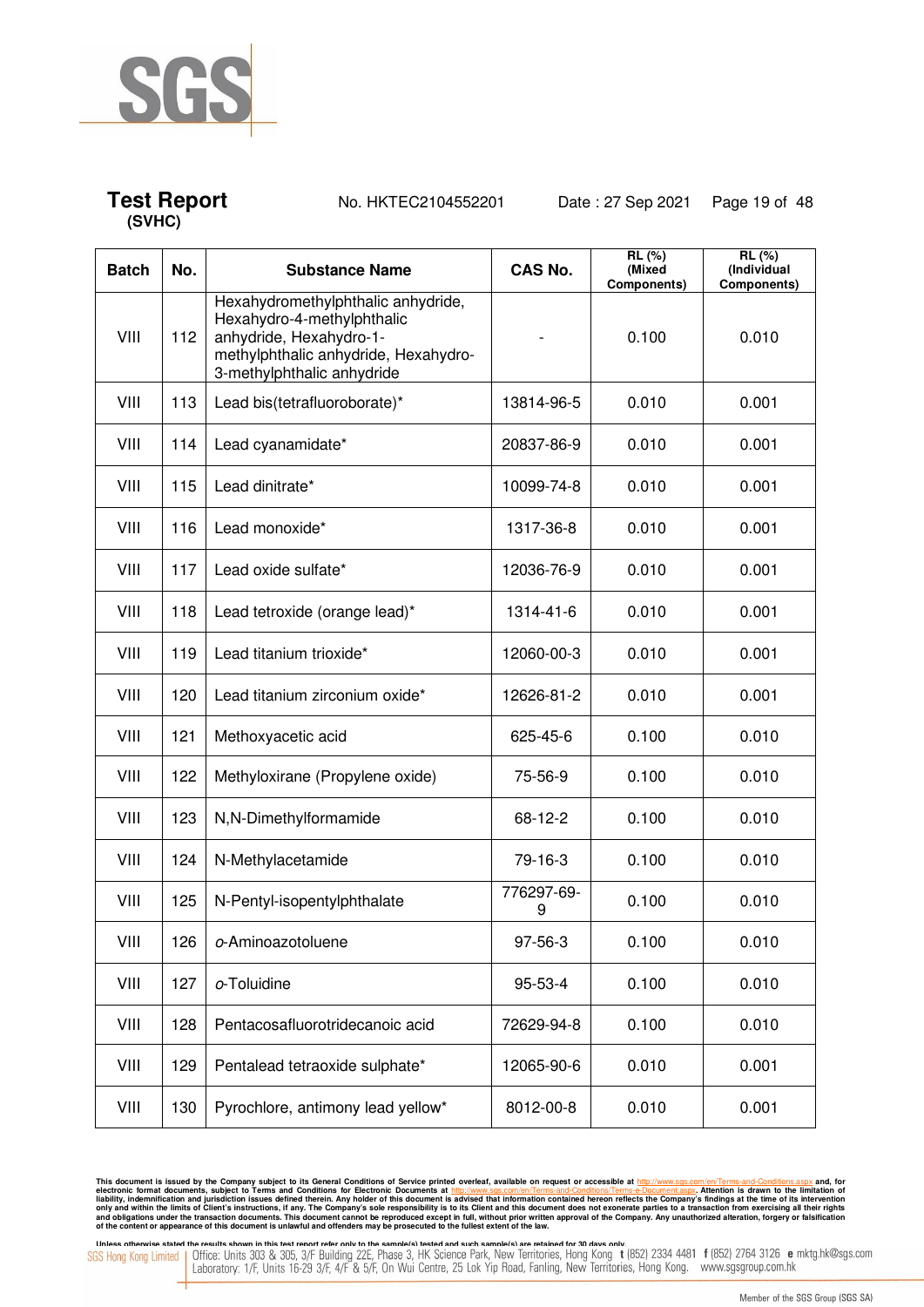

## **Test Report** No. HKTEC2104552201 Date : 27 Sep 2021 Page 20 of 48

| <b>Batch</b> | No. | <b>Substance Name</b>                                                                                                                                                 | <b>CAS No.</b> | RL (%)<br>(Mixed<br>Components) | RL (%)<br>(Individual<br>Components) |
|--------------|-----|-----------------------------------------------------------------------------------------------------------------------------------------------------------------------|----------------|---------------------------------|--------------------------------------|
| VIII         | 131 | Silicic acid, barium salt, lead-doped*                                                                                                                                | 68784-75-8     | 0.010                           | 0.001                                |
| VIII         | 132 | Silicic acid, lead salt*                                                                                                                                              | 11120-22-2     | 0.010                           | 0.001                                |
| VIII         | 133 | Sulfurous acid, lead salt, dibasic*                                                                                                                                   | 62229-08-7     | 0.010                           | 0.001                                |
| VIII         | 134 | Tetraethyllead*                                                                                                                                                       | 78-00-2        | 0.010                           | 0.001                                |
| VIII         | 135 | Tetralead trioxide sulphate*                                                                                                                                          | 12202-17-4     | 0.010                           | 0.001                                |
| VIII         | 136 | Tricosafluorododecanoic acid                                                                                                                                          | 307-55-1       | 0.100                           | 0.010                                |
| VIII         | 137 | Trilead bis(carbonate) dihydroxide<br>(basic lead carbonate)*                                                                                                         | 1319-46-6      | 0.010                           | 0.001                                |
| VIII         | 138 | Trilead dioxide phosphonate*                                                                                                                                          | 12141-20-7     | 0.010                           | 0.001                                |
| IX           | 139 | 4-Nonylphenol, branched and linear,<br>ethoxylated                                                                                                                    |                | 0.100                           | 0.010                                |
| IX           | 140 | Ammonium pentadecafluorooctanoate<br>(APFO)**                                                                                                                         | 3825-26-1      | 0.100                           | 0.010                                |
| IX           | 141 | Cadmium oxide*                                                                                                                                                        | 1306-19-0      | 0.010                           | 0.001                                |
| IX           | 142 | Cadmium                                                                                                                                                               | 7440-43-9      | 0.010                           | 0.001                                |
| IX           | 143 | Dipentyl phthalate (DPP)                                                                                                                                              | 131-18-0       | 0.100                           | 0.010                                |
| IX           | 144 | Pentadecafluorooctanoic acid (PFOA)                                                                                                                                   | 335-67-1       | 0.100                           | 0.010                                |
| X            | 145 | Cadmium sulphide*                                                                                                                                                     | 1306-23-6      | 0.010                           | 0.001                                |
| X            | 146 | Dihexyl phthalate                                                                                                                                                     | 84-75-3        | 0.100                           | 0.010                                |
| X            | 147 | Disodium 3,3'-[[1,1'-biphenyl]-4,4'-<br>diylbis(azo)]bis(4-aminonaphthalene-1-<br>sulphonate) (C.I. Direct Red 28)                                                    | 573-58-0       | 0.100                           | 0.010                                |
| X            | 148 | Disodium 4-amino-3-[[4'-[(2,4-<br>diaminophenyl)azo][1,1'-biphenyl]-4-<br>yl]azo] -5-hydroxy-6-<br>(phenylazo)naphthalene-2,7-<br>disulphonate (C.I. Direct Black 38) | 1937-37-7      | 0.100                           | 0.010                                |
| X            | 149 | Imidazolidine-2-thione; (2-imidazoline-<br>2-thiol)                                                                                                                   | 96-45-7        | 0.100                           | 0.010                                |

This document is issued by the Company subject to its General Conditions of Service printed overleaf, available on request or accessible at http://www.sgs.com/en/Terms-and-Conditions.aspx and, for electronic formats and Co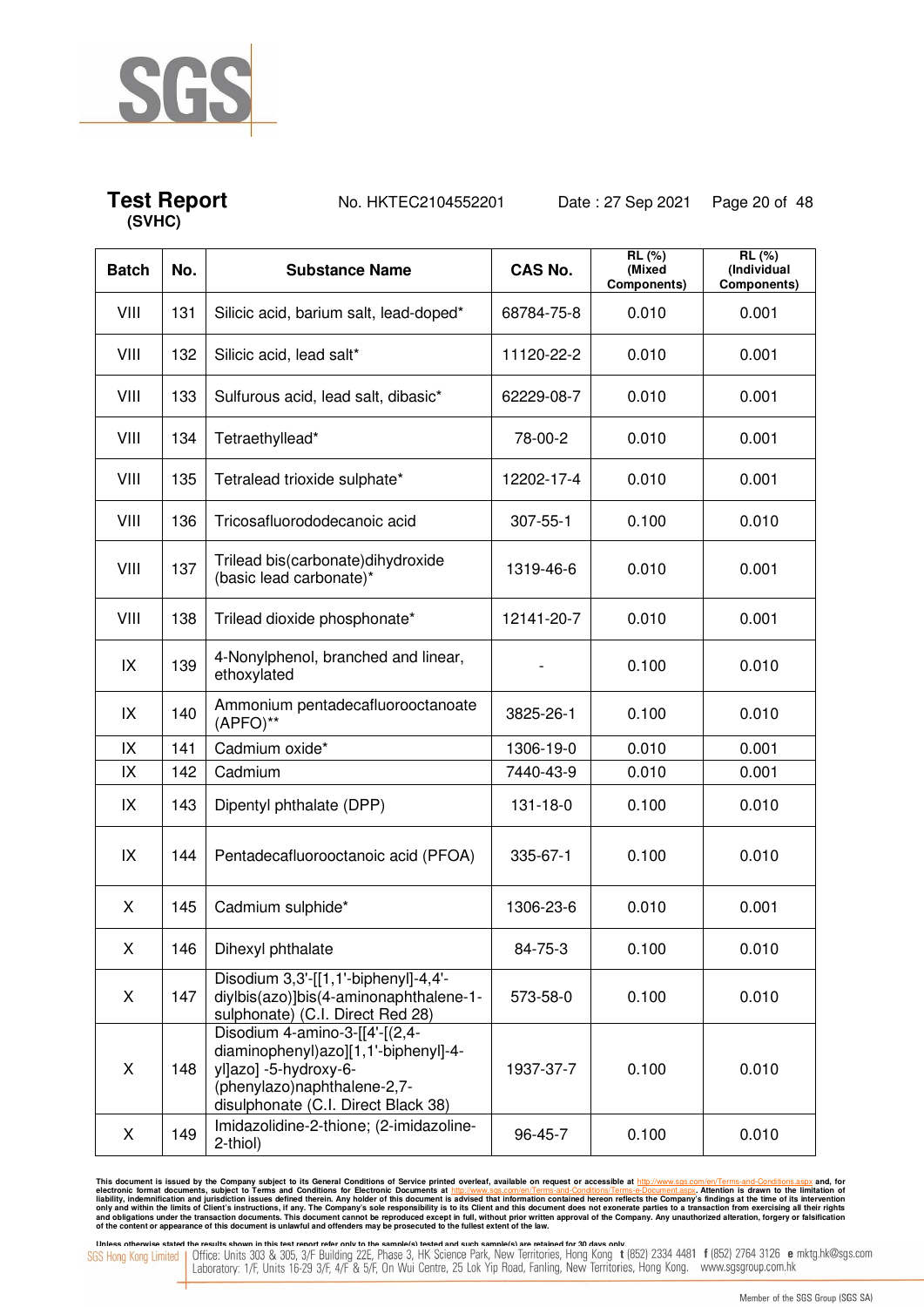

**Test Report** No. HKTEC2104552201 Date : 27 Sep 2021 Page 21 of 48

| <b>Batch</b> | No. | <b>Substance Name</b>                                                                                                                                                                                                                                                                | <b>CAS No.</b>                | <b>RL</b> (%)<br>(Mixed<br>Components) | <b>RL</b> (%)<br>(Individual<br>Components) |
|--------------|-----|--------------------------------------------------------------------------------------------------------------------------------------------------------------------------------------------------------------------------------------------------------------------------------------|-------------------------------|----------------------------------------|---------------------------------------------|
| X            | 150 | Lead di(acetate)*                                                                                                                                                                                                                                                                    | 301-04-2                      | 0.010                                  | 0.001                                       |
| X            | 151 | Trixylyl phosphate                                                                                                                                                                                                                                                                   | 25155-23-1                    | 0.100                                  | 0.010                                       |
| XI           | 152 | 1,2-Benzenedicarboxylic acid, dihexyl<br>ester, branched and linear                                                                                                                                                                                                                  | 68515-50-4                    | 0.100                                  | 0.010                                       |
| XI           | 153 | Cadmium chloride*                                                                                                                                                                                                                                                                    | 10108-64-2                    | 0.010                                  | 0.001                                       |
| XI           | 154 | Sodium perborate; perboric acid,<br>sodium salt*                                                                                                                                                                                                                                     |                               | 0.010                                  | 0.001                                       |
| XI           | 155 | Sodium peroxometaborate*                                                                                                                                                                                                                                                             | 7632-04-4                     | 0.010                                  | 0.001                                       |
| XII          | 156 | 2-(2H-benzotriazol-2-yl)-4,6-<br>ditertpentylphenol (UV-328)                                                                                                                                                                                                                         | 25973-55-1                    | 0.100                                  | 0.010                                       |
| XII          | 157 | 2-benzotriazol-2-yl-4,6-di-tert-<br>butylphenol (UV-320)                                                                                                                                                                                                                             | 3846-71-7                     | 0.100                                  | 0.010                                       |
| XII          | 158 | 2-ethylhexyl 10-ethyl-4,4-dioctyl-7-oxo-<br>8-oxa-3,5-dithia-4-<br>stannatetradecanoate (DOTE)                                                                                                                                                                                       | 15571-58-1                    | 0.100                                  | 0.010                                       |
| XII          | 159 | Cadmium fluoride*                                                                                                                                                                                                                                                                    | 7790-79-6                     | 0.010                                  | 0.001                                       |
| XII          | 160 | Cadmium sulphate*                                                                                                                                                                                                                                                                    | 10124-36-<br>4,<br>31119-53-6 | 0.010                                  | 0.001                                       |
| XII          | 161 | Reaction mass of 2-ethylhexyl 10-<br>ethyl-4,4-dioctyl-7-oxo-8-oxa-3,5-<br>dithia-4-stannatetradecanoate & 2-<br>ethylhexyl 10-ethyl-4-[[2-[(2-<br>ethylhexyl) oxy]-2-oxoethyl]thio]-4-octyl-<br>7-oxo-8-oxa-3,5-dithia-4-<br>stannatetradecanoate (reaction mass<br>of DOTE & MOTE) |                               | 0.100                                  | 0.010                                       |
| XIII         | 162 | 1,2-benzenedicarboxylic acid, di-C6-<br>10-alkyl esters; 1,2-<br>benzenedicarboxylic acid, mixed decyl<br>and hexyl and octyl diesters with ≥<br>0.3% of dihexyl phthalate                                                                                                           |                               | 0.100                                  | 0.010                                       |
| XIII         | 163 | 5-sec-butyl-2-(2,4-dimethylcyclohex-3-<br>en-1-yl)-5-methyl-1,3-dioxane [1], 5-<br>sec-butyl-2-(4,6-dimethylcyclohex-3-<br>en-1-yl)-5-methyl-1,3-dioxane [2]<br>[covering any of the individual isomers]<br>of [1] and [2] or any combination<br>thereof]                            |                               | 0.100                                  | 0.010                                       |

This document is issued by the Company subject to its General Conditions of Service printed overleaf, available on request or accessible at http://www.sgs.com/en/Terms-and-Conditions.aspx and, for electronic formats and Co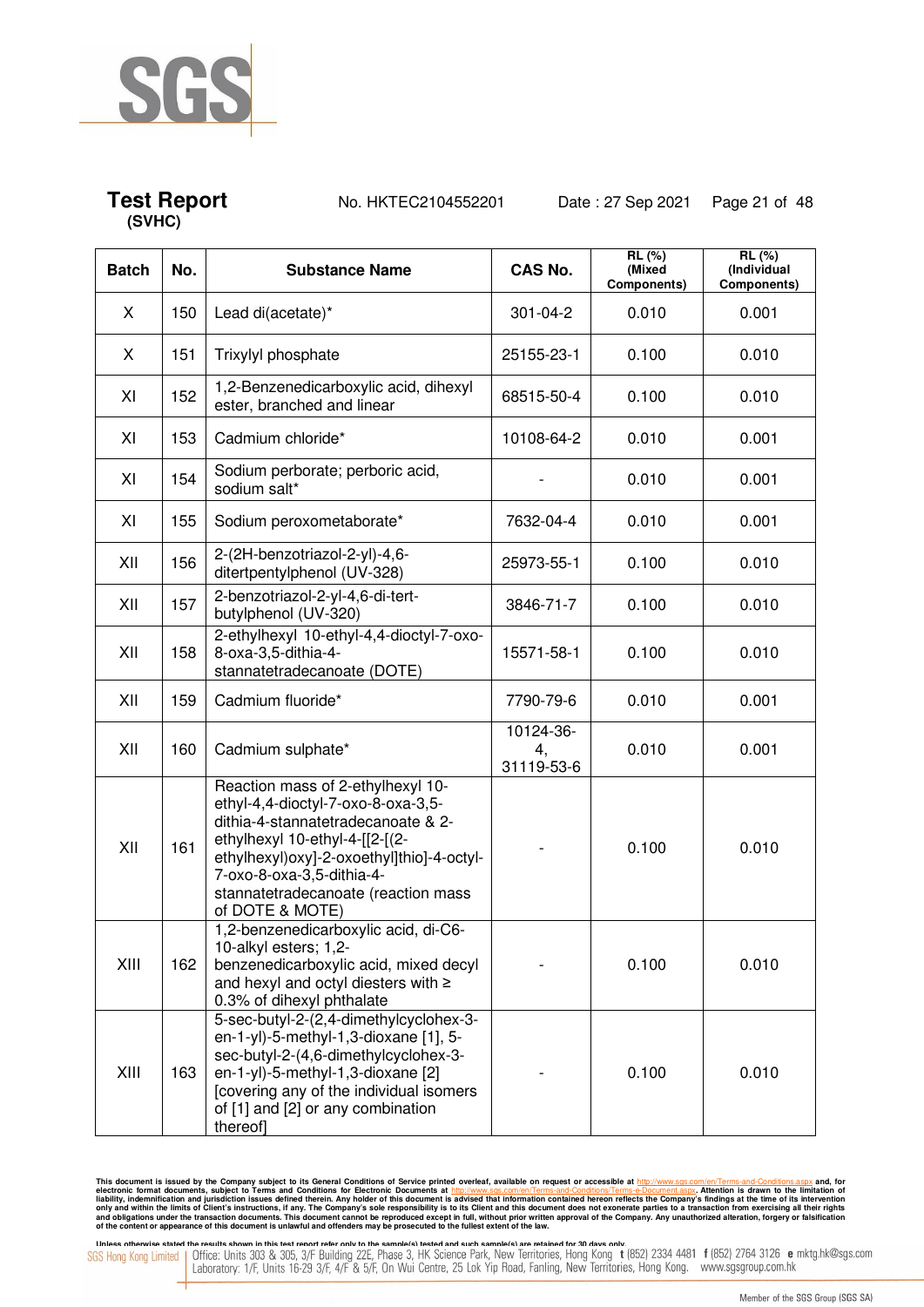

**Test Report** No. HKTEC2104552201 Date : 27 Sep 2021 Page 22 of 48

| <b>Batch</b> | No. | <b>Substance Name</b>                                                                                                                                                                                                     | <b>CAS No.</b> | RL (%)<br>(Mixed<br>Components) | <b>RL</b> (%)<br>(Individual<br>Components) |
|--------------|-----|---------------------------------------------------------------------------------------------------------------------------------------------------------------------------------------------------------------------------|----------------|---------------------------------|---------------------------------------------|
| XIV          | 164 | 1,3-propanesultone                                                                                                                                                                                                        | 1120-71-4      | 0.100                           | 0.010                                       |
| XIV          | 165 | 2,4-di-tert-butyl-6-(5-<br>chlorobenzotriazol-2-yl) phenol (UV-<br>327)                                                                                                                                                   | 3864-99-1      | 0.100                           | 0.010                                       |
| XIV          | 166 | 2-(2H-benzotriazol-2-yl)-4-(tert-butyl)-<br>6-(sec-butyl) phenol (UV-350)                                                                                                                                                 | 36437-37-3     | 0.100                           | 0.010                                       |
| XIV          | 167 | Nitrobenzene                                                                                                                                                                                                              | 98-95-3        | 0.100                           | 0.010                                       |
| XIV          | 168 | Perfluorononan-1-oic-acid and its<br>sodium and ammonium salts                                                                                                                                                            |                | 0.100                           | 0.010                                       |
| XV           | 169 | Benzo[def]chrysene (Benzo[a]pyrene)                                                                                                                                                                                       | $50-32-8$      | 0.100                           | 0.010                                       |
| XVI          | 170 | 4,4'-isopropylidenediphenol (bisphenol<br>A)                                                                                                                                                                              | 80-05-7        | 0.100                           | 0.010                                       |
| XVI          | 171 | 4-Heptylphenol, branched and linear                                                                                                                                                                                       |                | 0.100                           | 0.010                                       |
| XVI          | 172 | Nonadecafluorodecanoic acid (PFDA)<br>and its sodium and ammonium salts                                                                                                                                                   |                | 0.100                           | 0.010                                       |
| XVI          | 173 | p-(1,1-dimethylpropyl)phenol                                                                                                                                                                                              | 80-46-6        | 0.100                           | 0.010                                       |
| XVII         | 174 | Perfluorohexane-1-sulphonic acid and<br>its salts                                                                                                                                                                         |                | 0.100                           | 0.010                                       |
| <b>XVIII</b> | 175 | 1,6,7,8,9,14,15,16,17,17,18,18-<br>Dodecachloropentacyclo[12.2.1.16,9.0<br>2,13.05,10]octadeca-7,15-diene<br>("Dechlorane Plus"™) [covering any of<br>its individual anti- and syn-isomers or<br>any combination thereof] |                | 0.100                           | 0.010                                       |
| <b>XVIII</b> | 176 | Benz[a]anthracene                                                                                                                                                                                                         | 56-55-3        | 0.100                           | 0.010                                       |
| <b>XVIII</b> | 177 | Cadmium nitrate*                                                                                                                                                                                                          | 10325-94-7     | 0.010                           | 0.001                                       |
| <b>XVIII</b> | 178 | Cadmium carbonate*                                                                                                                                                                                                        | 513-78-0       | 0.010                           | 0.001                                       |
| <b>XVIII</b> | 179 | Cadmium hydroxide*                                                                                                                                                                                                        | 21041-95-2     | 0.010                           | 0.001                                       |
| XVIII        | 180 | Chrysene                                                                                                                                                                                                                  | 218-01-9       | 0.100                           | 0.010                                       |
| <b>XVIII</b> | 181 | Reaction products of 1,3,4-<br>thiadiazolidine-2,5-dithione,<br>formaldehyde and 4-heptylphenol,<br>branched and linear (RP-HP) [with                                                                                     |                | 0.100                           | 0.010                                       |

This document is issued by the Company subject to its General Conditions of Service printed overleaf, available on request or accessible at http://www.sgs.com/en/Terms-and-Conditions.aspx and, for electronic formats and Co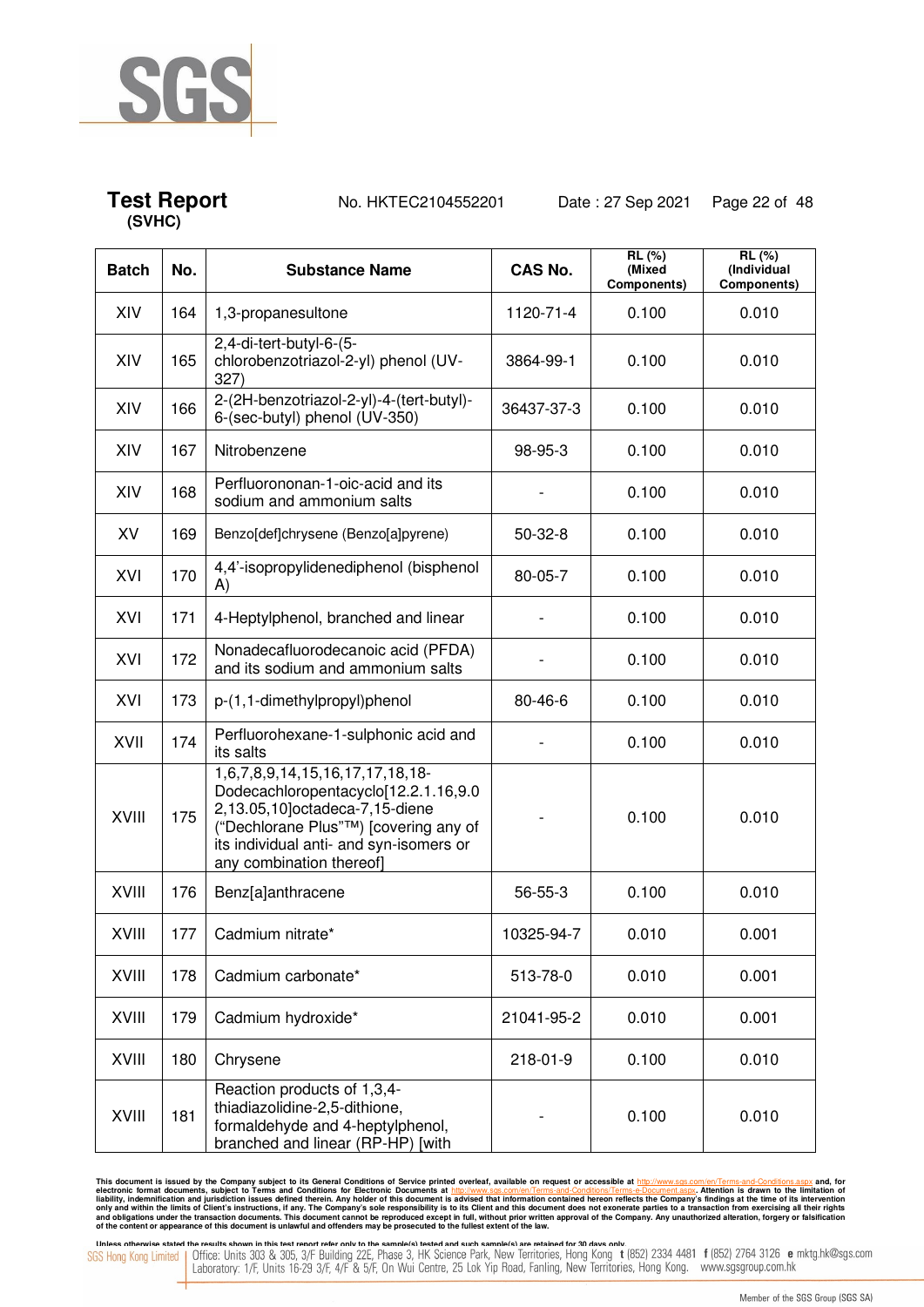

## **Test Report** No. HKTEC2104552201 Date : 27 Sep 2021 Page 23 of 48

| <b>Batch</b> | No. | <b>Substance Name</b>                                                                                                                                                     | <b>CAS No.</b> | <b>RL (%)</b><br>(Mixed<br>Components) | RL(%)<br>(Individual<br>Components) |
|--------------|-----|---------------------------------------------------------------------------------------------------------------------------------------------------------------------------|----------------|----------------------------------------|-------------------------------------|
|              |     | ≥0.1% w/w 4-heptylphenol, branched<br>and linear]                                                                                                                         |                |                                        |                                     |
| XIX          | 182 | Benzene-1,2,4-tricarboxylic acid 1,2<br>anhydride (trimellitic anhydride) (TMA)                                                                                           | 552-30-7       | 0.100                                  | 0.010                               |
| XIX          | 183 | Benzo[ghi]perylene                                                                                                                                                        | 191-24-2       | 0.100                                  | 0.010                               |
| XIX          | 184 | Decamethylcyclopentasiloxane (D5)                                                                                                                                         | 541-02-6       | 0.100                                  | 0.010                               |
| XIX          | 185 | Dicyclohexyl phthalate (DCHP)                                                                                                                                             | 84-61-7        | 0.100                                  | 0.010                               |
| XIX          | 186 | Disodium octaborate*                                                                                                                                                      | 12008-41-2     | 0.010                                  | 0.001                               |
| XIX          | 187 | Dodecamethylcyclohexasiloxane (D6)                                                                                                                                        | 540-97-6       | 0.100                                  | 0.010                               |
| XIX          | 188 | Ethylenediamine (EDA)                                                                                                                                                     | 107-15-3       | 0.100                                  | 0.010                               |
| XIX          | 189 | Lead                                                                                                                                                                      | 7439-92-1      | 0.010                                  | 0.001                               |
| XIX          | 190 | Octamethylcyclotetrasiloxane (D4)                                                                                                                                         | 556-67-2       | 0.100                                  | 0.010                               |
| XIX          | 191 | Terphenyl, hydrogenated                                                                                                                                                   | 61788-32-7     | 0.100                                  | 0.010                               |
| XX           | 192 | 1,7,7-trimethyl-3-<br>(phenylmethylene)bicyclo[2.2.1]heptan<br>-2-one (3-benzylidene camphor)                                                                             | 15087-24-8     | 0.100                                  | 0.010                               |
| XX           | 193 | 2,2-bis(4'-hydroxyphenyl)-4-<br>methylpentane                                                                                                                             | 6807-17-6      | 0.100                                  | 0.010                               |
| XX           | 194 | Benzo[k]fluoranthene                                                                                                                                                      | 207-08-9       | 0.100                                  | 0.010                               |
| XX           | 195 | Fluoranthene                                                                                                                                                              | 206-44-0       | 0.100                                  | 0.010                               |
| XX           | 196 | Phenanthrene                                                                                                                                                              | $85 - 01 - 8$  | 0.100                                  | 0.010                               |
| XX           | 197 | Pyrene                                                                                                                                                                    | 129-00-0       | 0.100                                  | 0.010                               |
| XXI          | 198 | 2,3,3,3-tetrafluoro-2-<br>(heptafluoropropoxy)propionic acid, its<br>salts and its acyl halides (covering any<br>of their individual isomers and<br>combinations thereof) |                | 0.100                                  | 0.010                               |
| XXI          | 199 | 2-methoxyethyl acetate                                                                                                                                                    | 110-49-6       | 0.100                                  | 0.010                               |

This document is issued by the Company subject to its General Conditions of Service printed overleaf, available on request or accessible at http://www.sgs.com/en/Terms-and-Conditions.aspx and, for electronic formats and Co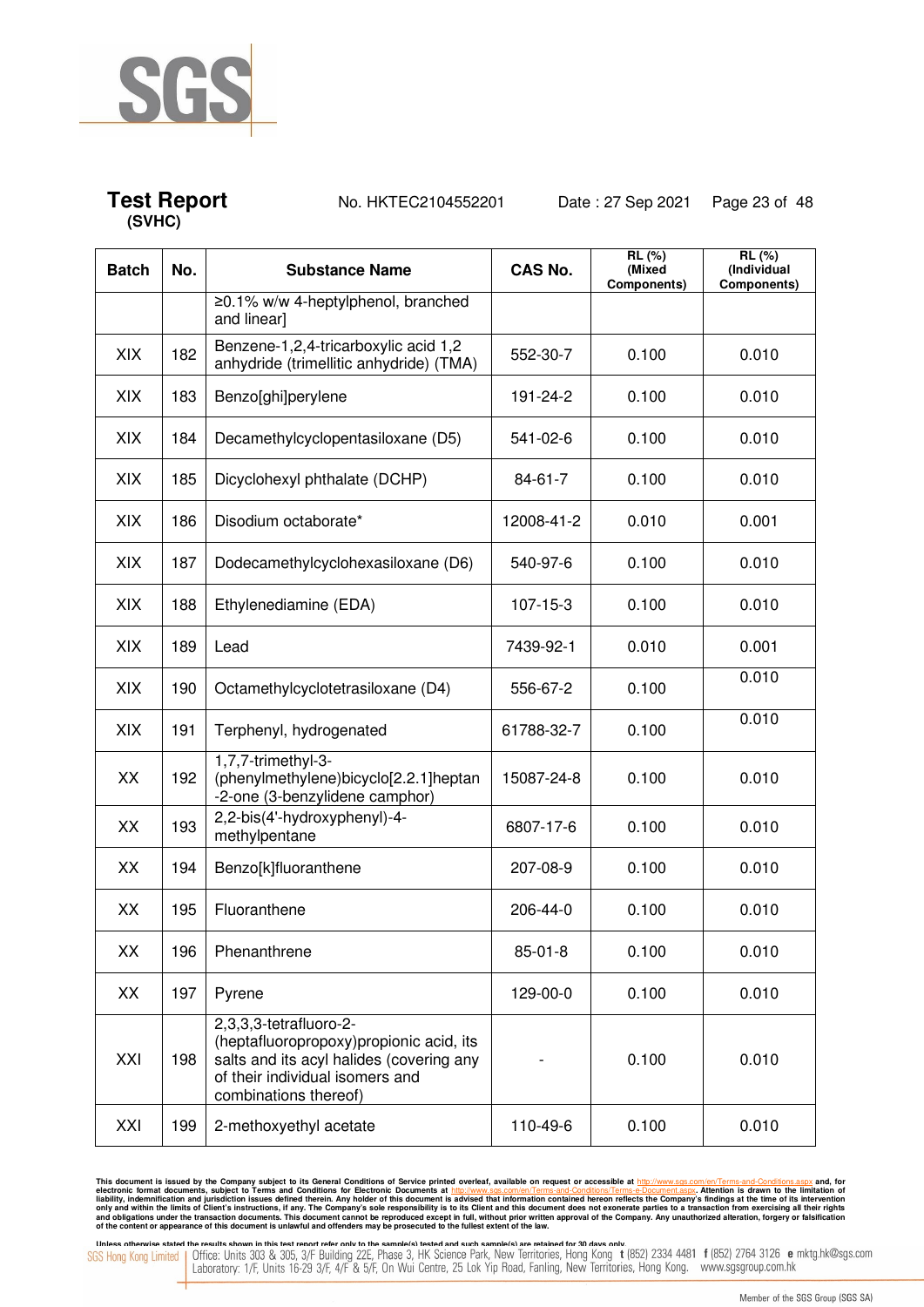

**Test Report** No. HKTEC2104552201 Date : 27 Sep 2021 Page 24 of 48

| <b>Batch</b> | No. | <b>Substance Name</b>                                                                                                                                                                                                       | <b>CAS No.</b>                                  | RL (%)<br>(Mixed<br>Components) | RL(%)<br>(Individual<br>Components) |
|--------------|-----|-----------------------------------------------------------------------------------------------------------------------------------------------------------------------------------------------------------------------------|-------------------------------------------------|---------------------------------|-------------------------------------|
| XXI          | 200 | 4-tert-butylphenol (PTBP)                                                                                                                                                                                                   | 98-54-4                                         | 0.100                           | 0.010                               |
| XXI          | 201 | Tris(4-nonylphenyl, branched and<br>linear) phosphite (TNPP) with $\geq 0.1\%$<br>w/w of 4-nonylphenol, branched and<br>linear (4-NP)                                                                                       |                                                 | 0.100                           | 0.010                               |
| <b>XXII</b>  | 202 | 2-benzyl-2-dimethylamino-4'-<br>morpholinobutyrophenone                                                                                                                                                                     | 119313-12-<br>1                                 | 0.100                           | 0.010                               |
| <b>XXII</b>  | 203 | 2-methyl-1-(4-methylthiophenyl)-2-<br>morpholinopropan-1-one                                                                                                                                                                | 71868-10-5                                      | 0.100                           | 0.010                               |
| <b>XXII</b>  | 204 | Diisohexyl phthalate                                                                                                                                                                                                        | 71850-09-4                                      | 0.100                           | 0.010                               |
| <b>XXII</b>  | 205 | Perfluorobutane sulfonic acid (PFBS)<br>and its salts                                                                                                                                                                       |                                                 | 0.100                           | 0.010                               |
| <b>XXIII</b> | 206 | 1-vinylimidazole                                                                                                                                                                                                            | 1072-63-5                                       | 0.100                           | 0.010                               |
| <b>XXIII</b> | 207 | 2-methylimidazole                                                                                                                                                                                                           | 693-98-1                                        | 0.100                           | 0.010                               |
| <b>XXIII</b> | 208 | Butyl 4-hydroxybenzoate                                                                                                                                                                                                     | 94-26-8                                         | 0.100                           | 0.010                               |
| <b>XXIII</b> | 209 | Dibutylbis(pentane-2,4-dionato-<br>O,O')tin**                                                                                                                                                                               | 22673-19-4                                      | 0.100                           | 0.010                               |
| <b>XXIV</b>  | 210 | bis(2-(2-methoxyethoxy)ethyl) ether                                                                                                                                                                                         | 143-24-8                                        | 0.100                           | 0.010                               |
| <b>XXIV</b>  | 211 | Dioctyltin dilaurate, stannane, dioctyl-,<br>bis(coco acyloxy) derivs., and any<br>other stannane, dioctyl-, bis(fatty<br>acyloxy) derivs. wherein C12 is the<br>predominant carbon number of the<br>fatty acyloxy moiety** |                                                 | 0.100                           | 0.010                               |
| <b>XXV</b>   | 212 | 1,4-dioxane                                                                                                                                                                                                                 | 123-91-1                                        | 0.100                           | 0.010                               |
| <b>XXV</b>   | 213 | 2,2-bis(bromomethyl)propane1,3-diol<br>(BMP) 2,2-dimethylpropan-1-ol,<br>tribromo derivative/3-bromo-2,2-<br>bis(bromomethyl)-1-propanol (TBNPA)<br>2,3-dibromo-1-propanol (2,3-DBPA)                                       | 3296-90-0<br>36483-57-5<br>1522-92-5<br>96-13-9 | 0.100                           | 0.010                               |
| <b>XXV</b>   | 214 | 2-(4-tert-butylbenzyl)propionaldehyde<br>and its individual stereoisomers                                                                                                                                                   |                                                 | 0.100                           | 0.010                               |
| <b>XXV</b>   | 215 | 4,4'-(1-methylpropylidene)bisphenol<br>(bisphenol B)                                                                                                                                                                        | 77-40-7                                         | 0.100                           | 0.010                               |
| <b>XXV</b>   | 216 | Glutaral                                                                                                                                                                                                                    | 111-30-8                                        | 0.100                           | 0.010                               |

This document is issued by the Company subject to its General Conditions of Service printed overleaf, available on request or accessible at http://www.sgs.com/en/Terms-and-Conditions.aspx and, for electronic formats and Co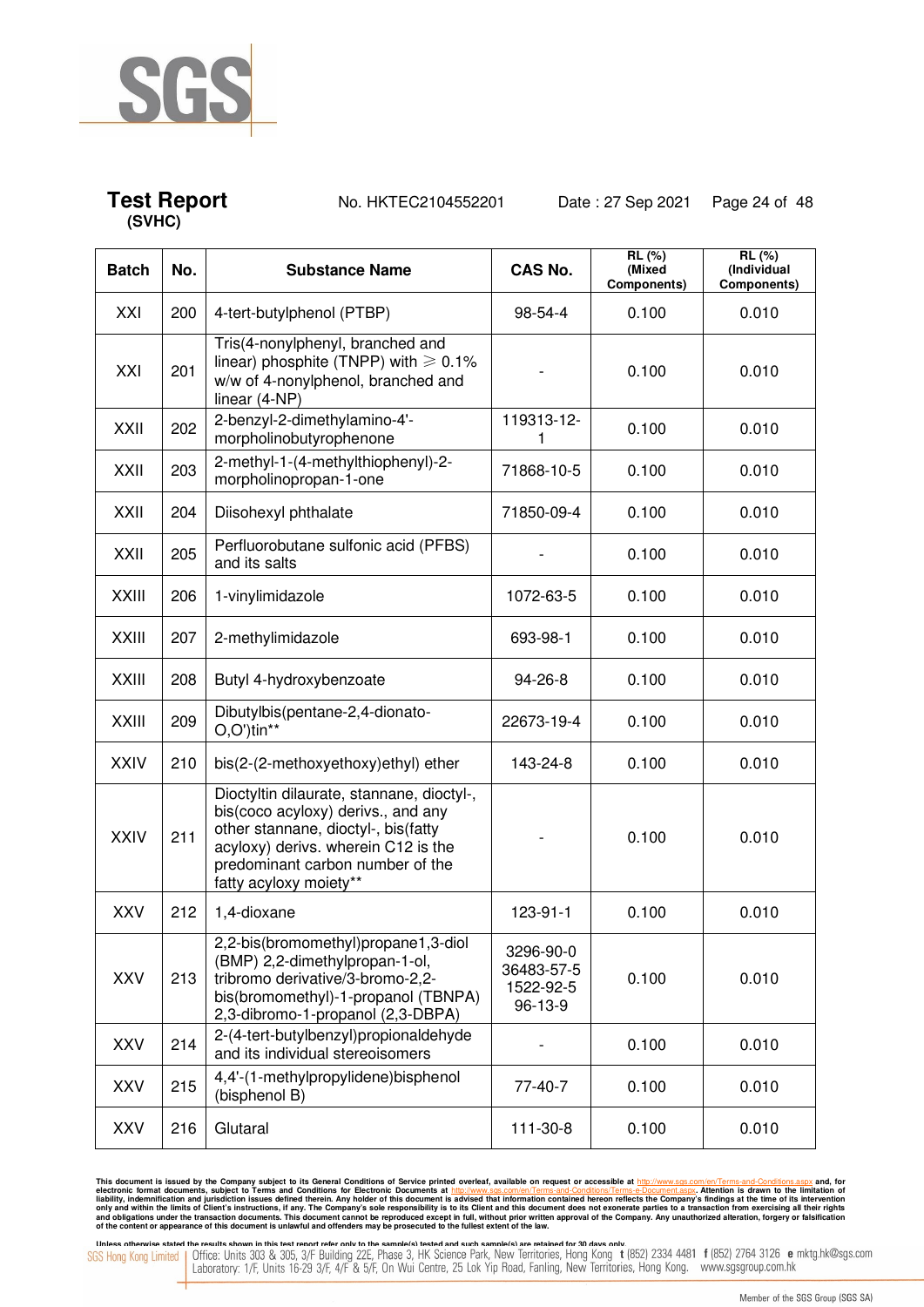

## **Test Report** No. HKTEC2104552201 Date : 27 Sep 2021 Page 25 of 48

| <b>Batch</b> | No. | <b>Substance Name</b>                                                                                                                                                                                        | CAS No.    | $RL$ (%)<br>(Mixed<br>Components) | <b>RL</b> (%)<br>(Individual<br>Components) |
|--------------|-----|--------------------------------------------------------------------------------------------------------------------------------------------------------------------------------------------------------------|------------|-----------------------------------|---------------------------------------------|
| <b>XXV</b>   | 217 | Medium-chain chlorinated paraffins<br>(MCCP) [UVCB substances consisting<br>of more than or equal to 80% linear<br>chloroalkanes with carbon chain<br>lengths within the range from C14 to<br>C171           |            | 0.100                             | 0.010                                       |
| <b>XXV</b>   | 218 | Orthoboric acid, sodium salt*                                                                                                                                                                                | 13840-56-7 | 0.100                             | 0.001                                       |
| <b>XXV</b>   | 219 | Phenol, alkylation products (mainly in<br>para position) with C12-rich branched<br>or linear alkyl chains from<br>oligomerisation, covering any<br>individual isomers and/ or<br>combinations thereof (PDDP) |            | 0.100                             | 0.010                                       |

This document is issued by the Company subject to its General Conditions of Service printed overleaf, available on request or accessible at http://www.sgs.com/en/Terms-and-Conditions.aspx and, for electronic formats and Co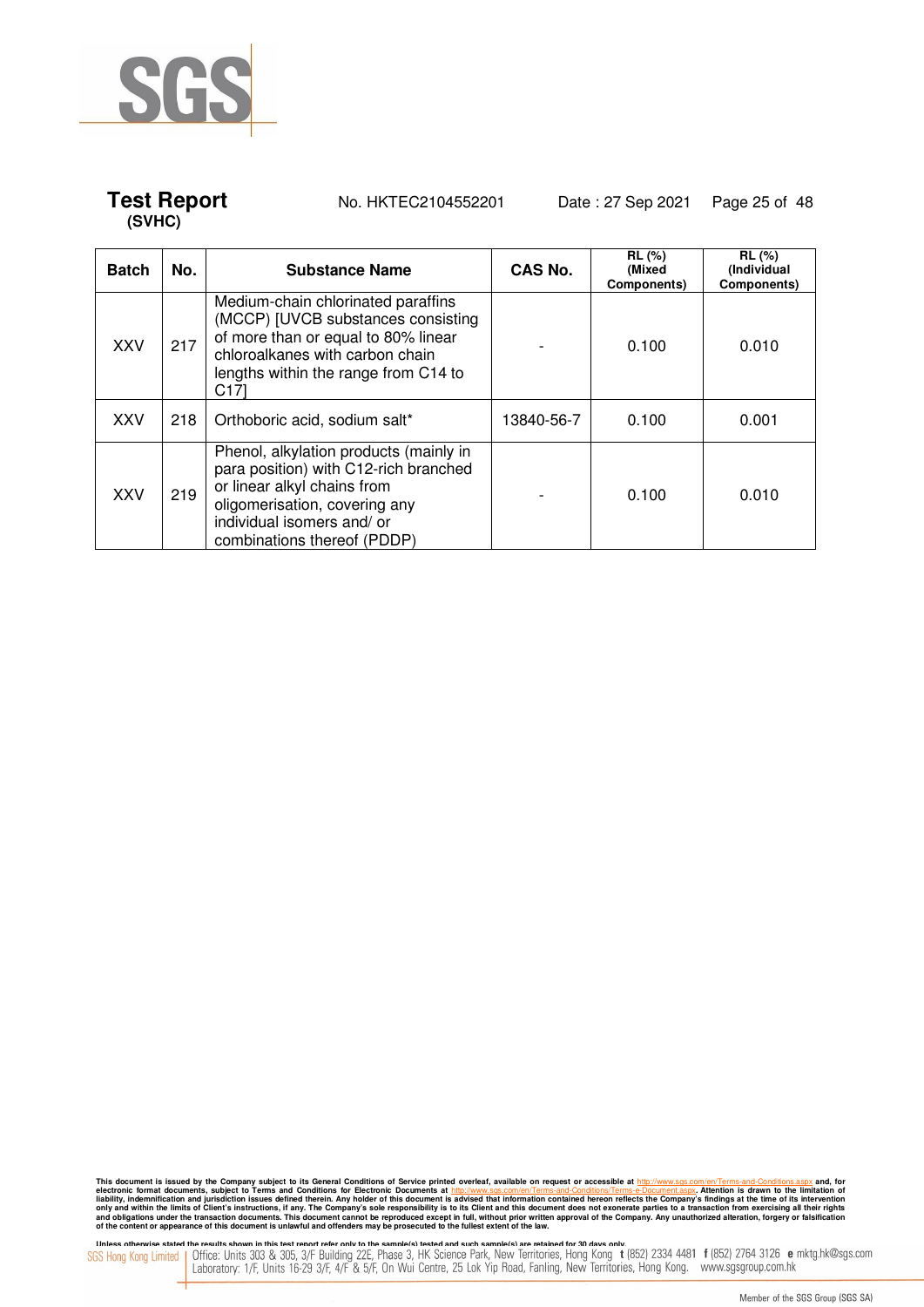







#### SGS authenticate the photo on original report only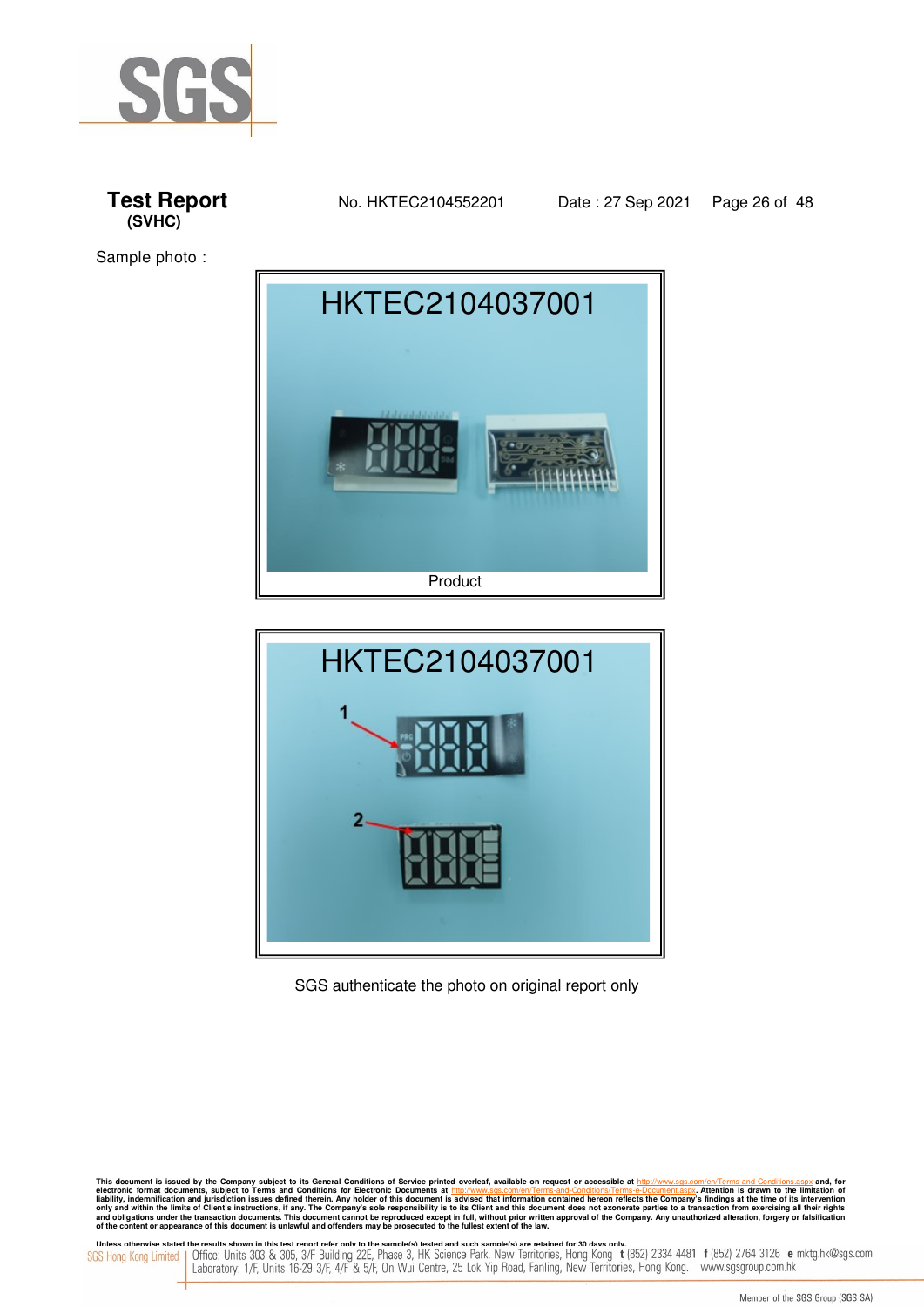





SGS authenticate the photo on original report only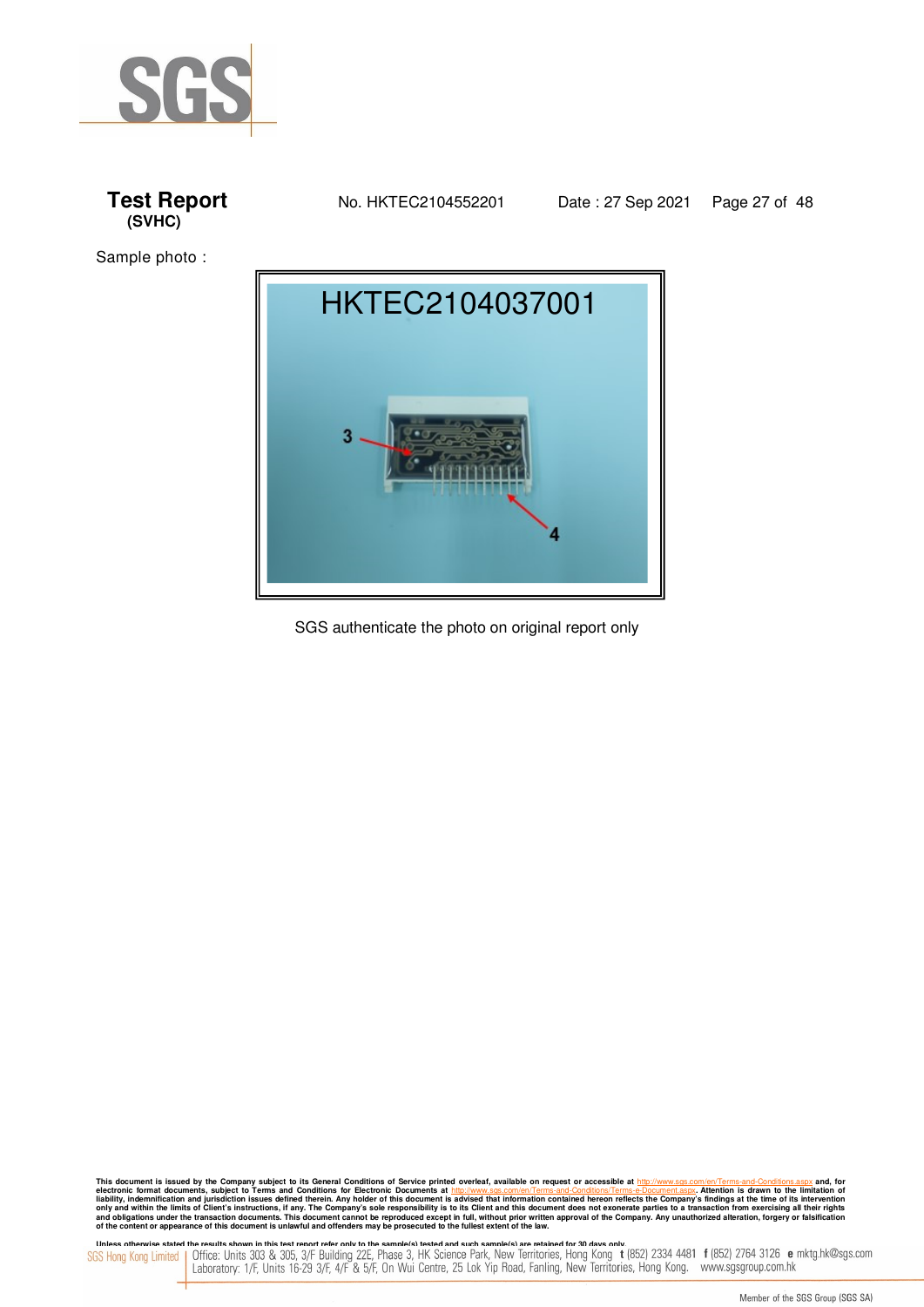







SGS authenticate the photo on original report only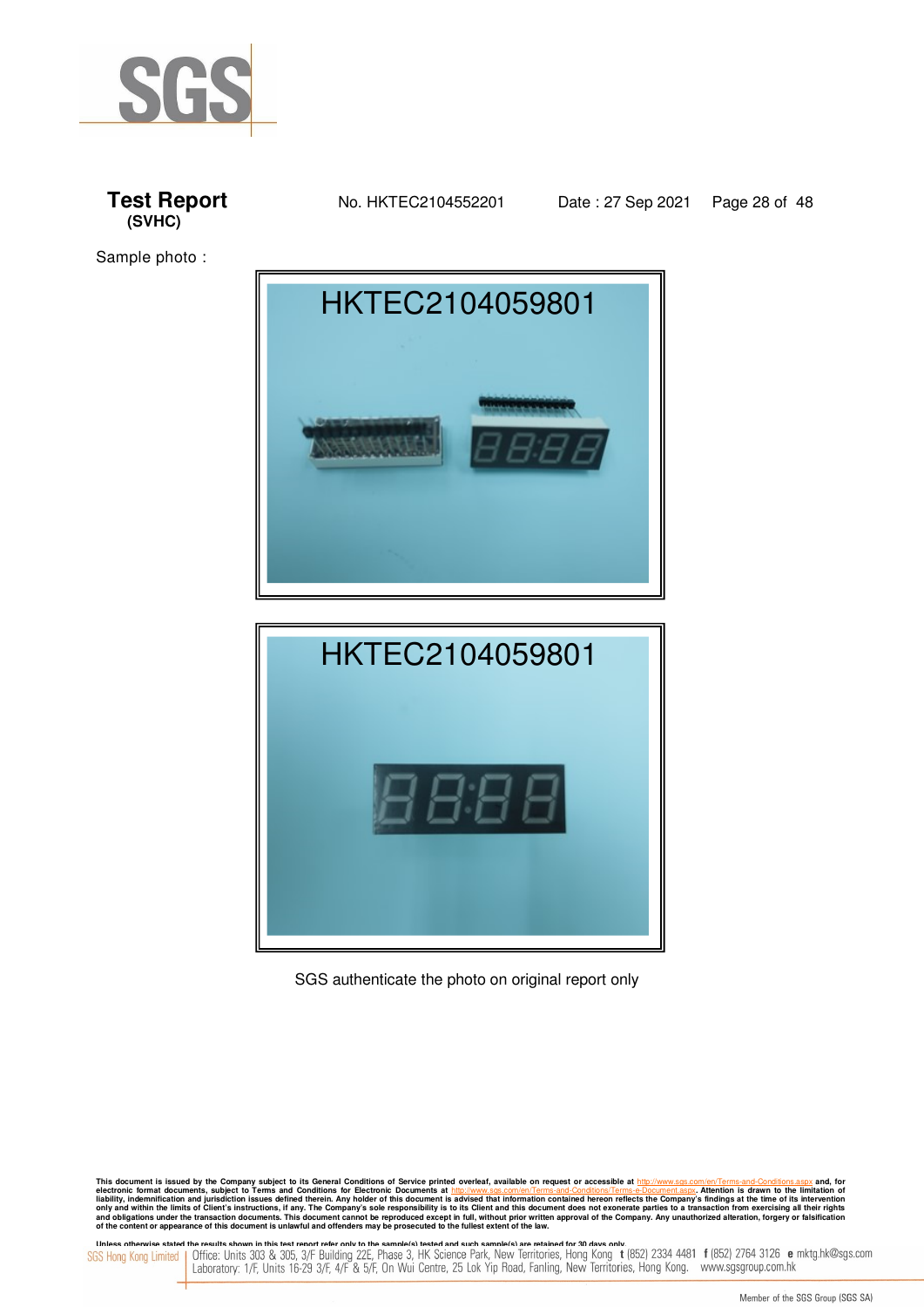







SGS authenticate the photo on original report only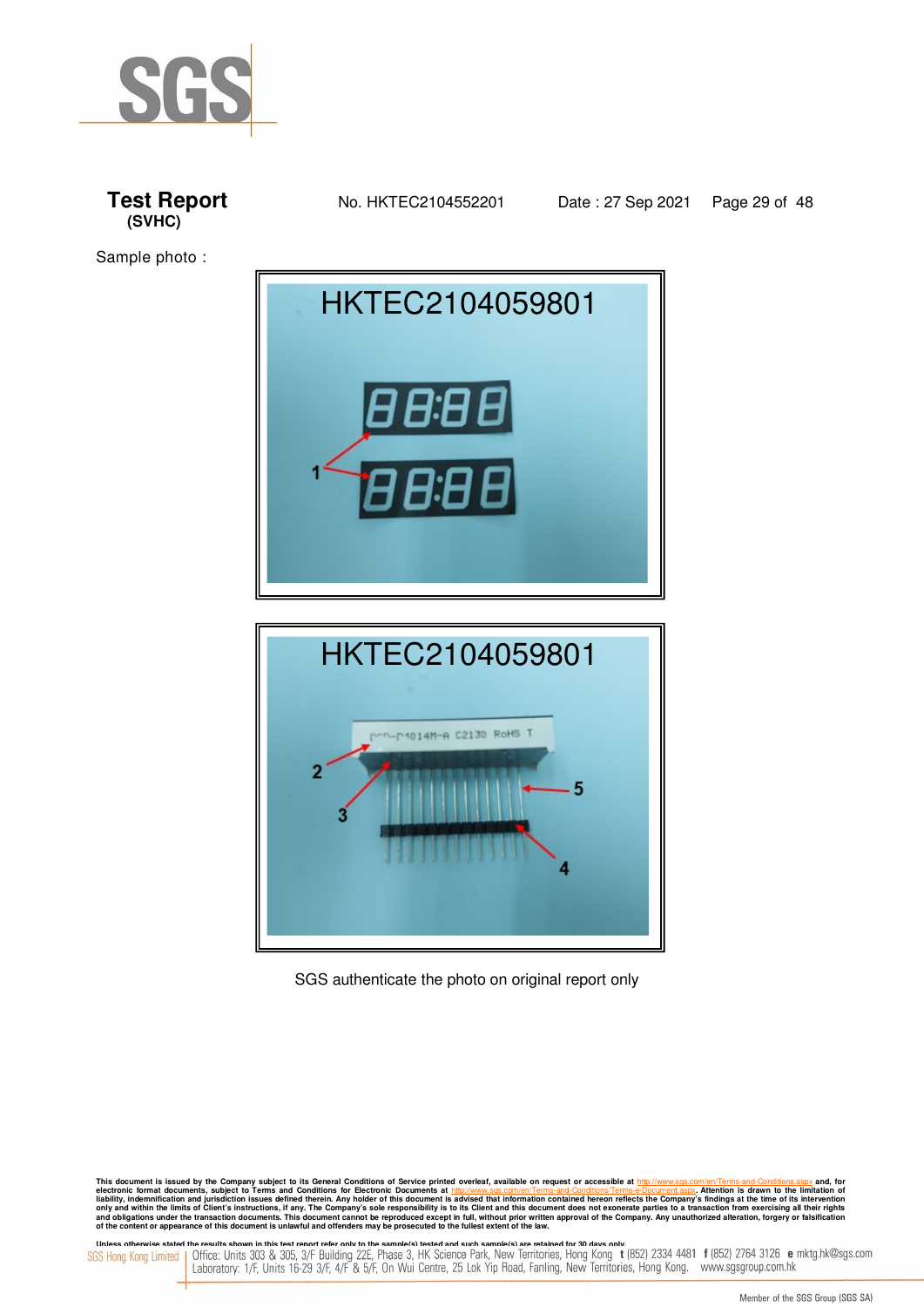







SGS authenticate the photo on original report only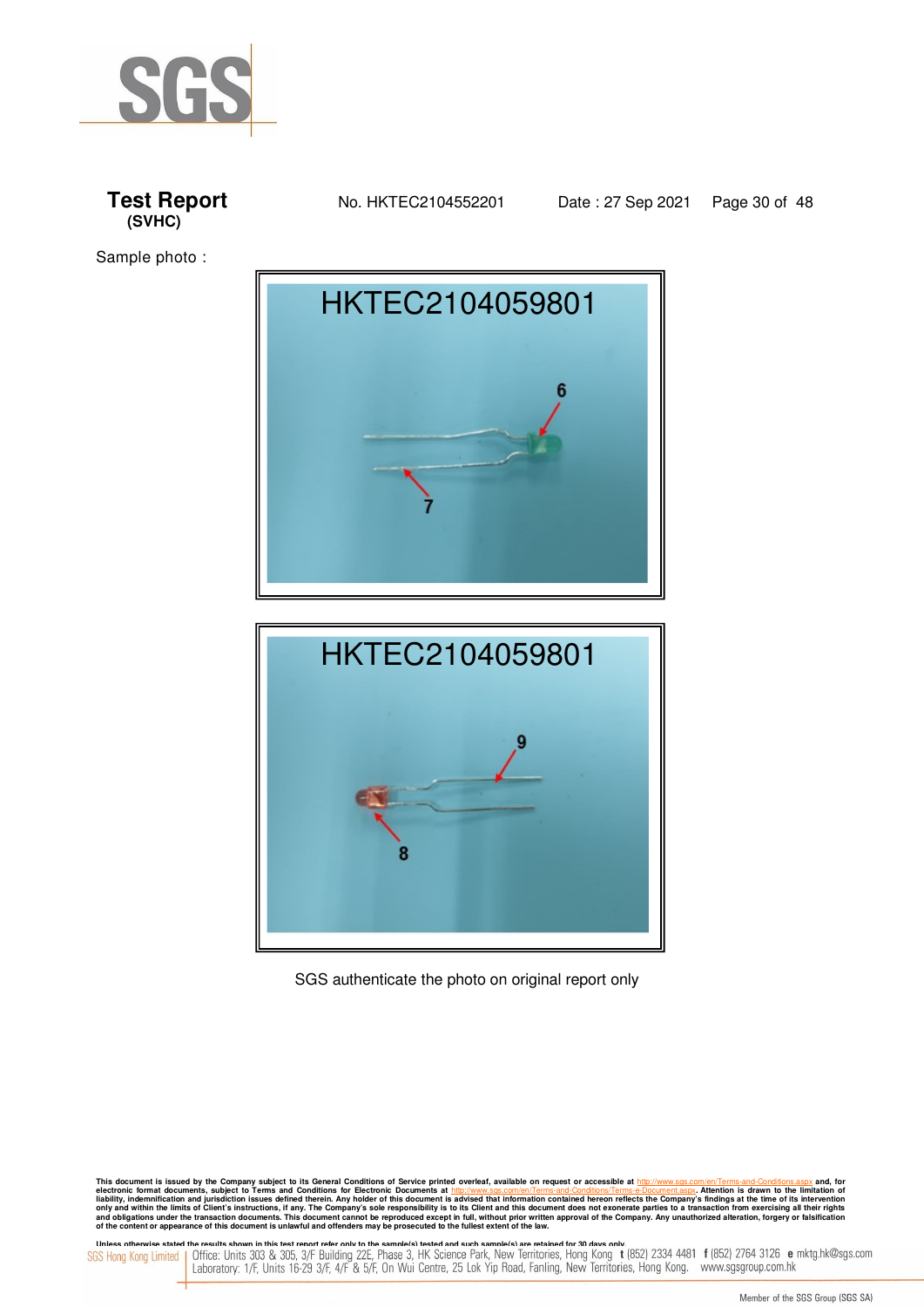







SGS authenticate the photo on original report only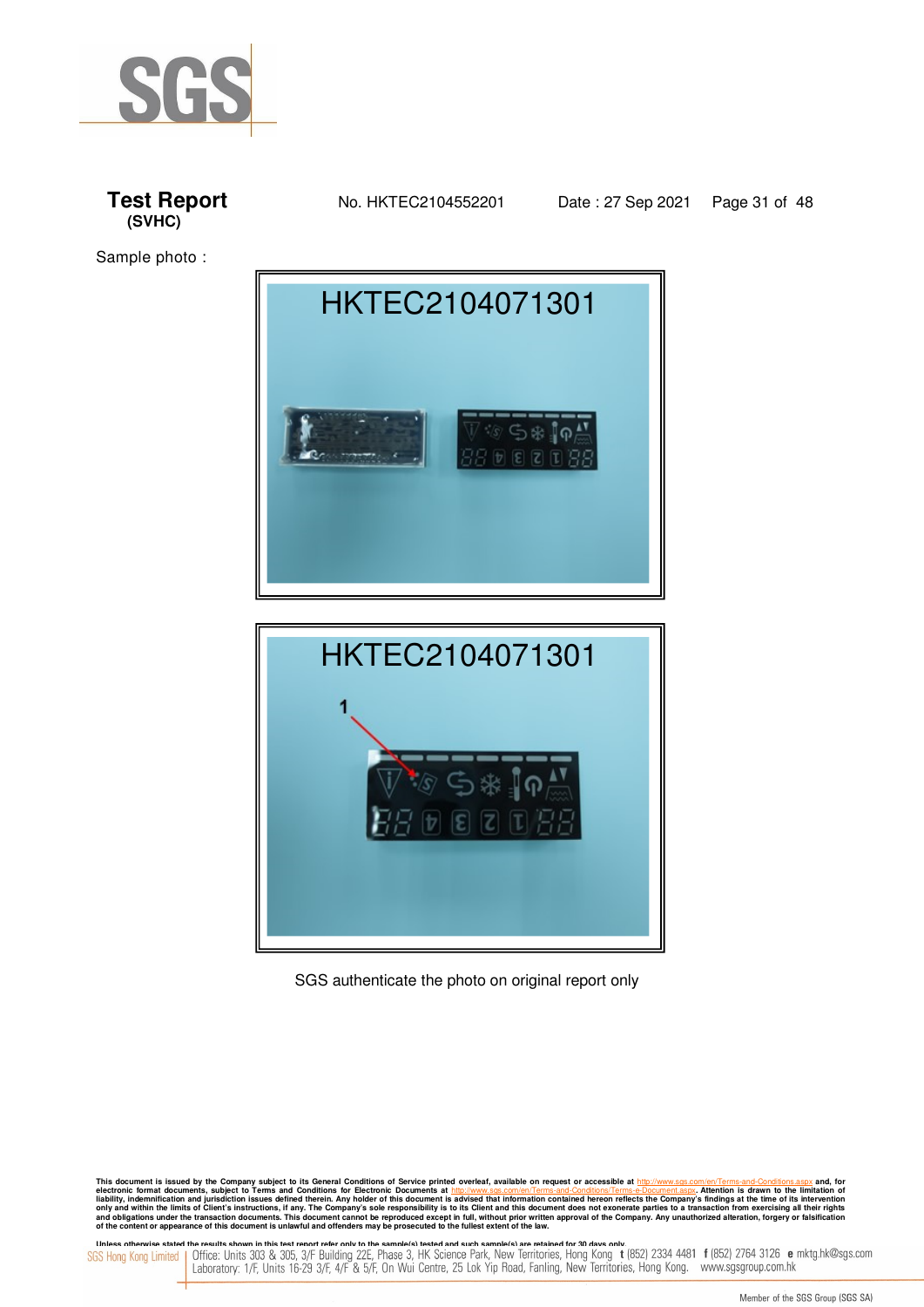

Sample photo :





SGS authenticate the photo on original report only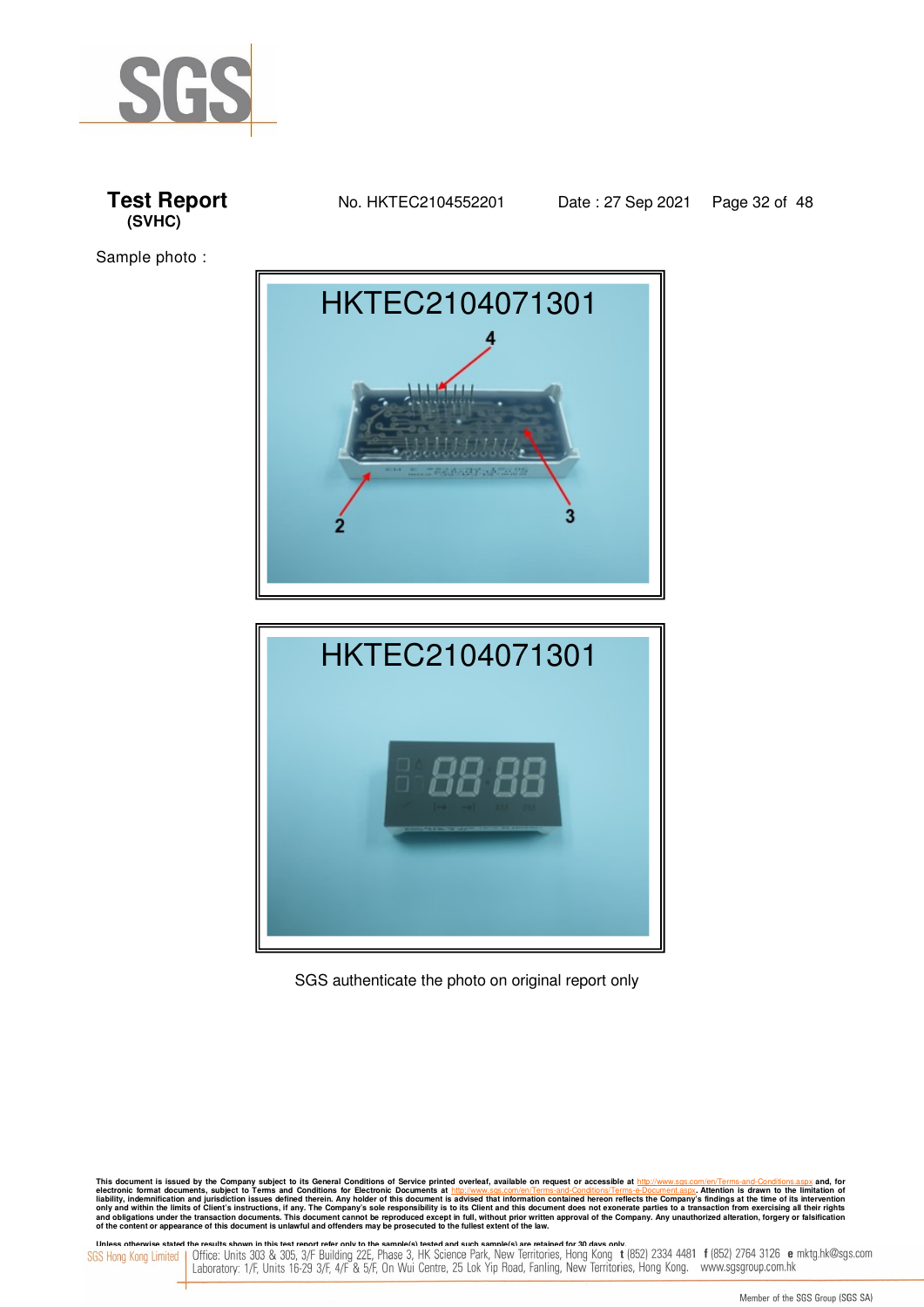







SGS authenticate the photo on original report only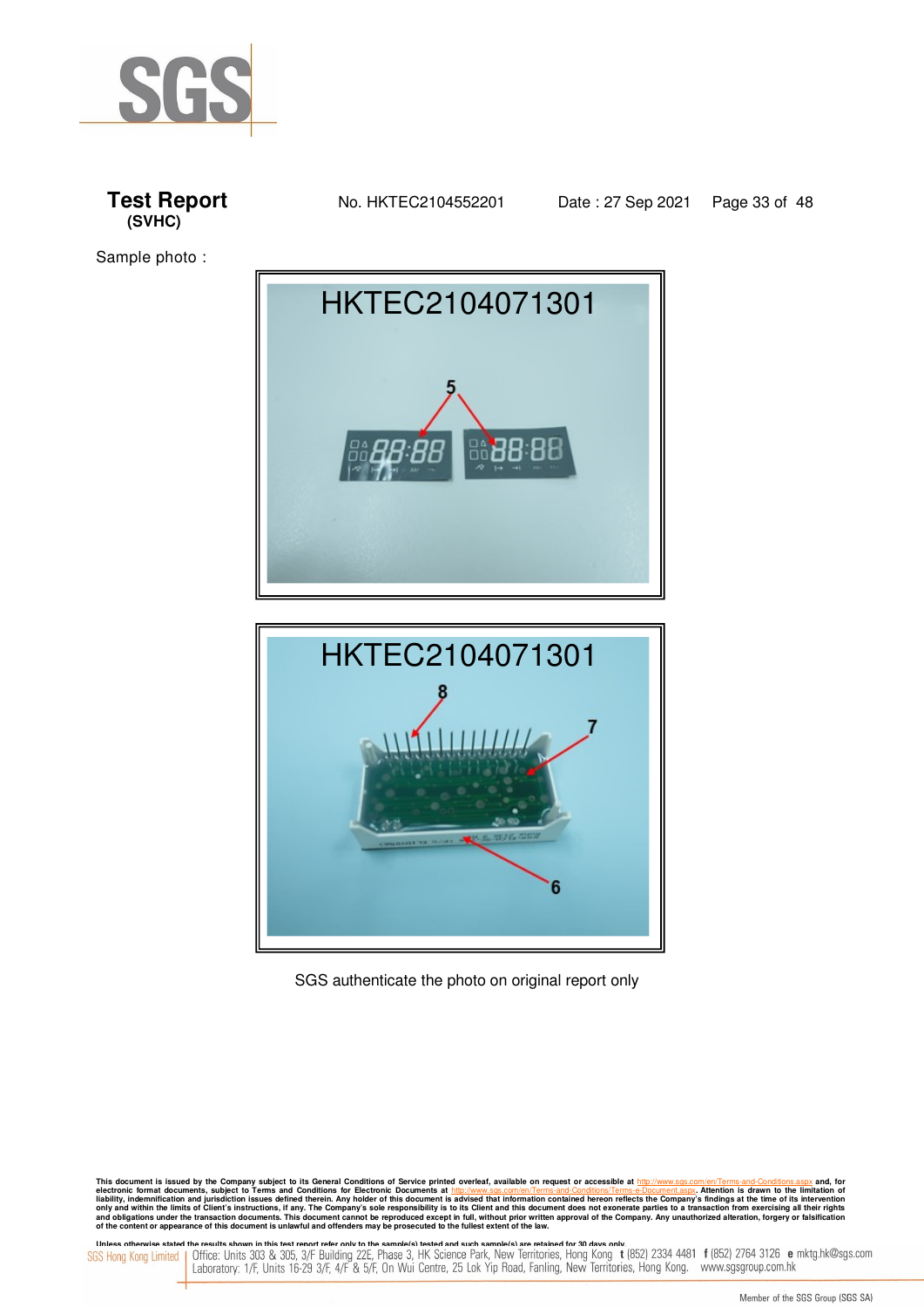







SGS authenticate the photo on original report only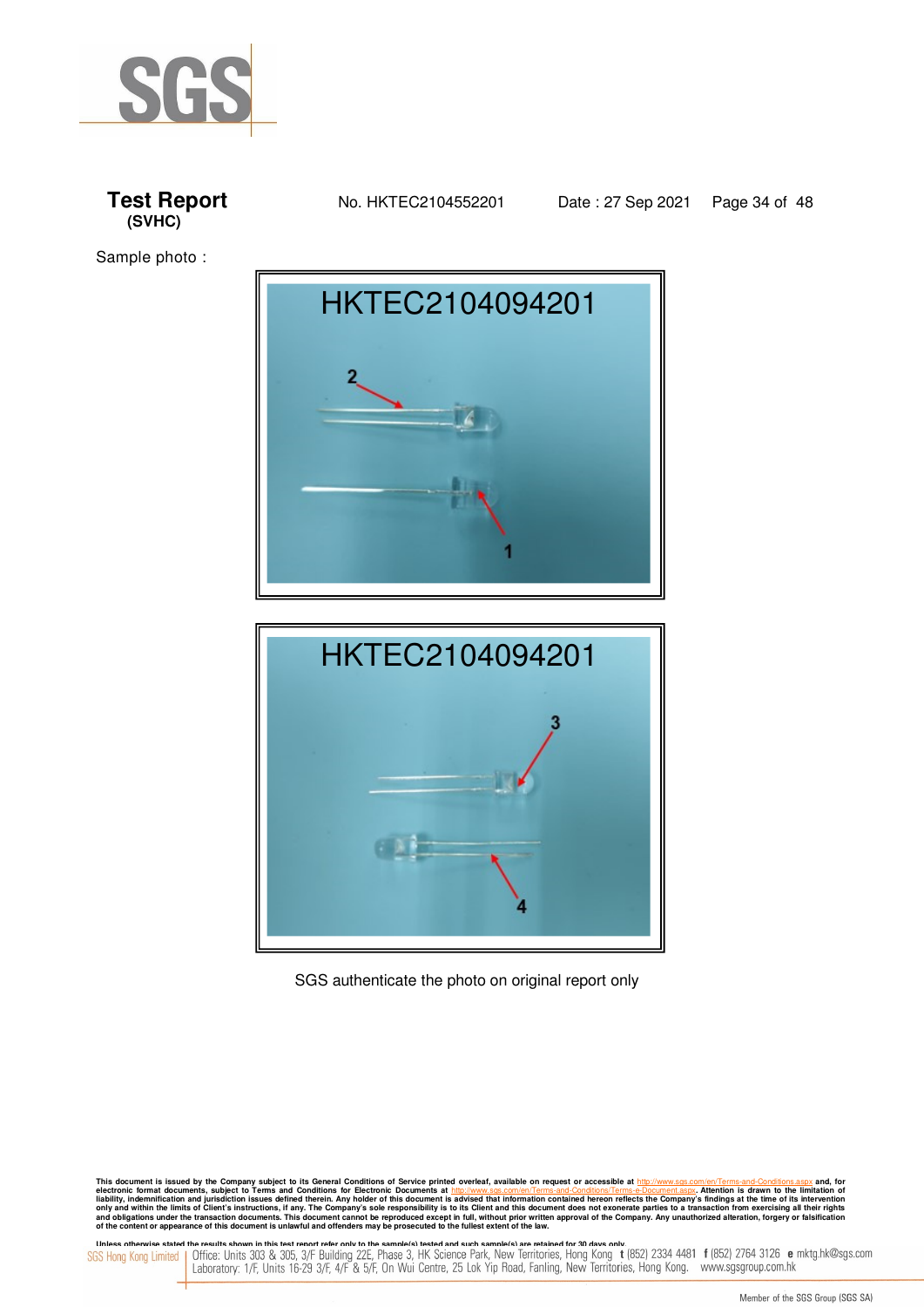







SGS authenticate the photo on original report only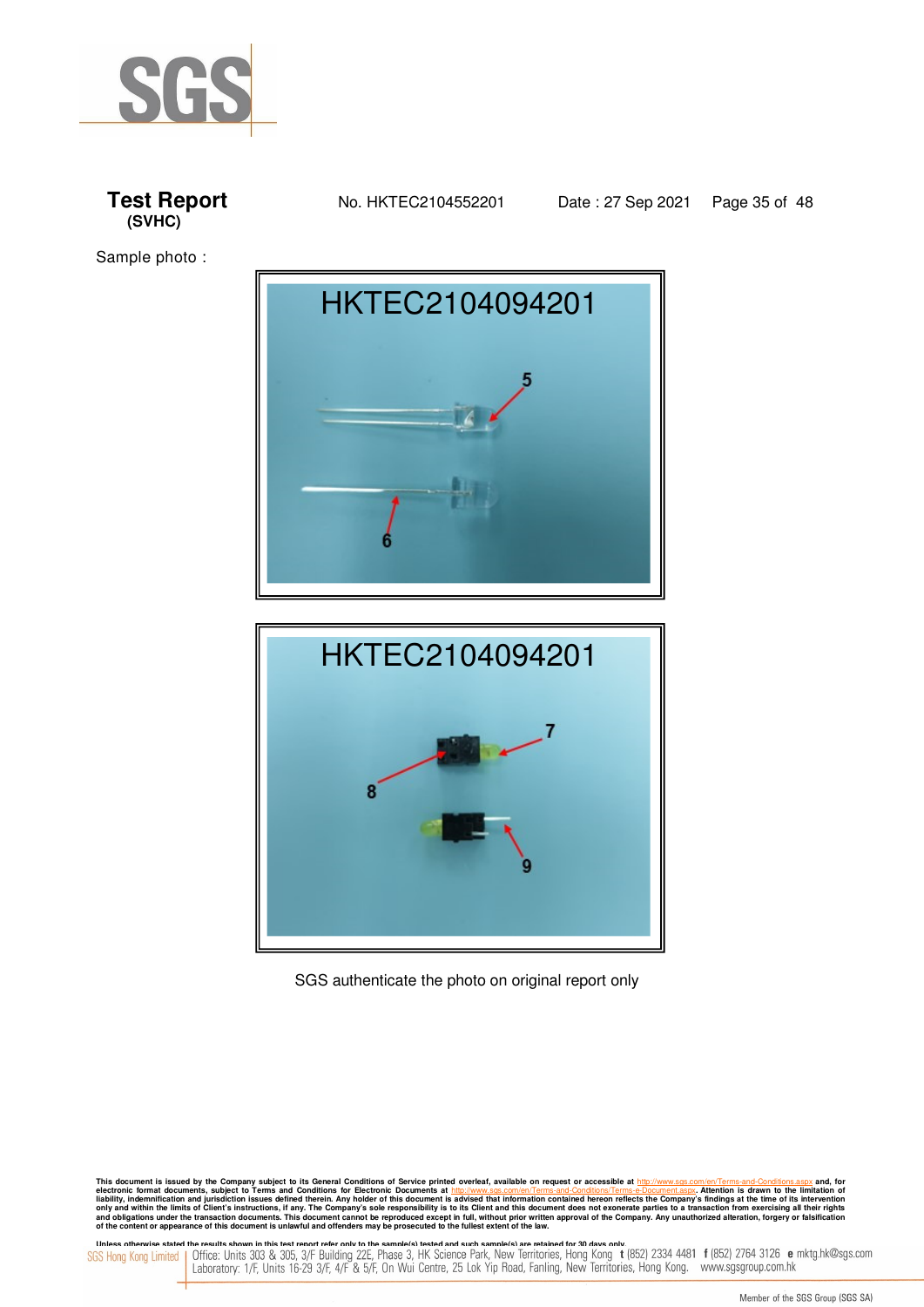







SGS authenticate the photo on original report only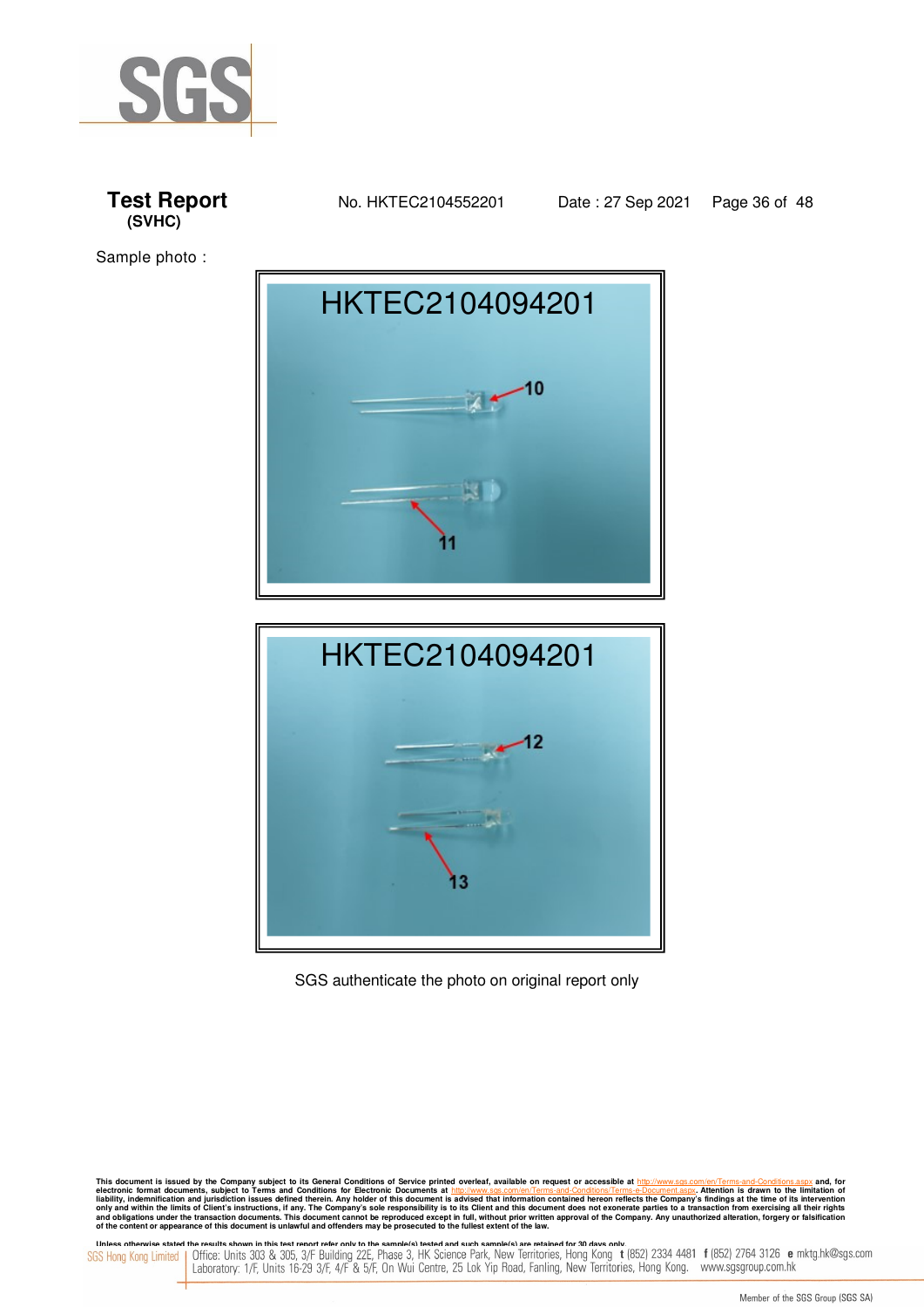







SGS authenticate the photo on original report only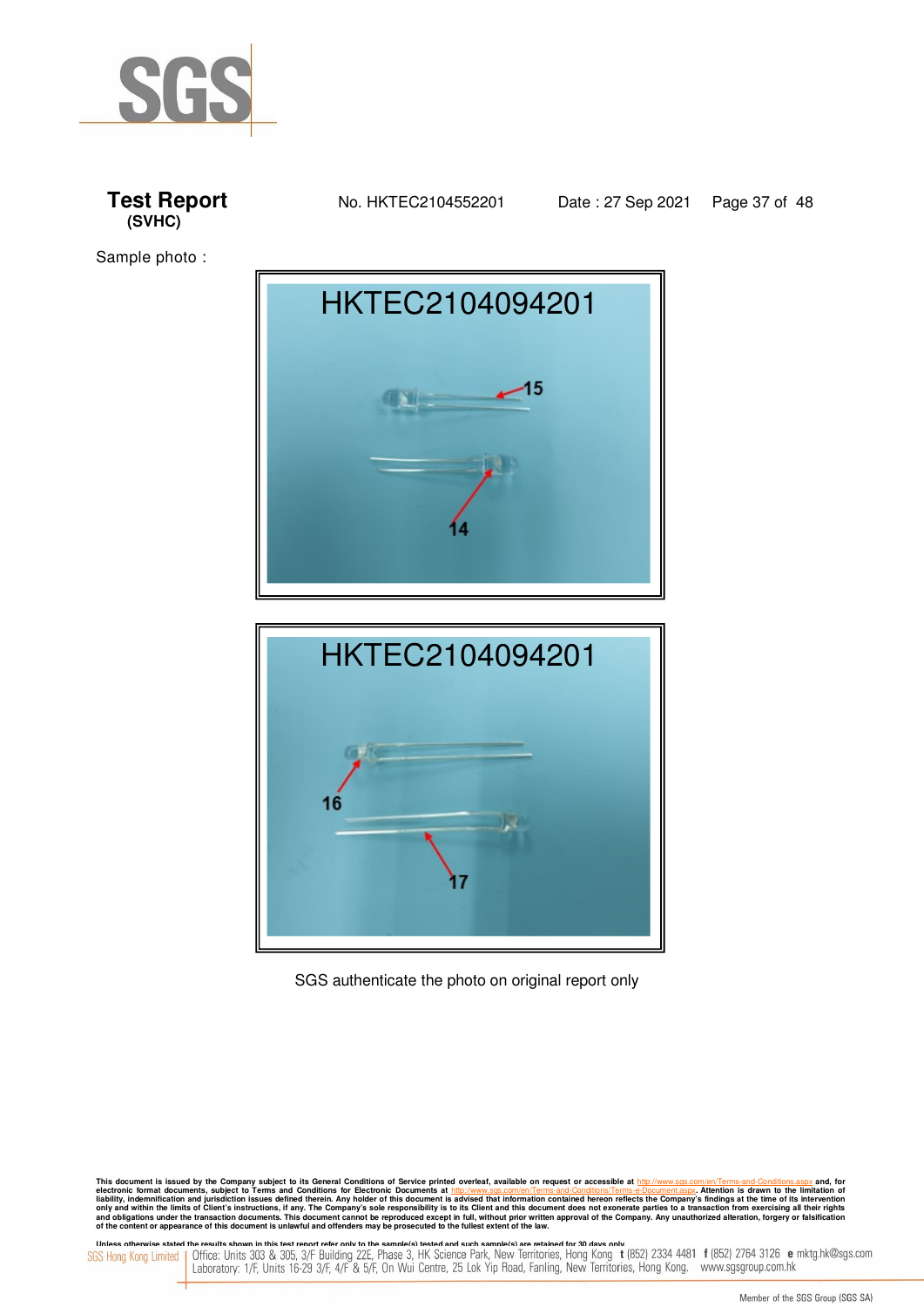







#### SGS authenticate the photo on original report only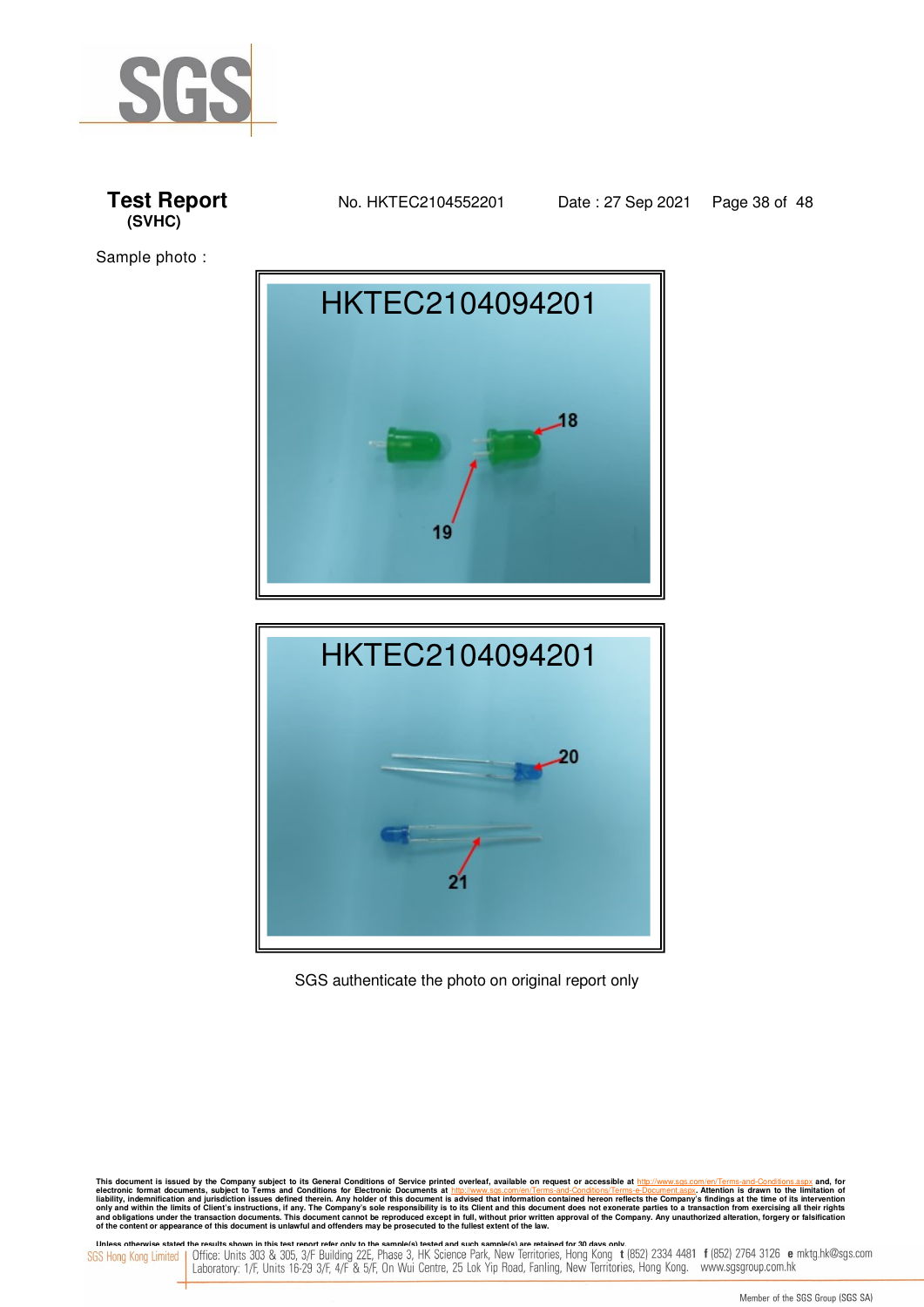







SGS authenticate the photo on original report only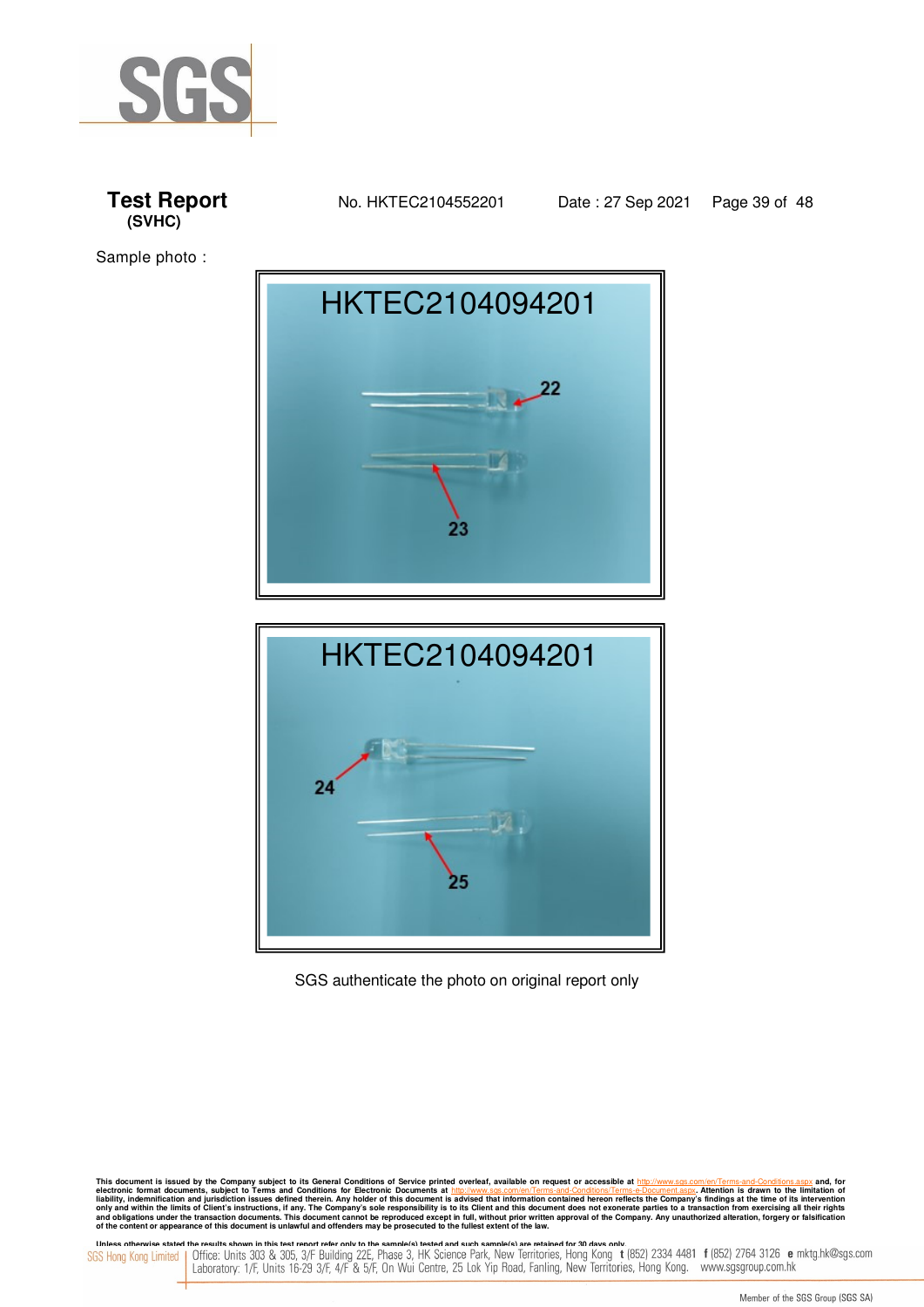





SGS authenticate the photo on original report only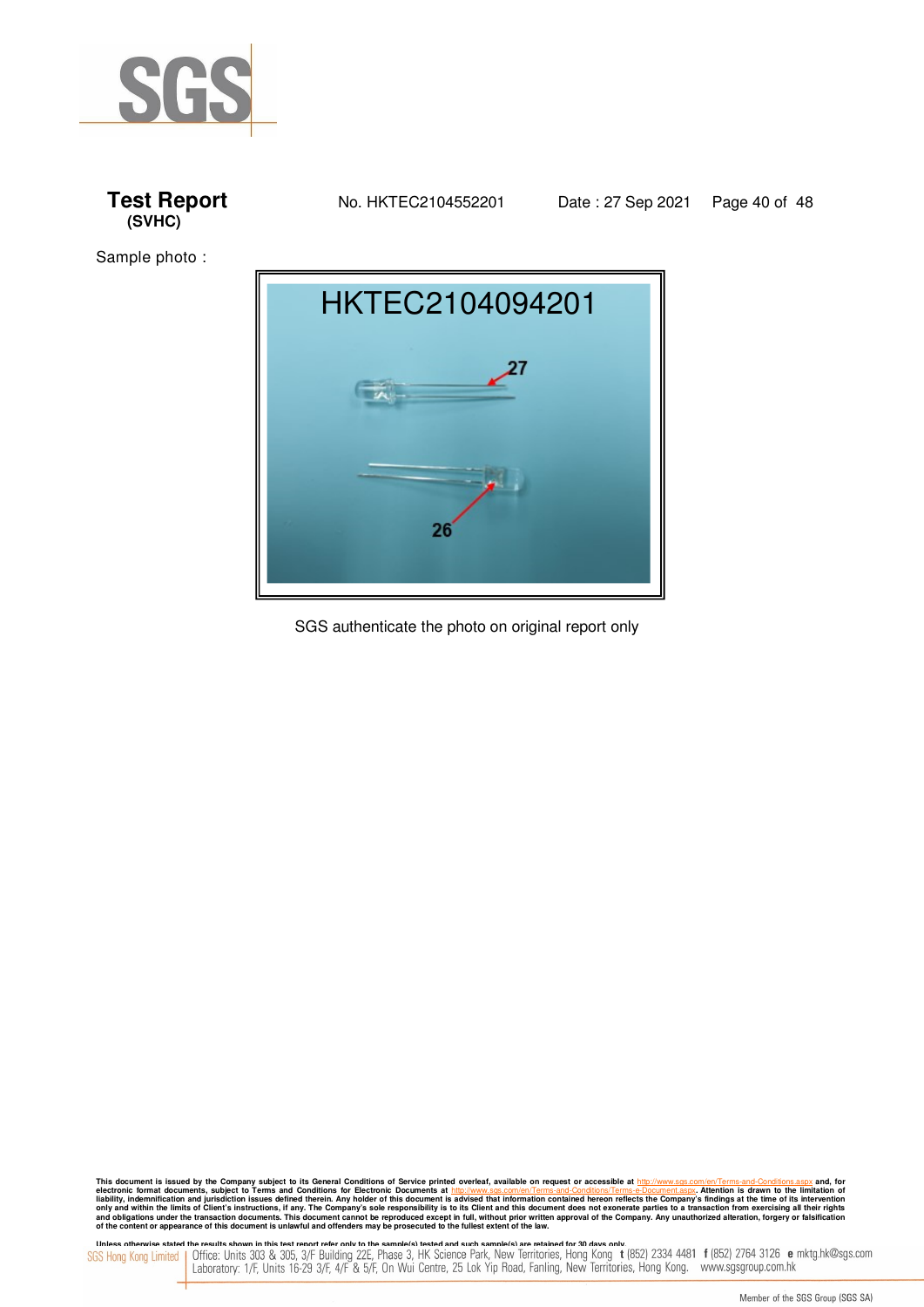







SGS authenticate the photo on original report only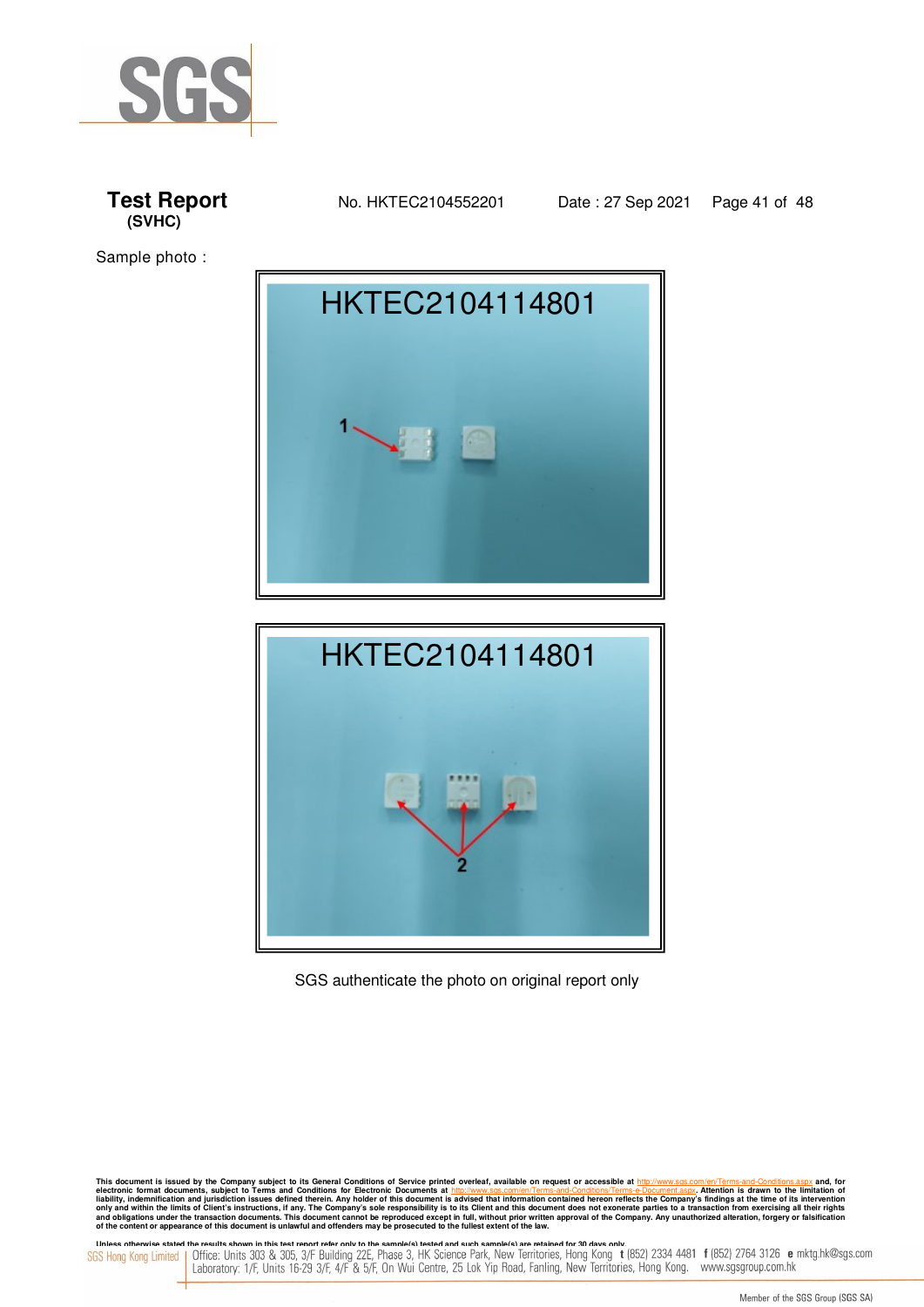







SGS authenticate the photo on original report only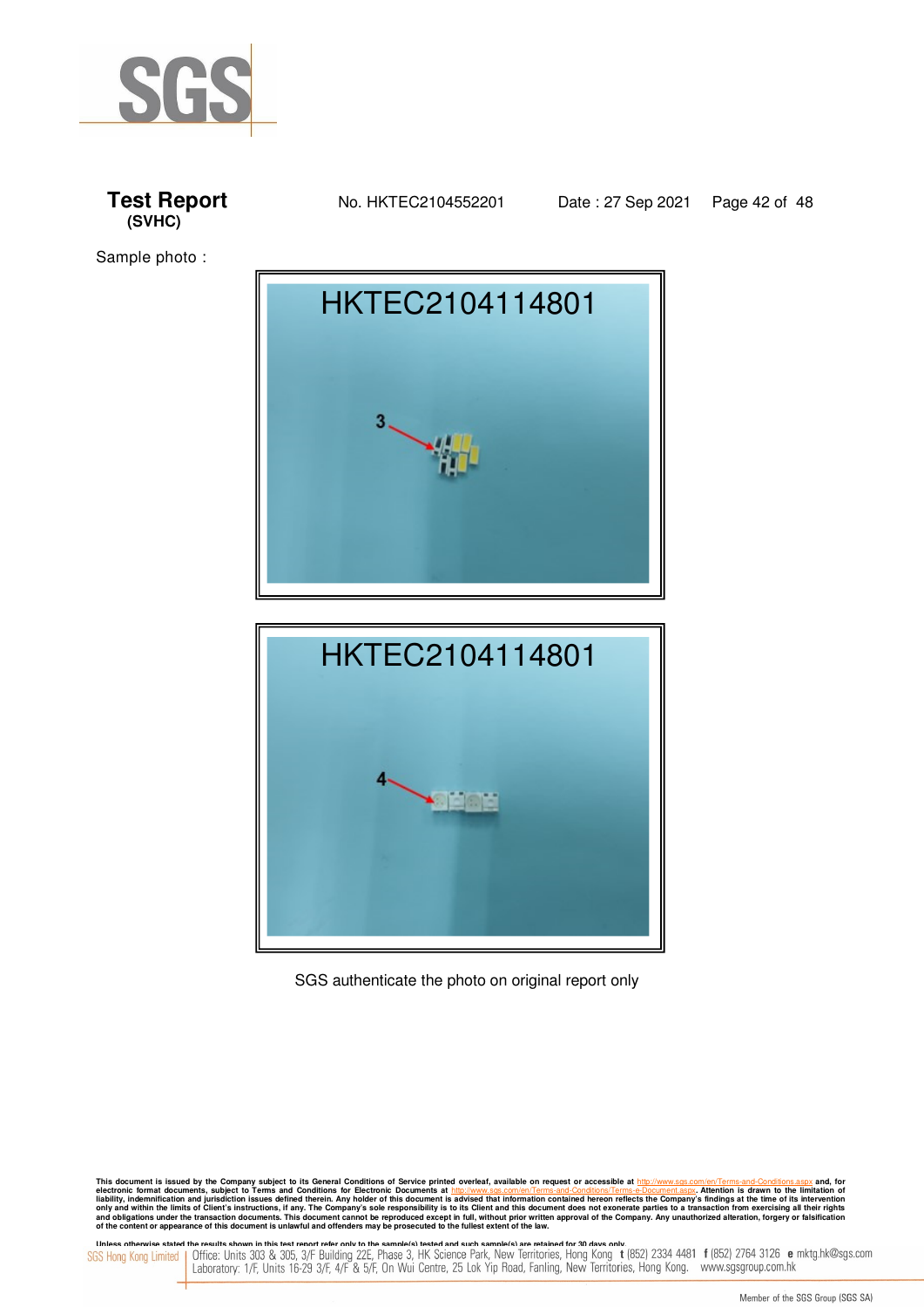







SGS authenticate the photo on original report only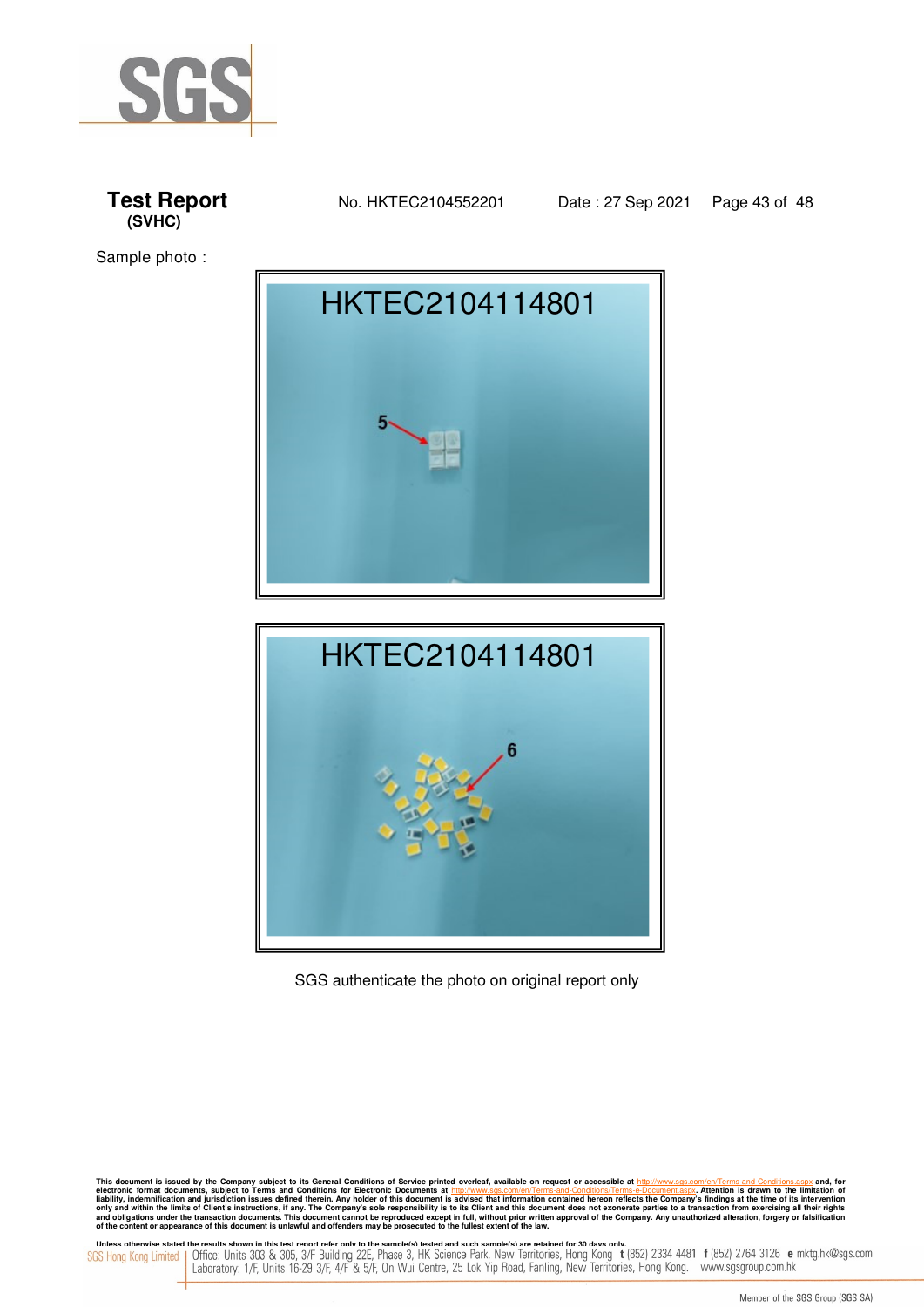







SGS authenticate the photo on original report only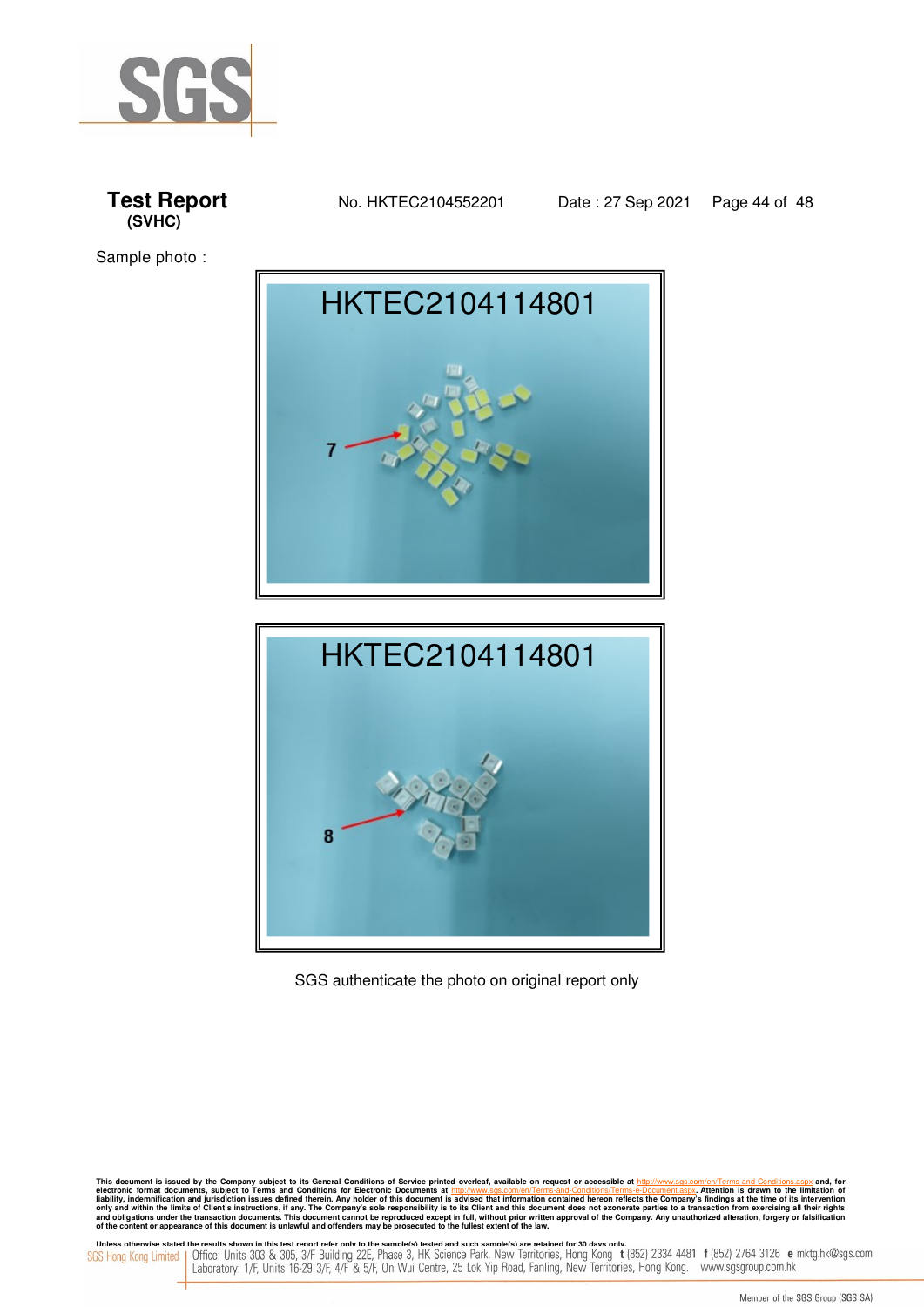







SGS authenticate the photo on original report only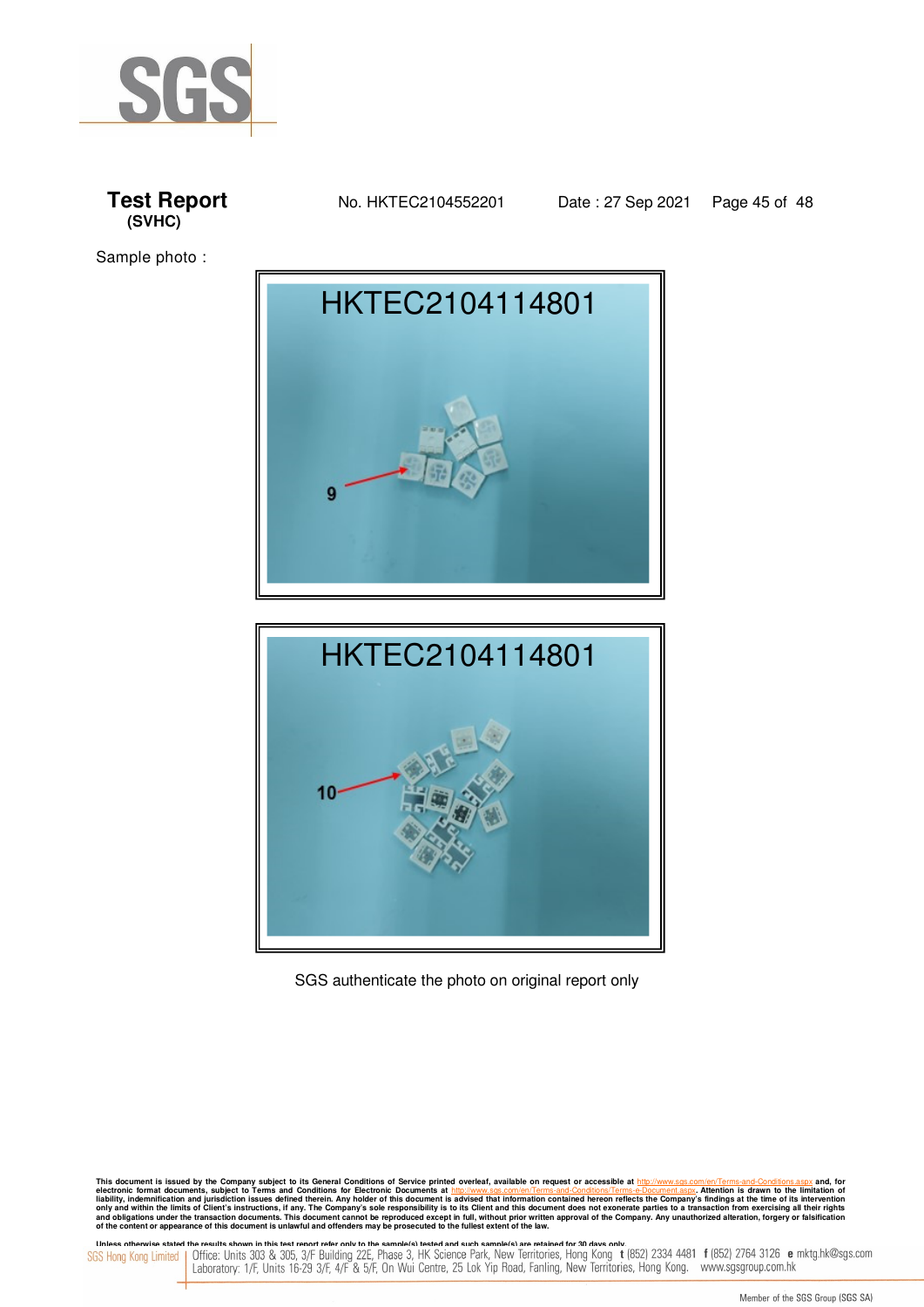







SGS authenticate the photo on original report only

This document is issued by the Company subject to its General Conditions of Service printed overleaf, available on request or accessible at electronic format documents, subject to Terms and Conditions. Terms-and-Conditions electronic format documents, subject to Terms and Conditions for Electronic Documents at http://www.sgs.com/en/Terms-and-Conditions/Terms-e-Document.aspx. Attention is drawn to the limitation of<br>liability, indemnification **of the content or appearance of this document is unlawful and offenders may be prosecuted to the fullest extent of the law.**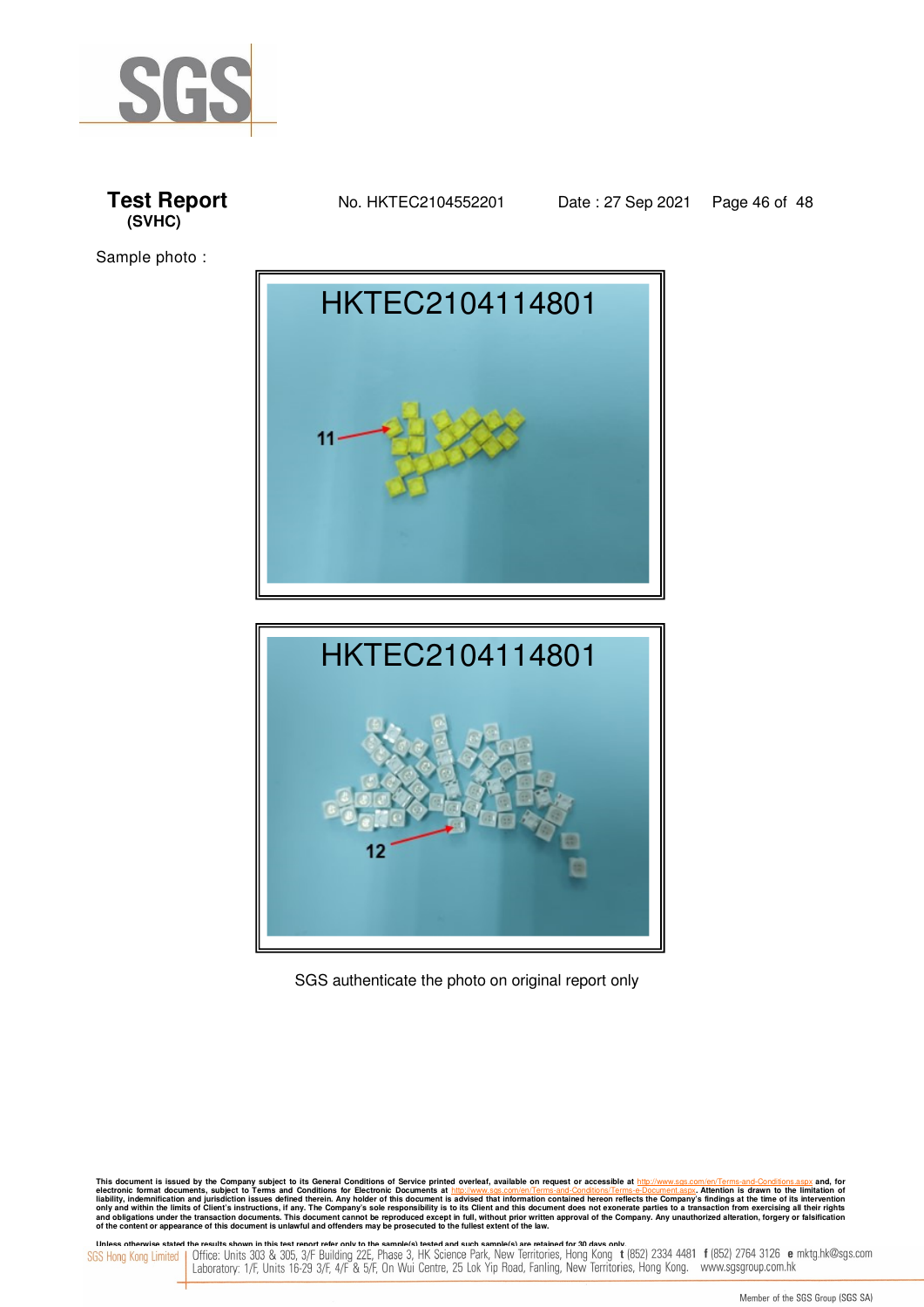







SGS authenticate the photo on original report only